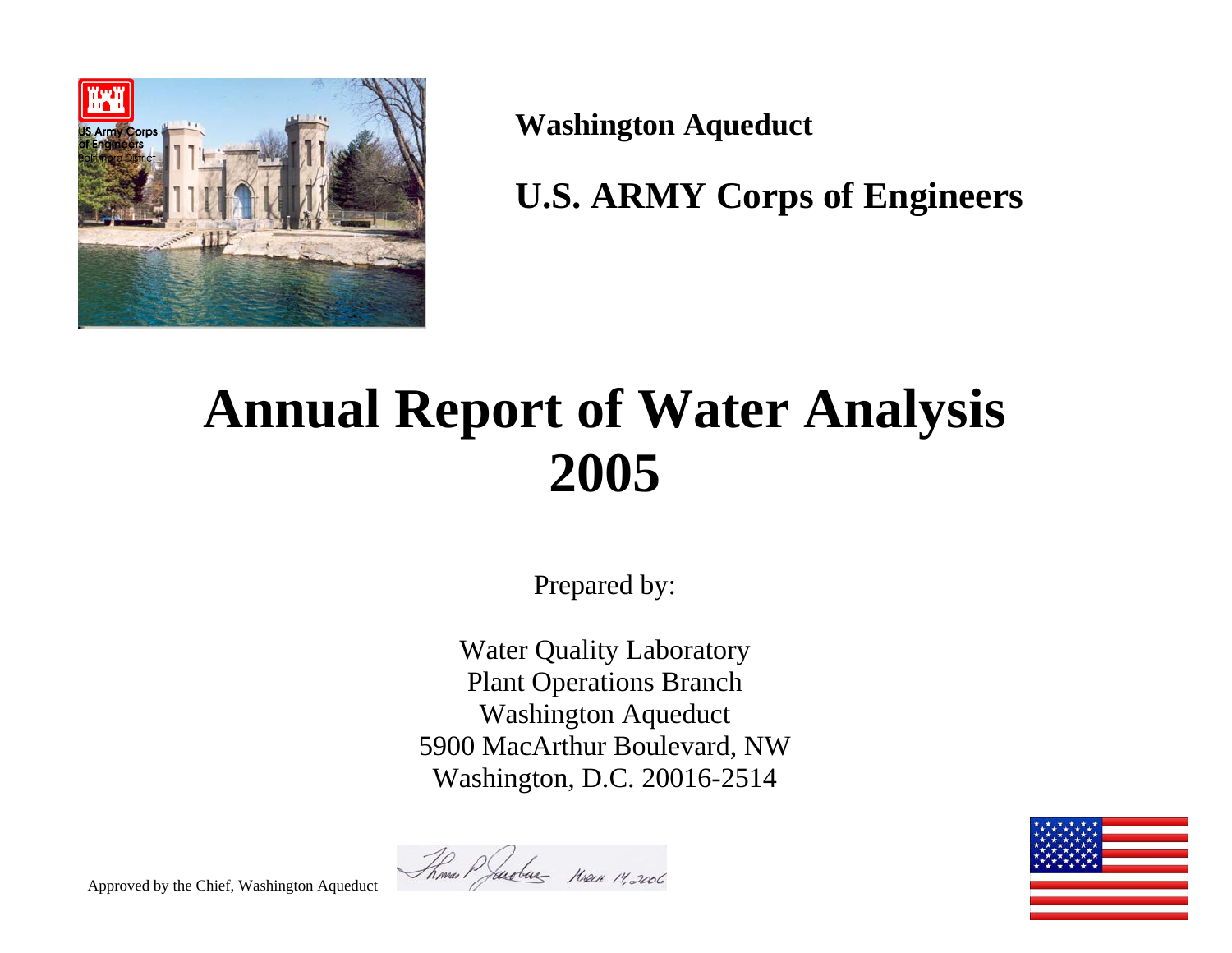

#### **Potomac River Raw Water Supply**

|                   |             |                        |                  | <b>Miscellaneous Physical Parameters</b> |                     |                        |                |                   |                     |                |                        |                        |                 |                     |              | Inorganic lons         |                   |                           |                        |                        |                 |                |           |                        | Microorganisms         |                        |                 |             |
|-------------------|-------------|------------------------|------------------|------------------------------------------|---------------------|------------------------|----------------|-------------------|---------------------|----------------|------------------------|------------------------|-----------------|---------------------|--------------|------------------------|-------------------|---------------------------|------------------------|------------------------|-----------------|----------------|-----------|------------------------|------------------------|------------------------|-----------------|-------------|
|                   | 玉           | ALKALINITY             | CONDUCTIVITY     | SOLIDS<br>DISSOLVED                      | SUSPENDED SOLIDS    | <b>TEMPERATURE</b>     | TOTAL HARDNESS | TOTAL ORG. CARBON | TOTAL SOLIDS        | TURBIDITY      | <b>TOTAL AMMONIA</b>   | BROMIDE                | <b>CHLORIDE</b> | FLUORIDE            | lopide       | <b>NITRATE</b>         | <b>NITRITE</b>    | OR THOPHOSPHATE as<br>PO4 | <b>PERCHLORATE</b>     | <b>SULFATE</b>         | ALGAE COUNT     | TOTAL COLIFORM | 흷         |                        | GIARDIA                | <b>CRYPTOSPORIDIUM</b> | VIRUS           |             |
|                   |             | ppm                    | uS/cm            | ppm                                      | ppm                 | F                      | ppm            | ppm               | ppm                 | NTU            | ppm                    | ppm                    | ppm             | ppm                 | ppb          | ppm                    | ppm               | ppm                       | ppb                    | ppm                    | org/mL          | MPN/100mL      | MPN/100mL |                        | cysts/10L              | oocysts/100L           | <b>MPN/100L</b> |             |
| Jan               | 7.8         | 67                     | 259              | 174                                      | 6                   | 44                     | 102            | 2.12              | 180                 | 18             | <b>ND</b>              | <b>ND</b>              | 13              | 0.09                | <b>ND</b>    | 1.88                   | 0.03              | 0.24                      | 1.4                    | 28                     | 116             | 2669           | 168       |                        | <b>ND</b>              | <b>ND</b>              | -----           |             |
| Feb               | 8.0         | 75                     | 344              | 174                                      | 13                  | 45                     | 114            | 2.12              | 187                 | 5              | <b>ND</b>              | 0.03                   | 40              | 0.10                |              | 3.00                   | 0.02              | 0.17                      | <b>ND</b>              | 29                     | 104             | 2008           | 30        |                        | <b>ND</b>              | <b>ND</b>              | 118.4           |             |
| Mar               | 8.3         | 67                     | 346              | 150                                      | 5 <sub>5</sub>      | 45                     | 98             | 2.26              | 155                 | 23             | <b>ND</b>              | <b>ND</b>              | 27              | 0.12                |              | 1.90                   | <b>ND</b>         | <b>ND</b>                 | <b>ND</b>              | 26                     | 381             | 4382           | 185       |                        | <b>ND</b>              | <b>ND</b>              | -----           |             |
| Apr               | 7.8         | 65                     | 236              | 190                                      | $\overline{7}$      | 60                     | 99             | 2.87              | 197                 | 28             | <b>ND</b>              | <b>ND</b>              | 21              | 0.09                | 4.8          | 2.19                   | <b>ND</b>         | <b>ND</b>                 | <b>ND</b>              | 24                     | 636             | 1970           | 146       |                        | <b>ND</b>              | <b>ND</b>              | -----           |             |
| May               | 7.9         | 84                     | 305              | 112                                      | 6                   | 66                     | 116            | 2.61              | 118                 | 11             | <b>ND</b>              | <b>ND</b>              | 21              | 0.11                | -----        | 1.68                   | 0.02              | 0.18                      | <b>ND</b>              | 26                     | 345             | 6160           | 33        |                        | <b>ND</b>              | <b>ND</b>              | 62.5            |             |
| Jun<br>Jul        | 7.8<br>7.6  | 97<br>90               | 315<br>319       | 220<br>168                               | $\overline{2}$<br>6 | 79<br>82               | 126<br>114     | 2.63<br>4.21      | 222<br>174          | 10<br>15       | <b>ND</b><br><b>ND</b> | <b>ND</b><br><b>ND</b> | 21<br>20        | 0.13<br>0.14        | -----<br>7.1 | 1.41<br>2.10           | <b>ND</b><br>0.03 | <b>ND</b><br>0.33         | <b>ND</b><br><b>ND</b> | 33<br>24               | 371<br>656      | 11258<br>10395 | 897<br>39 |                        | <b>ND</b><br><b>ND</b> | <b>ND</b><br><b>ND</b> | -----<br>-----  |             |
| Aug               | 7.9         | 110                    | 351              | 227                                      | $\overline{5}$      | 84                     | 136            | 2.88              | 232                 | 6              | <b>ND</b>              | <b>ND</b>              | 23              | 0.15                | -----        | 0.84                   | <b>ND</b>         | 0.22                      | <b>ND</b>              | 41                     | 622             | 5795           | 29        |                        | 0.1                    | <b>ND</b>              | -----           |             |
| <b>Sep</b>        | 7.9         | 118                    | 388              | 256                                      |                     | 79                     | 145            | 3.10              | 257                 | 6              | <b>ND</b>              | 0.04                   | 27              | 0.18                | -----        | 0.86                   | <b>ND</b>         | 0.24                      | <b>ND</b>              | 47                     | 836             | 5738           | 137       |                        | <b>ND</b>              | <b>ND</b>              | 15.8            |             |
| Oct               | 7.8         | 104                    | 371              | 242                                      | 8                   | 66                     | 137            | 3.24              | 250                 | 9              | <b>ND</b>              | <b>ND</b>              | 28              | 0.16                | 6.8          | 2.27                   | 0.02              | 0.42                      | <b>ND</b>              | 62                     | 314             | 4493           | 261       |                        | <b>ND</b>              | 1.5                    | -----           |             |
| Nov               | 7.9         | 105                    | 389              | 195                                      | 3                   | 55                     | 140            | 2.94              | 198                 | 6              | <b>ND</b>              | <b>ND</b>              | 20              | 0.14                |              | 1.73                   | <b>ND</b>         | 0.09                      | 1.5                    | 41                     | 160             | 2492           | 92        |                        | <b>ND</b>              | <b>ND</b>              | 37.9            |             |
| Dec               | 7.7         | 70                     | 323              | 183                                      | $\overline{7}$      | 47                     | 103            | 3.71              | 190                 | 18             | <b>ND</b>              | <b>ND</b>              | 37              | 0.11                | -----        | 2.78                   | <b>ND</b>         | 0.15                      | <b>ND</b>              | 26                     | 154             | 10050          | 150       |                        | <b>ND</b>              | <b>ND</b>              | -----           |             |
| Avg               | 7.9         | 88                     | 329              | 191                                      | 6                   | 63                     | 119            | 2.89              | 197                 | 13             | <b>ND</b>              | <b>ND</b>              | 25              | 0.13                | 6.2          | 1.89                   | <b>ND</b>         | 0.17                      | <b>ND</b>              | 34                     | 391             | 5618           | 181       |                        | <b>ND</b>              | <b>ND</b>              | 58.7            |             |
| <b>Max</b>        | 8.3         | 118                    | 389              | 256                                      | 13                  | 84                     | 145            | $4.2^{\circ}$     | 257                 | 28             | <b>ND</b>              | 0.04                   | 40              | 0.18                | 7.1          | 3.00                   | 0.03              | 0.33                      | 1.5                    | 62                     | 836             | 11258          | 897       |                        | 0.1                    | 1.5                    | 118.4           |             |
| <b>Min</b>        | 7.6         | 65                     | 236              | 112                                      | 1                   | 44                     | 98             | 2.12              | 118                 | 5 <sup>1</sup> | <b>ND</b>              | <b>ND</b>              | 13              | 0.09                | 4.8          | 0.84                   | <b>ND</b>         | <b>ND</b>                 | <b>ND</b>              | 24                     | 104             | 1970           | 29        |                        | ND                     | <b>ND</b>              | 15.8            |             |
|                   |             |                        |                  |                                          |                     |                        |                |                   |                     |                |                        |                        |                 |                     |              | <b>Metals</b>          |                   |                           |                        |                        |                 |                |           |                        |                        |                        |                 |             |
|                   |             |                        |                  |                                          |                     |                        |                |                   |                     |                |                        |                        |                 |                     |              |                        |                   |                           |                        |                        |                 |                |           |                        |                        |                        |                 |             |
|                   | ALUMINUM    | ANTIMONY               | ARSENIC          | <b>BARIUM</b>                            | <b>BERYLLIUM</b>    | CADMIUM                | CALCIUM        | CHROMIUM          | <b>COBALT</b>       | COPPER         | <b>IRON</b>            | <b>TEAD</b>            | LITHIUM         | MAGNESIUM           | MANGANESE    | <b>MERCURY</b>         | <b>MOLYBDENUM</b> | <b>NICKEL</b>             | POTASSIUM              | <b>SELENIUM</b>        | <b>SILVER</b>   | SODIUM         | STRONTIUM | THALLIUM               | THORIUM                | URANIUM                | <b>VANADIUM</b> | ZINC        |
|                   | ppb         | ppb                    | ppb              | ppb                                      | ppb                 | ppb                    | ppm            | ppb               | ppb                 | ppb            | ppb                    | ppb                    | ppb             | ppm                 | ppb          | ppb                    | ppb               | ppb                       | ppm                    | ppb                    | ppb             | ppm            | ppb       | ppb                    | ppb                    | ppb                    | ppb             | ppb         |
| Jan               | 261         | <b>ND</b>              | <b>ND</b>        | 33.0                                     | <b>ND</b>           | <b>ND</b>              | 30             | <b>ND</b>         | ${\sf ND}$          | 4.0            | 162                    | 0.6                    | 2.0             | 7                   | 51           | <b>ND</b>              | 0.5               | 1.0                       | 2.5                    | <b>ND</b>              | <b>ND</b>       | 12.0           | 142       | <b>ND</b>              | <b>ND</b>              | <b>ND</b>              | <b>ND</b>       | 3.0         |
| Feb               | 306         | <b>ND</b>              | <b>ND</b>        | 34.0                                     | <b>ND</b>           | <b>ND</b>              | 33             | <b>ND</b>         | <b>ND</b>           | 3.0            | 115                    | 0.5                    | 2.0             | 8<br>$\overline{7}$ | 38           | <b>ND</b>              | 0.9               | 1.0                       | -----                  | <b>ND</b>              | <b>ND</b>       | -----          | 157       | <b>ND</b>              | <b>ND</b>              | <b>ND</b>              | <b>ND</b>       | 2.1         |
| Mar               | 186         | <b>ND</b>              | <b>ND</b>        | 38.0                                     | <b>ND</b>           | <b>ND</b>              | 28             | <b>ND</b>         | <b>ND</b>           | 5.0            | 124                    | <b>ND</b>              | 2.0             |                     | 42<br>90     | <b>ND</b>              | 0.7<br><b>ND</b>  | 2.7                       | $100 - 100 = 100$      | <b>ND</b>              | <b>ND</b>       | -----          | 147       | <b>ND</b><br><b>ND</b> | <b>ND</b>              | <b>ND</b>              | <b>ND</b>       | 2.9         |
| Apr<br><b>May</b> | 1071<br>218 | <b>ND</b><br><b>ND</b> | 0.6<br><b>ND</b> | 47.0<br>35.0                             | ND<br>ND            | <b>ND</b><br><b>ND</b> | 29<br>34       | 1.3<br><b>ND</b>  | $1.5$<br>${\sf ND}$ | 6.0<br>3.0     | 1626<br>208            | 2.8<br><b>ND</b>       | 3.0<br>2.0      | $6 \mid$<br>8       | 47           | <b>ND</b><br><b>ND</b> | 0.5               | 3.7<br>2.2                | 2.5<br>-----           | <b>ND</b><br><b>ND</b> | ND<br><b>ND</b> | 13.0<br>-----  | 78<br>151 | <b>ND</b>              | <b>ND</b><br><b>ND</b> | <b>ND</b><br><b>ND</b> | 2.1<br>0.6      | 10.2<br>3.0 |
| Jun               | 265         | <b>ND</b>              | <b>ND</b>        | 42.0                                     | ND                  | <b>ND</b>              | 38             | <b>ND</b>         | ${\sf ND}$          | 3.0            | 251                    | <b>ND</b>              | 2.0             | 8                   | 108          | <b>ND</b>              | 0.7               | $1.2$                     | -----                  | <b>ND</b>              | <b>ND</b>       | -----          | 162       | <b>ND</b>              | <b>ND</b>              | <b>ND</b>              | 0.9             | 2.4         |
| Jul               | 358         | <b>ND</b>              | 0.6              | 40.0                                     | <b>ND</b>           | ND                     | 33             | 0.7               | 0.5                 | 4.0            | 367                    | 0.6                    | 2.0             | 8                   | 306          | <b>ND</b>              | 1.1               | 1.8                       | 3.2                    | <b>ND</b>              | <b>ND</b>       | 12.0           | 155       | <b>ND</b>              | ${\sf ND}$             | <b>ND</b>              | 1.7             | 3.6         |
| Aug               | 190         | <b>ND</b>              | 0.9              | 42.0                                     | <b>ND</b>           | <b>ND</b>              | 38             | <b>ND</b>         | <b>ND</b>           | 4.0            | 72                     | <b>ND</b>              | 2.0             | 10                  | 162          | ND                     | 1.8               | 1.9                       | -----                  | 0.5                    | <b>ND</b>       | -----          | 213       | <b>ND</b>              | <b>ND</b>              | <b>ND</b>              | 1.7             | 3.6         |
| Sep               | 170         | <b>ND</b>              | 0.8              | 42.0                                     | <b>ND</b>           | <b>ND</b>              | 39             | <b>ND</b>         | ND                  | 5.0            | 122                    | 0.5                    | 3.0             | $12$                | 135          | <b>ND</b>              | 1.9               | 4.1                       | -----                  | 0.6                    | <b>ND</b>       | -----          | 237       | <b>ND</b>              | <b>ND</b>              | <b>ND</b>              | 1.5             | 3.0         |
| Oct               | 267         | <b>ND</b>              | 0.8              | 46.0                                     | <b>ND</b>           | <b>ND</b>              | 38             | 0.5               | ND                  | 5.0            | 70                     | <b>ND</b>              | 4.0             | 10                  | 47           | <b>ND</b>              | 2.8               | $1.7$                     | 4.4                    | 0.6                    | <b>ND</b>       | 19.0           | 263       | <b>ND</b>              | <b>ND</b>              | <b>ND</b>              | $1.2$           | 1.9         |
| Nov               | 209         | <b>ND</b>              | 0.5              | 40.0                                     | <b>ND</b>           | <b>ND</b>              | 41             | <b>ND</b>         | <b>ND</b>           | 4.0            | 113                    | 0.8                    | 2.0             | $\mathbf{9}$        | 46           | <b>ND</b>              | 0.9               | 1.1                       | -----                  | 0.5                    | <b>ND</b>       | -----          | 199       | <b>ND</b>              | <b>ND</b>              | <b>ND</b>              | 0.9             | 2.6         |
| Dec               | 1192        | <b>ND</b>              | 0.7              | 43.0                                     | <b>ND</b>           | <b>ND</b>              | 30             | 1.7               | $1.2$               | 5.0            | 1520                   | 2.0                    | 2.0             | $\overline{7}$      | 82           | <b>ND</b>              | <b>ND</b>         | 2.7                       | -----                  | <b>ND</b>              | <b>ND</b>       | -----          | 139       | <b>ND</b>              | <b>ND</b>              | <b>ND</b>              | 3.4             | 8.2         |
| Avg               | 391         | <b>ND</b>              | <b>ND</b>        | 40.2                                     | <b>ND</b>           | <b>ND</b>              | 34             | <b>ND</b>         | ${\sf ND}$          | 4.3            | 396                    | 0.6                    | 1.9             | 8                   | 96           | <b>ND</b>              | 1.0               | 2.1                       | 3.2                    | <b>ND</b>              | <b>ND</b>       | 14.0           | 170       | <b>ND</b>              | ND                     | <b>ND</b>              | 1.2             | 3.9         |
| Max               | 1192        | <b>ND</b>              | 0.9              | 47.0                                     | <b>ND</b>           | <b>ND</b>              | 41             | 1.7               | $1.5$               | 6.0            | 1626                   | 2.8                    | 4.0             | 12                  | 306          | <b>ND</b>              | 2.8               | 4.1                       | 4.4                    | 0.6                    | <b>ND</b>       | 19.0           | 263       | <b>ND</b>              | <b>ND</b>              | <b>ND</b>              | 3.4             | 10.2        |
| <b>Min</b>        | 170         | <b>ND</b>              | <b>ND</b>        | 33.0                                     | <b>ND</b>           | <b>ND</b>              | 28             | <b>ND</b>         | <b>ND</b>           | 3.0            | 70                     | <b>ND</b>              | 2.0             | 6                   | 38           | <b>ND</b>              | <b>ND</b>         | 1.0                       | 2.5                    | <b>ND</b>              | <b>ND</b>       | 12.0           | 78        | <b>ND</b>              | <b>ND</b>              | <b>ND</b>              | ND              | 1.9         |

**ND = Not Detected**

**"---" = No Analysis Required**

**ppb = Parts Per Billion ppm = Parts Per Million**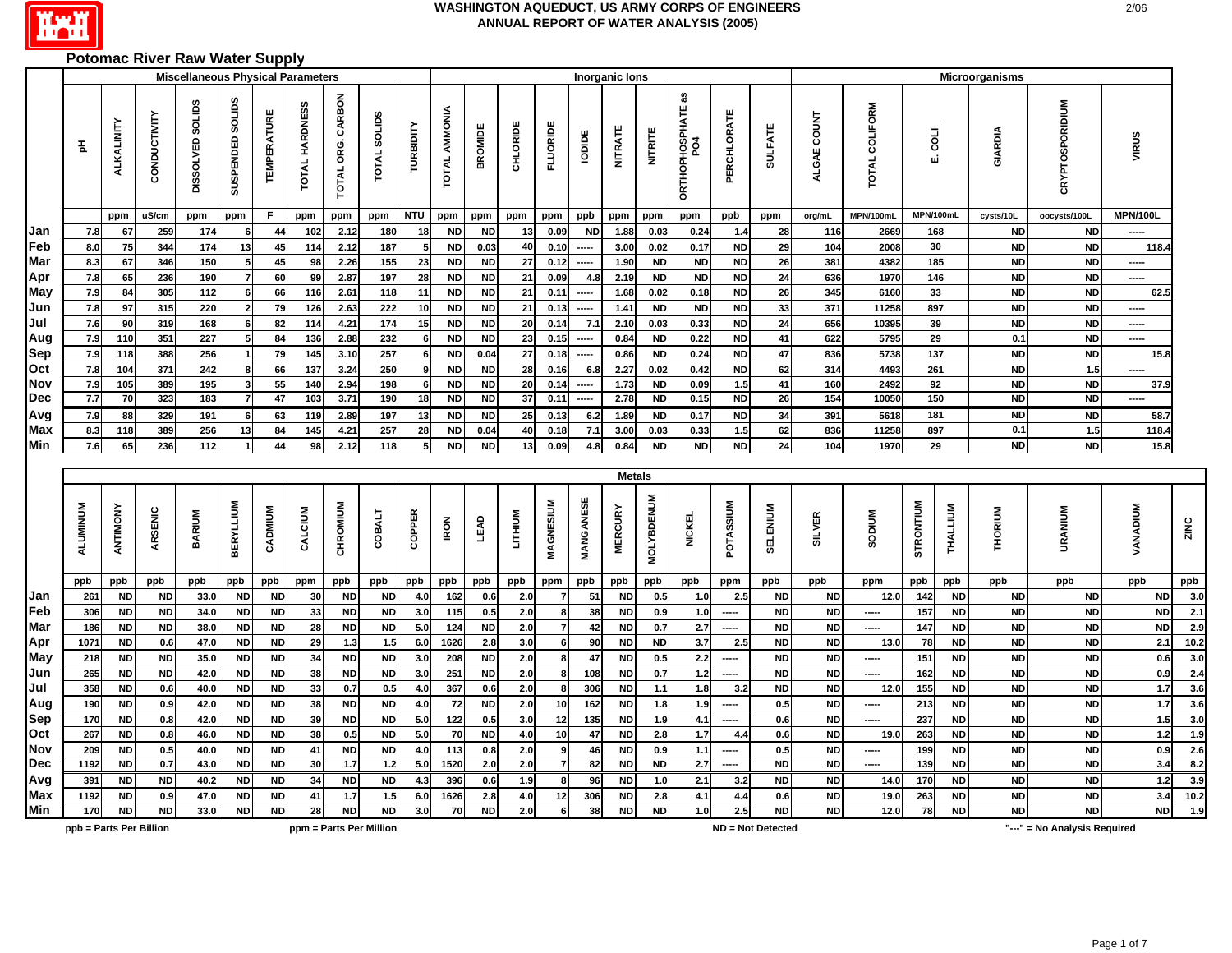

|             |                                                      |                |          |                         |               | <b>Inorganic lons</b> |                          |                                        |             |                |          |           |           |                 |                         |           |         |           |           |        |             |           |           | <b>Metals</b>  |           |                         |            |               |           |                 |           |                          |           |              |           |           |                 |           |
|-------------|------------------------------------------------------|----------------|----------|-------------------------|---------------|-----------------------|--------------------------|----------------------------------------|-------------|----------------|----------|-----------|-----------|-----------------|-------------------------|-----------|---------|-----------|-----------|--------|-------------|-----------|-----------|----------------|-----------|-------------------------|------------|---------------|-----------|-----------------|-----------|--------------------------|-----------|--------------|-----------|-----------|-----------------|-----------|
|             |                                                      |                |          |                         |               |                       |                          |                                        |             |                |          |           |           |                 |                         |           |         |           |           |        |             |           |           |                |           |                         |            |               |           |                 |           |                          |           |              |           |           |                 |           |
|             | <b>TOTAL AMMONIA</b>                                 | <b>BROMIDE</b> | CHLORIDE | <b>FLUORIDE</b>         | <b>IODIDE</b> | <b>NITRATE</b>        | NITRITE                  | PO <sub>4</sub><br>æ<br>ORTHOPHOSPHATE | PERCHLORATE | <b>SULFATE</b> | ALUMINUM | ANTIMONY  | ARSENIC   | <b>BARIUM</b>   | <b>BERYLLIUM</b>        | CADMIUM   | CALCIUM | CHROMIUM  | COBALT    | COPPER | <b>IRON</b> | LEAD      | LITHIUM   | MAGNESIUM      | MANGANES  | <b>MERCURY</b>          | MOLYBDENUM | <b>NICKEL</b> | POTASSIUM | <b>SELENIUM</b> |           | <b>SODIUM</b>            | STRONTIUM | THALLIUM     | THORIUM   | URANIUM   | <b>VANADIUM</b> | ZINC      |
| EPA<br>MCL* |                                                      |                |          | $\overline{\mathbf{4}}$ |               | 10                    | $\overline{\phantom{a}}$ |                                        |             |                |          | 6         | 50        | 2000            | $\overline{\mathbf{4}}$ | ${\bf 5}$ |         | 100       |           |        |             |           |           |                |           | $\overline{\mathbf{2}}$ |            |               |           | 50              |           |                          |           | $\mathbf{2}$ |           |           |                 |           |
|             |                                                      |                |          |                         |               |                       |                          |                                        |             |                |          |           |           |                 |                         |           |         |           |           |        |             |           |           |                |           |                         |            |               |           |                 |           |                          |           |              |           |           |                 |           |
|             | Dalecarlia Water Treatment Plant Finished Water      |                |          |                         |               |                       |                          |                                        |             |                |          |           |           |                 |                         |           |         |           |           |        |             |           |           |                |           |                         |            |               |           |                 |           |                          |           |              |           |           |                 |           |
|             | ppm                                                  | ppm            | ppm      | ppm                     | ppb           | ppm                   | ppm                      | ppm                                    | ppb         | ppm            | ppb      | ppb       | ppb       | ppb             | ppb                     | ppb       | ppm     | ppb       | ppb       | ppb    | ppb         | ppb       | ppb       | ppm            | ppb       | ppb                     | ppb        | ppb           | ppm       | ppb             | ppb       | ppm                      | ppb       | ppb          | ppb       | ppb       | ppb             | ppb       |
| Jan         | 0.97                                                 | <b>ND</b>      | 19       | 0.73                    | <b>ND</b>     | 1.86                  | <b>ND</b>                | 3.09                                   | <b>ND</b>   | 46             | 26       | <b>ND</b> | <b>ND</b> | 35              | <b>ND</b>               | <b>ND</b> | 36      | <b>ND</b> | <b>ND</b> | 4.0    | <b>ND</b>   | <b>ND</b> | <b>ND</b> | -7             | <b>ND</b> | <b>ND</b>               | 0.6        | 1.0           | 2.0       | <b>ND</b>       | <b>ND</b> | 9.6                      | 152       | <b>ND</b>    | <b>ND</b> | <b>ND</b> | <b>ND</b>       | 2.0       |
| Feb         | 0.96                                                 | <b>ND</b>      | 45       | 0.69                    |               | 3.03                  | <b>ND</b>                | 3.16                                   | <b>ND</b>   | 41             | 30       | <b>ND</b> | <b>ND</b> | 35 <sub>1</sub> | ND                      | <b>ND</b> | 38      | 0.6       | <b>ND</b> | 2.0    | <b>ND</b>   | <b>ND</b> | 1.0       |                | 0.6       | <b>ND</b>               | 0.7        | 1.0           |           | <b>ND</b>       | <b>ND</b> |                          | 155       | ND           | <b>ND</b> | <b>ND</b> | <b>ND</b>       | 1.0       |
| Mar         | 0.91                                                 | <b>ND</b>      | 32       | 0.81                    |               | 1.80                  | <b>ND</b>                | 3.20                                   | <b>ND</b>   | 38             | 22       | <b>ND</b> | <b>ND</b> | 36              | <b>ND</b>               | <b>ND</b> | 34      | <b>ND</b> | <b>ND</b> | 5.0    | <b>ND</b>   | <b>ND</b> | 1.0       |                | 0.5       | <b>ND</b>               | 0.7        | 1.0           |           | <b>ND</b>       | <b>ND</b> |                          | 149       | <b>ND</b>    | <b>ND</b> | <b>ND</b> | <b>ND</b>       | 1.0       |
| Apr         | 0.93                                                 | <b>ND</b>      | 24       | 0.81                    | 5.5           | 2.19                  | <b>ND</b>                | 3.16                                   | <b>ND</b>   | 36             | 61       | <b>ND</b> | <b>ND</b> | 34              | <b>ND</b>               | ND        | 35      | 0.5       | <b>ND</b> | 3.0    | 34.8        | <b>ND</b> | 2.0       |                | 1.0       | <b>ND</b>               | <b>ND</b>  | 1.0           | 2.5       | ND              | <b>ND</b> | 13.0                     | 112       | <b>ND</b>    | <b>ND</b> | <b>ND</b> | <b>ND</b>       | 2.0       |
| May         | 0.89                                                 | <b>ND</b>      | 24       | 0.84                    |               | 1.66                  | <b>ND</b>                | 3.19                                   | <b>ND</b>   | 39             | 68       | <b>ND</b> | <b>ND</b> | 35              | <b>ND</b>               | <b>ND</b> | 41      | <b>ND</b> | <b>ND</b> | 3.0    | 30.0        | <b>ND</b> | 2.0       |                | 1.0       | <b>ND</b>               | 0.5        | 1.0           |           | <b>ND</b>       | <b>ND</b> |                          | 157       | <b>ND</b>    | <b>ND</b> | <b>ND</b> | <b>ND</b>       | 2.0       |
| Jun         | 1.09                                                 | ND             | 26       | 0.91                    |               | 1.44                  | ND                       | 3.32                                   | <b>ND</b>   | 47             | 37       | <b>ND</b> | <b>ND</b> | 38              | <b>ND</b>               | ND        | 44      | <b>ND</b> | <b>ND</b> | 2.0    | <b>ND</b>   | <b>ND</b> | 2.0       | 9              | 1.0       | ND                      | 0.7        | 1.0           |           | <b>ND</b>       | <b>ND</b> | ----                     | 160       | <b>ND</b>    | <b>ND</b> | <b>ND</b> | <b>ND</b>       | 1.0       |
| Jul         | 0.94                                                 | <b>ND</b>      | 25       | 0.98                    | 8.1           | 2.15                  | <b>ND</b>                | 3.30                                   | <b>ND</b>   | 39             | 62       | <b>ND</b> | 0.5       | 44              | <b>ND</b>               | <b>ND</b> | 42      | 0.6       | <b>ND</b> | 5.0    | 12.9        | <b>ND</b> | 3.0       | -9             | 1.0       | <b>ND</b>               | 1.4        | 1.0           | 3.5       | <b>ND</b>       | <b>ND</b> | 13.0                     | 191       | <b>ND</b>    | <b>ND</b> | <b>ND</b> | <b>ND</b>       | 2.0       |
| Aug         | 1.00                                                 | <b>ND</b>      | 28       | 1.00                    |               | 0.83                  | <b>ND</b>                | 3.28                                   | <b>ND</b>   | 37             | 68       | <b>ND</b> | <b>ND</b> | 36              | <b>ND</b>               | <b>ND</b> | 45      | <b>ND</b> | <b>ND</b> | 2.0    | <b>ND</b>   | <b>ND</b> | 2.0       | 11             | 1.0       | <b>ND</b>               | 1.5        | 1.0           |           | 0.6             | <b>ND</b> |                          | 205       | <b>ND</b>    | <b>ND</b> | <b>ND</b> | <b>ND</b>       | <b>ND</b> |
| Sep         | 1.07                                                 | <b>ND</b>      | 31       | 0.99                    |               | 0.82                  | <b>ND</b>                | 3.34                                   | <b>ND</b>   | 63             | 85       | <b>ND</b> | 0.5       | 41              | <b>ND</b>               | <b>ND</b> | 45      | 0.5       | <b>ND</b> | 4.0    | <b>ND</b>   | <b>ND</b> | 3.0       | 12             | 11.0      | ND                      | 2.0        | 1.0           |           | 0.7             | <b>ND</b> | $- - - - -$              | 245       | <b>ND</b>    | <b>ND</b> | <b>ND</b> | <b>ND</b>       | 1.0       |
| Oct         | 1.07                                                 | <b>ND</b>      | 33       | 0.98                    | 8.8           | 2.20                  | <b>ND</b>                | 3.16                                   | <b>ND</b>   | 62             | 76       | <b>ND</b> | 0.6       | 46              | <b>ND</b>               | <b>ND</b> | 45      | 0.8       | <b>ND</b> | 6.0    | <b>ND</b>   | <b>ND</b> | 4.0       | 12             | 2.0       | <b>ND</b>               | 2.8        | 1.0           | 4.5       | 0.8             | <b>ND</b> | 19.0                     | 272       | <b>ND</b>    | <b>ND</b> | <b>ND</b> | <b>ND</b>       | 2.0       |
| Nov         | 0.92                                                 | <b>ND</b>      | 32       | 0.90                    |               | 1.77                  | <b>ND</b>                | 3.08                                   | 1.1         | 55             | 24       | <b>ND</b> | <b>ND</b> | 38              | <b>ND</b>               | <b>ND</b> | 46      | 0.6       | <b>ND</b> | 3.0    | <b>ND</b>   | <b>ND</b> | 2.0       | 10             | 1.0       | <b>ND</b>               | 1.0        | 1.0           |           | 0.6             | <b>ND</b> | -----                    | 209       | <b>ND</b>    | <b>ND</b> | <b>ND</b> | <b>ND</b>       | 2.0       |
| Dec         | 0.95                                                 | ND             | 42       | 0.83                    |               | 2.76                  | <b>ND</b>                | 3.16                                   | <b>ND</b>   | 42             | 33       | <b>ND</b> | <b>ND</b> | 33              | <b>ND</b>               | <b>ND</b> | 38      | <b>ND</b> | <b>ND</b> | 11.0   | <b>ND</b>   | <b>ND</b> | 2.0       | -8             | 1.0       | <b>ND</b>               | 1.0        | 1.0           |           | <b>ND</b>       | <b>ND</b> | $\overline{\phantom{a}}$ | 164       | <b>ND</b>    | <b>ND</b> | <b>ND</b> | <b>ND</b>       | 6.0       |
| Avg         | 0.98                                                 | <b>ND</b>      | 30       | 0.87                    | 5.6           | 1.88                  | <b>ND</b>                | 3.20                                   | <b>ND</b>   | 45             | 49       | <b>ND</b> | <b>ND</b> | 38              | <b>ND</b>               | <b>ND</b> | 41      | <b>ND</b> | <b>ND</b> | 4.2    | <b>ND</b>   | <b>ND</b> | 2.0       |                | 1.8       | <b>ND</b>               | 1.1        | 1.0           | 3.1       | <b>ND</b>       | <b>ND</b> | 13.7                     | 181       | <b>ND</b>    | <b>ND</b> | <b>ND</b> | <b>ND</b>       | 1.8       |
| Max         | 1.09                                                 | <b>ND</b>      | 45       | 1.00                    | 8.8           | 3.03                  | <b>ND</b>                | 3.34                                   | 1.1         | 63             | 85       | <b>ND</b> | 0.6       | 46              | <b>ND</b>               | <b>ND</b> | 46      | 0.8       | <b>ND</b> | 11.0   | 34.8        | <b>ND</b> | 4.0       | 12             | 11.0      | <b>ND</b>               | 2.8        | 1.0           | 4.5       | 0.8             | <b>ND</b> | 19.0                     | 272       | <b>ND</b>    | <b>ND</b> | <b>ND</b> | <b>ND</b>       | 6.0       |
| Min         | 0.89                                                 | <b>ND</b>      | 19       | 0.69                    | <b>ND</b>     | 0.82                  | <b>ND</b>                | 3.08                                   | <b>ND</b>   | 36             | 22       | <b>ND</b> | <b>ND</b> | 33              | <b>ND</b>               | <b>ND</b> | 34      | <b>ND</b> | <b>ND</b> | 2.0    | <b>ND</b>   | <b>ND</b> | <b>ND</b> | $\overline{7}$ | <b>ND</b> | <b>ND</b>               | <b>ND</b>  | 1.0           | 2.0       | <b>ND</b>       | <b>ND</b> | 9.6                      | 112       | <b>ND</b>    | <b>ND</b> | <b>ND</b> | <b>ND</b>       | <b>ND</b> |
|             |                                                      |                |          |                         |               |                       |                          |                                        |             |                |          |           |           |                 |                         |           |         |           |           |        |             |           |           |                |           |                         |            |               |           |                 |           |                          |           |              |           |           |                 |           |
|             | <b>McMillan Water Treatment Plant Finished Water</b> |                |          |                         |               |                       |                          |                                        |             |                |          |           |           |                 |                         |           |         |           |           |        |             |           |           |                |           |                         |            |               |           |                 |           |                          |           |              |           |           |                 |           |
| Jan         | 0.91                                                 | <b>ND</b>      | 23       | 0.76                    | <b>ND</b>     | 2.42                  | <b>ND</b>                | 3.32                                   | <b>ND</b>   | 40             | 25       | <b>ND</b> | <b>ND</b> | 32              | <b>ND</b>               | <b>ND</b> | 33      | <b>ND</b> | <b>ND</b> | 4.0    | <b>ND</b>   | <b>ND</b> | <b>ND</b> |                | <b>ND</b> | ND                      | 0.7        | 1.0           | 2.2       | <b>ND</b>       | <b>ND</b> | 8.0                      | 380       | ND           | <b>ND</b> | <b>ND</b> | <b>ND</b>       | 8.0       |
| Feb         | 0.94                                                 | <b>ND</b>      | 40       | 0.96                    |               | 3.00                  | <b>ND</b>                | 3.51                                   | <b>ND</b>   | 42             | 31       | <b>ND</b> | <b>ND</b> | 33              | <b>ND</b>               | <b>ND</b> | 36      | <b>ND</b> | <b>ND</b> | 3.0    | <b>ND</b>   | <b>ND</b> | 1.0       |                | <b>ND</b> | <b>ND</b>               | 0.7        | 1.0           |           | <b>ND</b>       | <b>ND</b> |                          | 138       | <b>ND</b>    | <b>ND</b> | <b>ND</b> | <b>ND</b>       | 1.0       |
| Mar         | 0.88                                                 | <b>ND</b>      | 40       | 0.84                    |               | 3.00                  | <b>ND</b>                | 3.33                                   | <b>ND</b>   | 42             | 15       | <b>ND</b> | <b>ND</b> | 32              | <b>ND</b>               | ND        | 33      | <b>ND</b> | <b>ND</b> | 4.0    | <b>ND</b>   | <b>ND</b> | 1.0       | 7              | <b>ND</b> | ND                      | 0.6        | 1.0           |           | <b>ND</b>       | <b>ND</b> |                          | 136       | ND           | <b>ND</b> | <b>ND</b> | <b>ND</b>       | 1.0       |
| Apr         | 0.89                                                 | <b>ND</b>      | 23       | 0.84                    | 4.1           | 1.97                  | <b>ND</b>                | 3.14                                   | <b>ND</b>   | 36             | 23       | <b>ND</b> | <b>ND</b> | 32              | <b>ND</b>               | <b>ND</b> | 30      | <b>ND</b> | <b>ND</b> | 6.0    | <b>ND</b>   | <b>ND</b> | 2.0       |                | <b>ND</b> | <b>ND</b>               | <b>ND</b>  | 1.0           | 2.2       | <b>ND</b>       | <b>ND</b> | 12.0                     | 112       | <b>ND</b>    | <b>ND</b> | <b>ND</b> | <b>ND</b>       | 2.0       |
| May         | 0.89                                                 | <b>ND</b>      | 27       | 0.79                    |               | 1.71                  | <b>ND</b>                | 3.16                                   | <b>ND</b>   | 40             | 35       | <b>ND</b> | <b>ND</b> | 35              | <b>ND</b>               | ND        | 28      | <b>ND</b> | <b>ND</b> | 8.0    | <b>ND</b>   | <b>ND</b> | 1.0       | 8              | 0.7       | ND                      | 0.6        | 1.0           |           | <b>ND</b>       | <b>ND</b> |                          | 147       | <b>ND</b>    | <b>ND</b> | <b>ND</b> | <b>ND</b>       | 3.0       |
| Jun         | 0.97                                                 | <b>ND</b>      | 27       | 0.87                    |               | 1.45                  | <b>ND</b>                | 3.14                                   | <b>ND</b>   | 44             | 40       | <b>ND</b> | <b>ND</b> | 40              | <b>ND</b>               | <b>ND</b> | 39      | <b>ND</b> | <b>ND</b> | 6.0    | 24.1        | <b>ND</b> | 2.0       | 8              | 3.0       | <b>ND</b>               | 0.8        | 1.0           |           | <b>ND</b>       | <b>ND</b> | $\overline{\phantom{a}}$ | 161       | <b>ND</b>    | <b>ND</b> | <b>ND</b> | <b>ND</b>       | 2.0       |
| Jul         | 0.92                                                 | ND             | 28       | 0.94                    | 8.9           | 0.87                  | <b>ND</b>                | 3.17                                   | <b>ND</b>   | 51             | 56       | <b>ND</b> | <b>ND</b> | 48              | <b>ND</b>               | ND        | 38      | 0.5       | <b>ND</b> | 1.0    | <b>ND</b>   | <b>ND</b> | 3.0       |                | 1.0       | <b>ND</b>               | 1.5        | 1.0           | 4.0       | <b>ND</b>       | <b>ND</b> | 12.0                     | 236       | <b>ND</b>    | <b>ND</b> | ND        | <b>ND</b>       | 2.0       |
| Aug         | 1.01                                                 | ND             | 27       | 0.99                    |               | 1.10                  | <b>ND</b>                | 3.13                                   | <b>ND</b>   | 56             | 51       | <b>ND</b> | <b>ND</b> | 37              | <b>ND</b>               | ND        | 42      | <b>ND</b> | <b>ND</b> | 10.0   | 11.1        | 1.0       | 2.0       | 10             | 1.0       | <b>ND</b>               | 1.3        | <b>ND</b>     |           | <b>ND</b>       | <b>ND</b> |                          | 179       | <b>ND</b>    | <b>ND</b> | <b>ND</b> | <b>ND</b>       | <b>ND</b> |
| Sep         | 1.07                                                 | <b>ND</b>      | 32       | 0.98                    |               | 1.06                  | <b>ND</b>                | 3.14                                   | <b>ND</b>   | 58             | 82       | <b>ND</b> | <b>ND</b> | 39              | <b>ND</b>               | <b>ND</b> | 43      | 0.5       | <b>ND</b> | 11.0   | <b>ND</b>   | <b>ND</b> | 2.0       | 12             | 22.0      | <b>ND</b>               | 2.0        | 1.0           |           | 0.5             | <b>ND</b> |                          | 229       | <b>ND</b>    | <b>ND</b> | <b>ND</b> | <b>ND</b>       | 2.0       |
| Oct         | 1.07                                                 | <b>ND</b>      | 33       | 0.99                    | 9.1           | 1.42                  | <b>ND</b>                | 3.04                                   | <b>ND</b>   | 57             | 65       | <b>ND</b> | 0.5       | 47              | <b>ND</b>               | ND        | 43      | 1.0       | <b>ND</b> | 15.0   | <b>ND</b>   | <b>ND</b> | 3.0       | 12             | 1.0       | <b>ND</b>               | 2.0        | 1.0           | 4.8       | 0.7             | <b>ND</b> | 18.0                     | 274       | <b>ND</b>    | <b>ND</b> | <b>ND</b> | <b>ND</b>       | 1.0       |
| Nov         | 0.91                                                 | <b>ND</b>      | 31       | 0.87                    |               | 1.90                  | <b>ND</b>                | 2.92                                   | 1.1         | 55             | 44       | <b>ND</b> | <b>ND</b> | 36              | <b>ND</b>               | <b>ND</b> | 42      | 0.6       | <b>ND</b> | 17.0   | <b>ND</b>   | <b>ND</b> | 2.0       | 10             | 21.0      | <b>ND</b>               | 1.0        | 1.0           |           | <b>ND</b>       | <b>ND</b> | $- - - - -$              | 177       | <b>ND</b>    | <b>ND</b> | <b>ND</b> | <b>ND</b>       | 2.0       |
| Dec         | 0.94                                                 | ND             | 27       | 0.71                    |               | 2.08                  | <b>ND</b>                | 3.08                                   | 0.9         | 50             | 24       | <b>ND</b> | <b>ND</b> | 32              | <b>ND</b>               | ND        | 36      | <b>ND</b> | <b>ND</b> | 7.0    | <b>ND</b>   | ND        | 2.0       |                | 0.5       | <b>ND</b>               | 1.0        | 1.0           |           | <b>ND</b>       | <b>ND</b> |                          | 177       | <b>ND</b>    | <b>ND</b> | <b>ND</b> | <b>ND</b>       | 2.0       |
| Avg         | 0.95                                                 | <b>ND</b>      | 30       | 0.88                    | 5.5           | 1.83                  | <b>ND</b>                | 3.18                                   | <b>ND</b>   | 48             | 41       | <b>ND</b> | <b>ND</b> | 37              | <b>ND</b>               | <b>ND</b> | 37      | <b>ND</b> | <b>ND</b> | 7.7    | <b>ND</b>   | <b>ND</b> | 1.8       | 9              | 4.2       | <b>ND</b>               | $1.0$      | 1.0           | 3.3       | <b>ND</b>       | <b>ND</b> | 12.5                     | 196       | <b>ND</b>    | <b>ND</b> | <b>ND</b> | <b>ND</b>       | 2.1       |
| <b>Max</b>  | 1.07                                                 | <b>ND</b>      | 40       | 0.99                    | 9.1           | 3.00                  | <b>ND</b>                | 3.51                                   | 1.1         | 58             | 82       | <b>ND</b> | 0.5       | 48              | <b>ND</b>               | ND        | 43      | 1.0       | <b>ND</b> | 17.0   | 24.1        | 1.0       | 3.0       | 12             | 22.0      | <b>ND</b>               | 2.0        | 1.0           | 4.8       | 0.7             | <b>ND</b> | 18.0                     | 380       | <b>ND</b>    | <b>ND</b> | <b>ND</b> | <b>ND</b>       | 8.0       |
| Min         | 0.88                                                 | <b>ND</b>      | 23       | 0.71                    | <b>ND</b>     | 0.87                  | <b>ND</b>                | 2.92                                   | <b>ND</b>   | 36             | 15       | <b>ND</b> | <b>ND</b> | 32              | <b>ND</b>               | <b>ND</b> | 28      | <b>ND</b> | <b>ND</b> | 1.0    | <b>ND</b>   | <b>ND</b> | <b>ND</b> | 6              | <b>ND</b> | <b>ND</b>               | <b>ND</b>  | <b>ND</b>     | 2.2       | <b>ND</b>       | <b>ND</b> | 8.0                      | $112$     | <b>ND</b>    | <b>ND</b> | <b>ND</b> | <b>ND</b>       | <b>ND</b> |

**\*EPA MCL = Environmental Protection Agency's Maximum Contaminant Level for regulated parameters. ppb = Parts Per Billion ppm = Parts Per Million "---" = No Analysis Required**

**ND = Not Detected**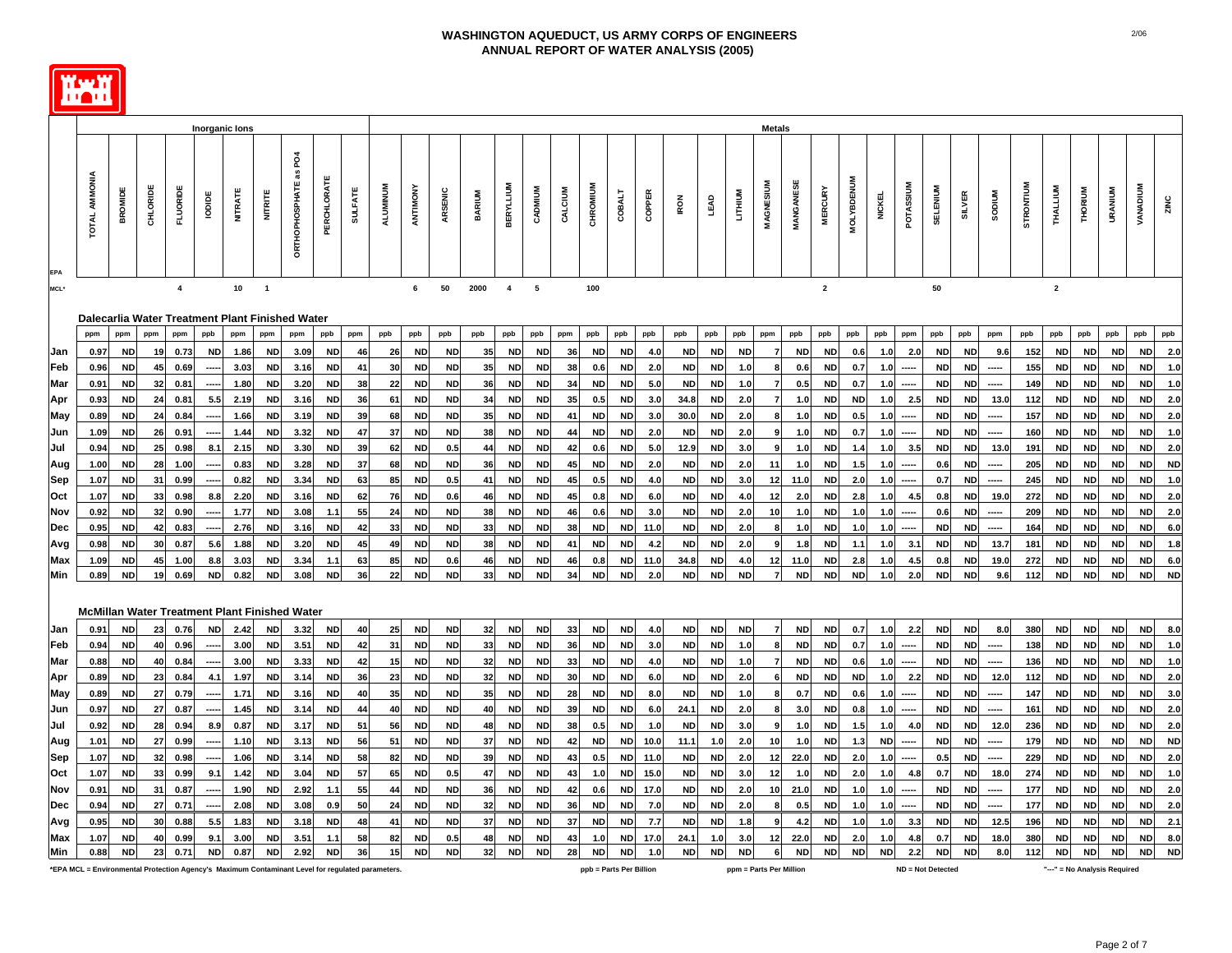

| <b>Miscellaneous Physical Parameters</b><br><b>Microorganisms</b><br><b>Haloacetic Acids (HAAs)</b><br><b>Trihalomethanes (THMs)</b><br><b>Volatile Organic Compounds (VOCs)</b> |     |           |                                                      |                    |               |                |                   |                        |                                  |                                                                                                  |                             |                                |                |                                            |                    |                     |                         |                              |                      |                        |                   |                             |                             |                  |                       |                                                                                                                                                                                                                                                                                                                                                                                                                                                                                                                                                                                                                                                                                                                                                                                                                                                                                                                                                                                                                                                                                                                                                                                                                                                                                                                                                                                                                                                                                                                                                                                                                                                                                                                                                                                                                                                                                                                                                                                                                                                                                                                                                                                                                                                                                                                                                                                                                                                                                                                                                                                                                                                                                                                                                                                                                                                                                                                                                                                                                                                                                                                                                                                                                                                                                                                                                                                                                                                                                                                                                                                                                                                                                                                                                                                                                                                                                                                                                                                                                                                                                                                                                                                                                                                                                                                                                                                                                                                                                                                                                                                                                                                                                                                                                                                                                                                                                            |                    |                           |                     |                   |                  |                       |                             |                      |              |               |                 |                 |                |                   |                     |
|----------------------------------------------------------------------------------------------------------------------------------------------------------------------------------|-----|-----------|------------------------------------------------------|--------------------|---------------|----------------|-------------------|------------------------|----------------------------------|--------------------------------------------------------------------------------------------------|-----------------------------|--------------------------------|----------------|--------------------------------------------|--------------------|---------------------|-------------------------|------------------------------|----------------------|------------------------|-------------------|-----------------------------|-----------------------------|------------------|-----------------------|--------------------------------------------------------------------------------------------------------------------------------------------------------------------------------------------------------------------------------------------------------------------------------------------------------------------------------------------------------------------------------------------------------------------------------------------------------------------------------------------------------------------------------------------------------------------------------------------------------------------------------------------------------------------------------------------------------------------------------------------------------------------------------------------------------------------------------------------------------------------------------------------------------------------------------------------------------------------------------------------------------------------------------------------------------------------------------------------------------------------------------------------------------------------------------------------------------------------------------------------------------------------------------------------------------------------------------------------------------------------------------------------------------------------------------------------------------------------------------------------------------------------------------------------------------------------------------------------------------------------------------------------------------------------------------------------------------------------------------------------------------------------------------------------------------------------------------------------------------------------------------------------------------------------------------------------------------------------------------------------------------------------------------------------------------------------------------------------------------------------------------------------------------------------------------------------------------------------------------------------------------------------------------------------------------------------------------------------------------------------------------------------------------------------------------------------------------------------------------------------------------------------------------------------------------------------------------------------------------------------------------------------------------------------------------------------------------------------------------------------------------------------------------------------------------------------------------------------------------------------------------------------------------------------------------------------------------------------------------------------------------------------------------------------------------------------------------------------------------------------------------------------------------------------------------------------------------------------------------------------------------------------------------------------------------------------------------------------------------------------------------------------------------------------------------------------------------------------------------------------------------------------------------------------------------------------------------------------------------------------------------------------------------------------------------------------------------------------------------------------------------------------------------------------------------------------------------------------------------------------------------------------------------------------------------------------------------------------------------------------------------------------------------------------------------------------------------------------------------------------------------------------------------------------------------------------------------------------------------------------------------------------------------------------------------------------------------------------------------------------------------------------------------------------------------------------------------------------------------------------------------------------------------------------------------------------------------------------------------------------------------------------------------------------------------------------------------------------------------------------------------------------------------------------------------------------------------------------------------------------------------------------|--------------------|---------------------------|---------------------|-------------------|------------------|-----------------------|-----------------------------|----------------------|--------------|---------------|-----------------|-----------------|----------------|-------------------|---------------------|
|                                                                                                                                                                                  |     |           |                                                      |                    |               |                |                   |                        |                                  |                                                                                                  |                             |                                |                |                                            |                    |                     |                         |                              |                      |                        |                   |                             |                             |                  |                       |                                                                                                                                                                                                                                                                                                                                                                                                                                                                                                                                                                                                                                                                                                                                                                                                                                                                                                                                                                                                                                                                                                                                                                                                                                                                                                                                                                                                                                                                                                                                                                                                                                                                                                                                                                                                                                                                                                                                                                                                                                                                                                                                                                                                                                                                                                                                                                                                                                                                                                                                                                                                                                                                                                                                                                                                                                                                                                                                                                                                                                                                                                                                                                                                                                                                                                                                                                                                                                                                                                                                                                                                                                                                                                                                                                                                                                                                                                                                                                                                                                                                                                                                                                                                                                                                                                                                                                                                                                                                                                                                                                                                                                                                                                                                                                                                                                                                                            |                    |                           |                     |                   |                  |                       |                             |                      |              |               |                 |                 |                |                   |                     |
|                                                                                                                                                                                  | 玉   | ALKALNITY | CONDUCTIVITY                                         | <b>TEMPERATURE</b> | TOTAL CHLORIN | TOTAL HARDNESS | TOTAL ORG. CARBON | TOTAL DISSOLVED SOLIDS | <b>SOLIDS</b><br>TOTAL SUSPENDED | TURBIDITY (Average)                                                                              | TOTAL COLIFORM (% positive) | E.COLI <sup>(%</sup> positive) | ALGAE COUNT    | <b>COUNT</b><br><b>HETEROTROPHIC PLATE</b> | DIBROMOACETIC ACID | DICHLOROACETIC ACID | MONOBROMOACETIC ACID    | <b>MONOCHLOROACETIC ACID</b> | TRICHLOROACETIC ACID | TOTAL HALOACETIC ACIDS | <b>CHLOROFORM</b> | <b>BROMODICHLOROMETHANE</b> | <b>CHLORODIBROMOMETHANE</b> | <b>BROMOFORM</b> | TOTAL TRIHALOMETHANES | <b>BENZENE</b>                                                                                                                                                                                                                                                                                                                                                                                                                                                                                                                                                                                                                                                                                                                                                                                                                                                                                                                                                                                                                                                                                                                                                                                                                                                                                                                                                                                                                                                                                                                                                                                                                                                                                                                                                                                                                                                                                                                                                                                                                                                                                                                                                                                                                                                                                                                                                                                                                                                                                                                                                                                                                                                                                                                                                                                                                                                                                                                                                                                                                                                                                                                                                                                                                                                                                                                                                                                                                                                                                                                                                                                                                                                                                                                                                                                                                                                                                                                                                                                                                                                                                                                                                                                                                                                                                                                                                                                                                                                                                                                                                                                                                                                                                                                                                                                                                                                                             | <b>BROMOBENZEN</b> | <b>BROMOCHLOROMETHANE</b> | <b>BROMOMETHANE</b> | tert-BUTYLBENZENE | Sec-BUTYLBENZENE | <b>n-BUTYLBENZENE</b> | <b>CARBON TETRACHLORIDE</b> | <b>CHLOROBENZENE</b> | CHLOROETHANE | CHLOROMETHANE | 2-CHLOROTOLUENE | 4-CHLOROTOLUENE | DIBROMOMETHANE | 3-DICHLOROBENZENE | 1,4-DICHLOROBENZENE |
| MCL*                                                                                                                                                                             |     |           |                                                      |                    | $4.0\,$       |                |                   |                        |                                  | 0.3                                                                                              |                             |                                |                |                                            |                    |                     |                         |                              |                      | 60                     |                   |                             |                             |                  | 80                    | 5                                                                                                                                                                                                                                                                                                                                                                                                                                                                                                                                                                                                                                                                                                                                                                                                                                                                                                                                                                                                                                                                                                                                                                                                                                                                                                                                                                                                                                                                                                                                                                                                                                                                                                                                                                                                                                                                                                                                                                                                                                                                                                                                                                                                                                                                                                                                                                                                                                                                                                                                                                                                                                                                                                                                                                                                                                                                                                                                                                                                                                                                                                                                                                                                                                                                                                                                                                                                                                                                                                                                                                                                                                                                                                                                                                                                                                                                                                                                                                                                                                                                                                                                                                                                                                                                                                                                                                                                                                                                                                                                                                                                                                                                                                                                                                                                                                                                                          |                    |                           |                     |                   |                  |                       | 5                           | 100                  |              |               |                 |                 |                |                   | 75                  |
|                                                                                                                                                                                  |     |           |                                                      |                    |               |                |                   |                        |                                  |                                                                                                  |                             |                                |                |                                            |                    |                     |                         |                              |                      |                        |                   |                             |                             |                  |                       |                                                                                                                                                                                                                                                                                                                                                                                                                                                                                                                                                                                                                                                                                                                                                                                                                                                                                                                                                                                                                                                                                                                                                                                                                                                                                                                                                                                                                                                                                                                                                                                                                                                                                                                                                                                                                                                                                                                                                                                                                                                                                                                                                                                                                                                                                                                                                                                                                                                                                                                                                                                                                                                                                                                                                                                                                                                                                                                                                                                                                                                                                                                                                                                                                                                                                                                                                                                                                                                                                                                                                                                                                                                                                                                                                                                                                                                                                                                                                                                                                                                                                                                                                                                                                                                                                                                                                                                                                                                                                                                                                                                                                                                                                                                                                                                                                                                                                            |                    |                           |                     |                   |                  |                       |                             |                      |              |               |                 |                 |                |                   |                     |
|                                                                                                                                                                                  |     |           | Dalecarlia Water Treatment Plant Finished Water      |                    |               |                |                   |                        |                                  |                                                                                                  |                             |                                |                |                                            |                    |                     |                         |                              |                      |                        |                   |                             |                             |                  |                       |                                                                                                                                                                                                                                                                                                                                                                                                                                                                                                                                                                                                                                                                                                                                                                                                                                                                                                                                                                                                                                                                                                                                                                                                                                                                                                                                                                                                                                                                                                                                                                                                                                                                                                                                                                                                                                                                                                                                                                                                                                                                                                                                                                                                                                                                                                                                                                                                                                                                                                                                                                                                                                                                                                                                                                                                                                                                                                                                                                                                                                                                                                                                                                                                                                                                                                                                                                                                                                                                                                                                                                                                                                                                                                                                                                                                                                                                                                                                                                                                                                                                                                                                                                                                                                                                                                                                                                                                                                                                                                                                                                                                                                                                                                                                                                                                                                                                                            |                    |                           |                     |                   |                  |                       |                             |                      |              |               |                 |                 |                |                   |                     |
|                                                                                                                                                                                  |     | ppm       | uS/cm                                                |                    | ppm           | ppm            | ppm               | ppm                    | ppm                              | <b>NTU</b>                                                                                       | $% +$                       | $% +$                          | Org/mL         | CFU/mL                                     | ppb                | ppb                 | ppb                     | ppb                          | ppb                  | ppb                    | ppb               | ppb                         | ppb                         | ppb              | ppb                   | ppb                                                                                                                                                                                                                                                                                                                                                                                                                                                                                                                                                                                                                                                                                                                                                                                                                                                                                                                                                                                                                                                                                                                                                                                                                                                                                                                                                                                                                                                                                                                                                                                                                                                                                                                                                                                                                                                                                                                                                                                                                                                                                                                                                                                                                                                                                                                                                                                                                                                                                                                                                                                                                                                                                                                                                                                                                                                                                                                                                                                                                                                                                                                                                                                                                                                                                                                                                                                                                                                                                                                                                                                                                                                                                                                                                                                                                                                                                                                                                                                                                                                                                                                                                                                                                                                                                                                                                                                                                                                                                                                                                                                                                                                                                                                                                                                                                                                                                        | ppb                | ppb                       | ppb                 | ppb               | ppb              | ppb                   | ppb                         | ppb                  | ppb          | ppb           | ppb             | ppb             | ppb            | ppb               | ppb                 |
| Jan                                                                                                                                                                              | 7.7 | 66        | 298                                                  | 44                 | 3.8           | 119            | 1.33              | 183                    |                                  | 0.04                                                                                             |                             | $\circ$                        |                |                                            | <b>ND</b>          | 7.6                 | <b>ND</b>               | <b>ND</b>                    | 7.6                  | 15.2                   | 8.9               | 3.6                         | 0.6                         | <b>ND</b>        | 13.1                  | <b>ND</b>                                                                                                                                                                                                                                                                                                                                                                                                                                                                                                                                                                                                                                                                                                                                                                                                                                                                                                                                                                                                                                                                                                                                                                                                                                                                                                                                                                                                                                                                                                                                                                                                                                                                                                                                                                                                                                                                                                                                                                                                                                                                                                                                                                                                                                                                                                                                                                                                                                                                                                                                                                                                                                                                                                                                                                                                                                                                                                                                                                                                                                                                                                                                                                                                                                                                                                                                                                                                                                                                                                                                                                                                                                                                                                                                                                                                                                                                                                                                                                                                                                                                                                                                                                                                                                                                                                                                                                                                                                                                                                                                                                                                                                                                                                                                                                                                                                                                                  | <b>ND</b>          | <b>ND</b>                 | <b>ND</b>           | <b>ND</b>         | <b>ND</b>        | <b>ND</b>             | <b>ND</b>                   | <b>ND</b>            | <b>ND</b>    | <b>ND</b>     | <b>ND</b>       | <b>ND</b>       | <b>ND</b>      | <b>ND</b>         | <b>ND</b>           |
| Feb                                                                                                                                                                              | 7.7 | 72        | 374                                                  | 45                 | 3.8           | 128            | 1.18              | 196                    | <b>ND</b>                        | 0.05                                                                                             |                             |                                |                | $<$ 1                                      |                    |                     |                         |                              |                      | ----                   | 5.5               | 3.8                         | 1.1                         | <b>ND</b>        | 10.4                  | <b>ND</b>                                                                                                                                                                                                                                                                                                                                                                                                                                                                                                                                                                                                                                                                                                                                                                                                                                                                                                                                                                                                                                                                                                                                                                                                                                                                                                                                                                                                                                                                                                                                                                                                                                                                                                                                                                                                                                                                                                                                                                                                                                                                                                                                                                                                                                                                                                                                                                                                                                                                                                                                                                                                                                                                                                                                                                                                                                                                                                                                                                                                                                                                                                                                                                                                                                                                                                                                                                                                                                                                                                                                                                                                                                                                                                                                                                                                                                                                                                                                                                                                                                                                                                                                                                                                                                                                                                                                                                                                                                                                                                                                                                                                                                                                                                                                                                                                                                                                                  | <b>ND</b>          | <b>ND</b>                 | <b>ND</b>           | <b>ND</b>         | <b>ND</b>        | <b>ND</b>             | <b>ND</b>                   | <b>ND</b>            | <b>ND</b>    | <b>ND</b>     | <b>ND</b>       | <b>ND</b>       | <b>ND</b>      | <b>ND</b>         | <b>ND</b>           |
| Mar                                                                                                                                                                              | 7.7 | 60        | 357                                                  | 45                 | 3.7           | 113            | 1.30              | 168                    | 2                                | 0.05                                                                                             |                             | $\Omega$                       |                | $<$ 1                                      |                    |                     |                         |                              |                      |                        | 6.8               | 4.9                         | 1.4                         | <b>ND</b>        | 13.1                  | <b>ND</b>                                                                                                                                                                                                                                                                                                                                                                                                                                                                                                                                                                                                                                                                                                                                                                                                                                                                                                                                                                                                                                                                                                                                                                                                                                                                                                                                                                                                                                                                                                                                                                                                                                                                                                                                                                                                                                                                                                                                                                                                                                                                                                                                                                                                                                                                                                                                                                                                                                                                                                                                                                                                                                                                                                                                                                                                                                                                                                                                                                                                                                                                                                                                                                                                                                                                                                                                                                                                                                                                                                                                                                                                                                                                                                                                                                                                                                                                                                                                                                                                                                                                                                                                                                                                                                                                                                                                                                                                                                                                                                                                                                                                                                                                                                                                                                                                                                                                                  | <b>ND</b>          | <b>ND</b>                 | <b>ND</b>           | <b>ND</b>         | <b>ND</b>        | <b>ND</b>             | <b>ND</b>                   | <b>ND</b>            | <b>ND</b>    | <b>ND</b>     | <b>ND</b>       | <b>ND</b>       | <b>ND</b>      | <b>ND</b>         | <b>ND</b>           |
| Apr                                                                                                                                                                              | 7.7 | 67        | 306                                                  | 60                 | 3.7           | 115            | 1.38              | 204                    |                                  | 0.05                                                                                             |                             | $\mathbf 0$                    | 10             | $<$ 1                                      | <b>ND</b>          | 11.8                | <b>ND</b>               | <b>ND</b>                    | 9.9                  | 21.7                   | 12.2              | 2.6                         | <b>ND</b>                   | <b>ND</b>        | 14.8                  | <b>ND</b>                                                                                                                                                                                                                                                                                                                                                                                                                                                                                                                                                                                                                                                                                                                                                                                                                                                                                                                                                                                                                                                                                                                                                                                                                                                                                                                                                                                                                                                                                                                                                                                                                                                                                                                                                                                                                                                                                                                                                                                                                                                                                                                                                                                                                                                                                                                                                                                                                                                                                                                                                                                                                                                                                                                                                                                                                                                                                                                                                                                                                                                                                                                                                                                                                                                                                                                                                                                                                                                                                                                                                                                                                                                                                                                                                                                                                                                                                                                                                                                                                                                                                                                                                                                                                                                                                                                                                                                                                                                                                                                                                                                                                                                                                                                                                                                                                                                                                  | <b>ND</b>          | <b>ND</b>                 | <b>ND</b>           | <b>ND</b>         | <b>ND</b>        | <b>ND</b>             | <b>ND</b>                   | <b>ND</b>            | <b>ND</b>    | <b>ND</b>     | <b>ND</b>       | <b>ND</b>       | <b>ND</b>      | <b>ND</b>         | <b>ND</b>           |
| May                                                                                                                                                                              | 7.7 | 82        | 351                                                  | 66                 | 3.7           | 135            | 1.45              | 176                    | <b>ND</b>                        | 0.06                                                                                             | $\mathbf{0}$                | $\mathbf 0$                    |                | < 1                                        |                    |                     |                         |                              |                      |                        | 19.1              | 7.2                         | 1.4                         | <b>ND</b>        |                       |                                                                                                                                                                                                                                                                                                                                                                                                                                                                                                                                                                                                                                                                                                                                                                                                                                                                                                                                                                                                                                                                                                                                                                                                                                                                                                                                                                                                                                                                                                                                                                                                                                                                                                                                                                                                                                                                                                                                                                                                                                                                                                                                                                                                                                                                                                                                                                                                                                                                                                                                                                                                                                                                                                                                                                                                                                                                                                                                                                                                                                                                                                                                                                                                                                                                                                                                                                                                                                                                                                                                                                                                                                                                                                                                                                                                                                                                                                                                                                                                                                                                                                                                                                                                                                                                                                                                                                                                                                                                                                                                                                                                                                                                                                                                                                                                                                                                                            | <b>ND</b>          | <b>ND</b>                 | <b>ND</b>           | <b>ND</b>         | <b>ND</b>        | <b>ND</b>             | <b>ND</b>                   | <b>ND</b>            | <b>ND</b>    | <b>ND</b>     |                 | <b>ND</b>       | <b>ND</b>      |                   |                     |
| Jun                                                                                                                                                                              | 7.7 | 96        | 376                                                  | 79                 | 3.7           | 146            | 1.66              | 243                    | <b>ND</b>                        | 0.06                                                                                             |                             | $\mathbf 0$                    |                | $<$ 1                                      |                    |                     |                         |                              |                      |                        | 23.9              | 7.4                         | 1.0                         | <b>ND</b>        |                       |                                                                                                                                                                                                                                                                                                                                                                                                                                                                                                                                                                                                                                                                                                                                                                                                                                                                                                                                                                                                                                                                                                                                                                                                                                                                                                                                                                                                                                                                                                                                                                                                                                                                                                                                                                                                                                                                                                                                                                                                                                                                                                                                                                                                                                                                                                                                                                                                                                                                                                                                                                                                                                                                                                                                                                                                                                                                                                                                                                                                                                                                                                                                                                                                                                                                                                                                                                                                                                                                                                                                                                                                                                                                                                                                                                                                                                                                                                                                                                                                                                                                                                                                                                                                                                                                                                                                                                                                                                                                                                                                                                                                                                                                                                                                                                                                                                                                                            |                    |                           |                     |                   |                  |                       |                             |                      |              |               |                 |                 |                |                   |                     |
| Jul                                                                                                                                                                              | 7.7 | 87        | 369                                                  | 82                 | 3.7           | 140            | 2.26              | 218                    |                                  | 0.06                                                                                             |                             | $\Omega$                       |                | <1                                         | <b>ND</b>          | 18.6                | <b>ND</b>               | <b>ND</b>                    | 18.9                 | 37.5                   | 40.2              | 11.8                        | 1.9                         | <b>ND</b>        |                       |                                                                                                                                                                                                                                                                                                                                                                                                                                                                                                                                                                                                                                                                                                                                                                                                                                                                                                                                                                                                                                                                                                                                                                                                                                                                                                                                                                                                                                                                                                                                                                                                                                                                                                                                                                                                                                                                                                                                                                                                                                                                                                                                                                                                                                                                                                                                                                                                                                                                                                                                                                                                                                                                                                                                                                                                                                                                                                                                                                                                                                                                                                                                                                                                                                                                                                                                                                                                                                                                                                                                                                                                                                                                                                                                                                                                                                                                                                                                                                                                                                                                                                                                                                                                                                                                                                                                                                                                                                                                                                                                                                                                                                                                                                                                                                                                                                                                                            |                    |                           |                     |                   |                  |                       |                             |                      |              |               |                 |                 |                |                   |                     |
| Aug                                                                                                                                                                              | 7.7 | 105       | 406                                                  | 84                 | 3.7           | 156            | 1.81              | 261                    |                                  | 0.06                                                                                             |                             | $\mathbf 0$                    | 37             | 2 <sup>1</sup>                             |                    |                     |                         |                              |                      |                        | 33.4              | 11.5                        | 2.2                         | <b>ND</b>        |                       |                                                                                                                                                                                                                                                                                                                                                                                                                                                                                                                                                                                                                                                                                                                                                                                                                                                                                                                                                                                                                                                                                                                                                                                                                                                                                                                                                                                                                                                                                                                                                                                                                                                                                                                                                                                                                                                                                                                                                                                                                                                                                                                                                                                                                                                                                                                                                                                                                                                                                                                                                                                                                                                                                                                                                                                                                                                                                                                                                                                                                                                                                                                                                                                                                                                                                                                                                                                                                                                                                                                                                                                                                                                                                                                                                                                                                                                                                                                                                                                                                                                                                                                                                                                                                                                                                                                                                                                                                                                                                                                                                                                                                                                                                                                                                                                                                                                                                            |                    |                           |                     |                   |                  |                       |                             |                      |              |               |                 |                 |                |                   |                     |
| Sep                                                                                                                                                                              | 7.7 | 112       | 432                                                  | 79                 | 3.7           | 154            | 1.82              | 273                    |                                  | 0.05                                                                                             |                             | $\mathbf 0$                    |                | 6                                          |                    |                     |                         |                              |                      |                        | 32.7              | 13.0                        | 2.7                         | <b>ND</b>        |                       |                                                                                                                                                                                                                                                                                                                                                                                                                                                                                                                                                                                                                                                                                                                                                                                                                                                                                                                                                                                                                                                                                                                                                                                                                                                                                                                                                                                                                                                                                                                                                                                                                                                                                                                                                                                                                                                                                                                                                                                                                                                                                                                                                                                                                                                                                                                                                                                                                                                                                                                                                                                                                                                                                                                                                                                                                                                                                                                                                                                                                                                                                                                                                                                                                                                                                                                                                                                                                                                                                                                                                                                                                                                                                                                                                                                                                                                                                                                                                                                                                                                                                                                                                                                                                                                                                                                                                                                                                                                                                                                                                                                                                                                                                                                                                                                                                                                                                            |                    |                           |                     |                   |                  |                       |                             |                      |              |               |                 |                 |                |                   |                     |
| Oct                                                                                                                                                                              | 7.7 | 112       | 413                                                  | 66                 | 3.8           | 152            | 2.46              | 279                    |                                  | 0.05                                                                                             |                             | $\mathbf{o}$                   |                | 35 <sup>1</sup>                            | <b>ND</b>          | 26.4                | <b>ND</b>               | <b>ND</b>                    | 29.3                 | 55.7                   | 42.1              | 9.5                         | 0.8                         | <b>ND</b>        |                       |                                                                                                                                                                                                                                                                                                                                                                                                                                                                                                                                                                                                                                                                                                                                                                                                                                                                                                                                                                                                                                                                                                                                                                                                                                                                                                                                                                                                                                                                                                                                                                                                                                                                                                                                                                                                                                                                                                                                                                                                                                                                                                                                                                                                                                                                                                                                                                                                                                                                                                                                                                                                                                                                                                                                                                                                                                                                                                                                                                                                                                                                                                                                                                                                                                                                                                                                                                                                                                                                                                                                                                                                                                                                                                                                                                                                                                                                                                                                                                                                                                                                                                                                                                                                                                                                                                                                                                                                                                                                                                                                                                                                                                                                                                                                                                                                                                                                                            |                    |                           |                     |                   |                  |                       |                             |                      |              |               |                 |                 |                |                   |                     |
| Nov                                                                                                                                                                              | 7.7 | 98        | 420                                                  | 56                 | 3.8           | 156            | 1.97              | 218                    |                                  | 0.06                                                                                             |                             | $\mathbf 0$                    |                | R                                          |                    |                     |                         |                              |                      |                        | 20.9              | 6.9                         | 0.8                         | <b>ND</b>        |                       |                                                                                                                                                                                                                                                                                                                                                                                                                                                                                                                                                                                                                                                                                                                                                                                                                                                                                                                                                                                                                                                                                                                                                                                                                                                                                                                                                                                                                                                                                                                                                                                                                                                                                                                                                                                                                                                                                                                                                                                                                                                                                                                                                                                                                                                                                                                                                                                                                                                                                                                                                                                                                                                                                                                                                                                                                                                                                                                                                                                                                                                                                                                                                                                                                                                                                                                                                                                                                                                                                                                                                                                                                                                                                                                                                                                                                                                                                                                                                                                                                                                                                                                                                                                                                                                                                                                                                                                                                                                                                                                                                                                                                                                                                                                                                                                                                                                                                            |                    |                           |                     |                   |                  |                       |                             |                      |              |               |                 |                 |                |                   |                     |
| Dec                                                                                                                                                                              | 7.7 | 70        | 373                                                  | 47                 | 3.7           | 128            | 1.77              | 204                    | <b>ND</b>                        | 0.05                                                                                             |                             | $\mathbf 0$                    |                |                                            |                    |                     |                         |                              |                      |                        | 16.9              | 5.8                         | 0.7                         | <b>ND</b>        |                       |                                                                                                                                                                                                                                                                                                                                                                                                                                                                                                                                                                                                                                                                                                                                                                                                                                                                                                                                                                                                                                                                                                                                                                                                                                                                                                                                                                                                                                                                                                                                                                                                                                                                                                                                                                                                                                                                                                                                                                                                                                                                                                                                                                                                                                                                                                                                                                                                                                                                                                                                                                                                                                                                                                                                                                                                                                                                                                                                                                                                                                                                                                                                                                                                                                                                                                                                                                                                                                                                                                                                                                                                                                                                                                                                                                                                                                                                                                                                                                                                                                                                                                                                                                                                                                                                                                                                                                                                                                                                                                                                                                                                                                                                                                                                                                                                                                                                                            |                    |                           |                     |                   |                  |                       |                             |                      |              |               |                 |                 |                |                   |                     |
| Avg                                                                                                                                                                              | 7.7 | 86        | 373                                                  | 63                 | 3.7           | 137            | 1.70              | 219                    |                                  | 0.05                                                                                             |                             | $\mathbf 0$                    |                | 5 <sup>1</sup>                             | <b>ND</b>          | 16.1                | <b>ND</b>               | <b>ND</b>                    | 16.4                 | 32.5                   | 21.9              | 7.3                         | $1.2$                       | <b>ND</b>        |                       |                                                                                                                                                                                                                                                                                                                                                                                                                                                                                                                                                                                                                                                                                                                                                                                                                                                                                                                                                                                                                                                                                                                                                                                                                                                                                                                                                                                                                                                                                                                                                                                                                                                                                                                                                                                                                                                                                                                                                                                                                                                                                                                                                                                                                                                                                                                                                                                                                                                                                                                                                                                                                                                                                                                                                                                                                                                                                                                                                                                                                                                                                                                                                                                                                                                                                                                                                                                                                                                                                                                                                                                                                                                                                                                                                                                                                                                                                                                                                                                                                                                                                                                                                                                                                                                                                                                                                                                                                                                                                                                                                                                                                                                                                                                                                                                                                                                                                            |                    |                           |                     |                   |                  |                       |                             |                      |              |               |                 |                 |                |                   |                     |
| Max                                                                                                                                                                              | 7.7 | 112       | 432                                                  | 84                 | 3.8           | 156            | 2.46              | 279                    |                                  | 0.06                                                                                             |                             | $\mathbf{0}$                   | 37             | 35                                         | <b>ND</b>          | 26.4                | <b>ND</b>               | <b>ND</b>                    | 29.3                 | 55.7                   | 42.1              | 13.0                        | 2.7                         | <b>ND</b>        |                       |                                                                                                                                                                                                                                                                                                                                                                                                                                                                                                                                                                                                                                                                                                                                                                                                                                                                                                                                                                                                                                                                                                                                                                                                                                                                                                                                                                                                                                                                                                                                                                                                                                                                                                                                                                                                                                                                                                                                                                                                                                                                                                                                                                                                                                                                                                                                                                                                                                                                                                                                                                                                                                                                                                                                                                                                                                                                                                                                                                                                                                                                                                                                                                                                                                                                                                                                                                                                                                                                                                                                                                                                                                                                                                                                                                                                                                                                                                                                                                                                                                                                                                                                                                                                                                                                                                                                                                                                                                                                                                                                                                                                                                                                                                                                                                                                                                                                                            |                    |                           |                     |                   |                  |                       |                             |                      |              |               |                 |                 |                |                   |                     |
| Min                                                                                                                                                                              | 7.7 | 60        | 298                                                  | 44                 | 3.7           | 113            | 1.18              | 168                    | <b>ND</b>                        | 0.04                                                                                             |                             | $\mathbf 0$                    | $\mathbf{0}$   | $<$ 1                                      | <b>ND</b>          | 7.6                 | <b>ND</b>               | <b>ND</b>                    | 7.6                  | 15.2                   | 5.5               | 2.6                         | <b>ND</b>                   | <b>ND</b>        |                       |                                                                                                                                                                                                                                                                                                                                                                                                                                                                                                                                                                                                                                                                                                                                                                                                                                                                                                                                                                                                                                                                                                                                                                                                                                                                                                                                                                                                                                                                                                                                                                                                                                                                                                                                                                                                                                                                                                                                                                                                                                                                                                                                                                                                                                                                                                                                                                                                                                                                                                                                                                                                                                                                                                                                                                                                                                                                                                                                                                                                                                                                                                                                                                                                                                                                                                                                                                                                                                                                                                                                                                                                                                                                                                                                                                                                                                                                                                                                                                                                                                                                                                                                                                                                                                                                                                                                                                                                                                                                                                                                                                                                                                                                                                                                                                                                                                                                                            |                    |                           |                     |                   |                  |                       |                             |                      |              |               |                 |                 |                |                   |                     |
|                                                                                                                                                                                  |     |           |                                                      |                    |               |                |                   |                        |                                  |                                                                                                  |                             |                                |                |                                            |                    |                     |                         |                              |                      |                        |                   |                             |                             |                  |                       |                                                                                                                                                                                                                                                                                                                                                                                                                                                                                                                                                                                                                                                                                                                                                                                                                                                                                                                                                                                                                                                                                                                                                                                                                                                                                                                                                                                                                                                                                                                                                                                                                                                                                                                                                                                                                                                                                                                                                                                                                                                                                                                                                                                                                                                                                                                                                                                                                                                                                                                                                                                                                                                                                                                                                                                                                                                                                                                                                                                                                                                                                                                                                                                                                                                                                                                                                                                                                                                                                                                                                                                                                                                                                                                                                                                                                                                                                                                                                                                                                                                                                                                                                                                                                                                                                                                                                                                                                                                                                                                                                                                                                                                                                                                                                                                                                                                                                            |                    |                           |                     |                   |                  |                       |                             |                      |              |               |                 |                 |                |                   |                     |
|                                                                                                                                                                                  |     |           |                                                      |                    |               |                |                   |                        |                                  |                                                                                                  |                             |                                |                |                                            |                    |                     |                         |                              |                      |                        |                   |                             |                             |                  |                       |                                                                                                                                                                                                                                                                                                                                                                                                                                                                                                                                                                                                                                                                                                                                                                                                                                                                                                                                                                                                                                                                                                                                                                                                                                                                                                                                                                                                                                                                                                                                                                                                                                                                                                                                                                                                                                                                                                                                                                                                                                                                                                                                                                                                                                                                                                                                                                                                                                                                                                                                                                                                                                                                                                                                                                                                                                                                                                                                                                                                                                                                                                                                                                                                                                                                                                                                                                                                                                                                                                                                                                                                                                                                                                                                                                                                                                                                                                                                                                                                                                                                                                                                                                                                                                                                                                                                                                                                                                                                                                                                                                                                                                                                                                                                                                                                                                                                                            |                    |                           |                     |                   |                  |                       |                             |                      |              |               |                 |                 |                |                   |                     |
|                                                                                                                                                                                  |     |           | <b>McMillan Water Treatment Plant Finished Water</b> |                    |               |                |                   |                        |                                  |                                                                                                  |                             |                                |                |                                            |                    |                     |                         |                              |                      |                        |                   |                             |                             |                  |                       |                                                                                                                                                                                                                                                                                                                                                                                                                                                                                                                                                                                                                                                                                                                                                                                                                                                                                                                                                                                                                                                                                                                                                                                                                                                                                                                                                                                                                                                                                                                                                                                                                                                                                                                                                                                                                                                                                                                                                                                                                                                                                                                                                                                                                                                                                                                                                                                                                                                                                                                                                                                                                                                                                                                                                                                                                                                                                                                                                                                                                                                                                                                                                                                                                                                                                                                                                                                                                                                                                                                                                                                                                                                                                                                                                                                                                                                                                                                                                                                                                                                                                                                                                                                                                                                                                                                                                                                                                                                                                                                                                                                                                                                                                                                                                                                                                                                                                            |                    |                           |                     |                   |                  |                       |                             |                      |              |               |                 |                 |                |                   |                     |
| Jan                                                                                                                                                                              | 7.7 | 58        | 286                                                  | 40                 | 3.8           | 111            | 2.34              | 158                    |                                  | 0.05                                                                                             |                             | $\mathbf 0$                    |                | < 1                                        | <b>ND</b>          | 7.6                 | <b>ND</b>               | <b>ND</b>                    | 8.1                  | 15.7                   | 9.7               | 4.6                         | 1.0                         | <b>ND</b>        |                       |                                                                                                                                                                                                                                                                                                                                                                                                                                                                                                                                                                                                                                                                                                                                                                                                                                                                                                                                                                                                                                                                                                                                                                                                                                                                                                                                                                                                                                                                                                                                                                                                                                                                                                                                                                                                                                                                                                                                                                                                                                                                                                                                                                                                                                                                                                                                                                                                                                                                                                                                                                                                                                                                                                                                                                                                                                                                                                                                                                                                                                                                                                                                                                                                                                                                                                                                                                                                                                                                                                                                                                                                                                                                                                                                                                                                                                                                                                                                                                                                                                                                                                                                                                                                                                                                                                                                                                                                                                                                                                                                                                                                                                                                                                                                                                                                                                                                                            |                    |                           |                     |                   |                  |                       |                             |                      |              |               |                 |                 |                |                   |                     |
| Feb                                                                                                                                                                              | 7.7 | 67        | 361                                                  | 40                 | 3.8           | 124            | 1.26              | 203                    |                                  | 0.04                                                                                             |                             | $\mathbf{0}$                   | 10             | $\leq 1$                                   | ----               | ----                | ----                    | ----                         | ----                 | ----                   | 6.2               | 4.0                         | $1.2$                       | <b>ND</b>        |                       |                                                                                                                                                                                                                                                                                                                                                                                                                                                                                                                                                                                                                                                                                                                                                                                                                                                                                                                                                                                                                                                                                                                                                                                                                                                                                                                                                                                                                                                                                                                                                                                                                                                                                                                                                                                                                                                                                                                                                                                                                                                                                                                                                                                                                                                                                                                                                                                                                                                                                                                                                                                                                                                                                                                                                                                                                                                                                                                                                                                                                                                                                                                                                                                                                                                                                                                                                                                                                                                                                                                                                                                                                                                                                                                                                                                                                                                                                                                                                                                                                                                                                                                                                                                                                                                                                                                                                                                                                                                                                                                                                                                                                                                                                                                                                                                                                                                                                            |                    |                           |                     |                   |                  |                       |                             |                      |              |               |                 |                 |                |                   |                     |
| Mar                                                                                                                                                                              | 7.7 | 56        | 370                                                  | 40                 | 3.7           | 111            | 1.42              | 203                    |                                  | 0.04                                                                                             |                             |                                | 20             | $\leq 1$                                   | ----               | $\overline{a}$      |                         |                              | ----                 | ----                   | 7.1               | 4.6                         | $1.3$                       | <b>ND</b>        |                       |                                                                                                                                                                                                                                                                                                                                                                                                                                                                                                                                                                                                                                                                                                                                                                                                                                                                                                                                                                                                                                                                                                                                                                                                                                                                                                                                                                                                                                                                                                                                                                                                                                                                                                                                                                                                                                                                                                                                                                                                                                                                                                                                                                                                                                                                                                                                                                                                                                                                                                                                                                                                                                                                                                                                                                                                                                                                                                                                                                                                                                                                                                                                                                                                                                                                                                                                                                                                                                                                                                                                                                                                                                                                                                                                                                                                                                                                                                                                                                                                                                                                                                                                                                                                                                                                                                                                                                                                                                                                                                                                                                                                                                                                                                                                                                                                                                                                                            |                    |                           |                     |                   |                  |                       |                             |                      |              |               |                 |                 |                |                   |                     |
| Apr                                                                                                                                                                              | 7.7 | 43        | 273                                                  | 57                 | 3.7           | 99             | 1.45              | 193                    |                                  | 0.05                                                                                             |                             | 0                              | 10             | 1                                          | <b>ND</b>          | 12.7                | <b>ND</b>               | <b>ND</b>                    | 12.0                 | 24.7                   | 13.1              | 5.1                         | 0.9                         | <b>ND</b>        |                       |                                                                                                                                                                                                                                                                                                                                                                                                                                                                                                                                                                                                                                                                                                                                                                                                                                                                                                                                                                                                                                                                                                                                                                                                                                                                                                                                                                                                                                                                                                                                                                                                                                                                                                                                                                                                                                                                                                                                                                                                                                                                                                                                                                                                                                                                                                                                                                                                                                                                                                                                                                                                                                                                                                                                                                                                                                                                                                                                                                                                                                                                                                                                                                                                                                                                                                                                                                                                                                                                                                                                                                                                                                                                                                                                                                                                                                                                                                                                                                                                                                                                                                                                                                                                                                                                                                                                                                                                                                                                                                                                                                                                                                                                                                                                                                                                                                                                                            |                    |                           |                     |                   |                  |                       |                             |                      |              |               |                 |                 |                |                   |                     |
| May                                                                                                                                                                              | 7.7 | 69        | 325                                                  | 65                 | 3.7           | 122            | 1.47              | 155                    | <b>ND</b>                        | 0.08                                                                                             |                             | $\Omega$                       |                | < 1                                        |                    |                     |                         |                              |                      |                        | 24.7              | 8.7                         | 1.9                         | <b>ND</b>        |                       | <b>ND</b>                                                                                                                                                                                                                                                                                                                                                                                                                                                                                                                                                                                                                                                                                                                                                                                                                                                                                                                                                                                                                                                                                                                                                                                                                                                                                                                                                                                                                                                                                                                                                                                                                                                                                                                                                                                                                                                                                                                                                                                                                                                                                                                                                                                                                                                                                                                                                                                                                                                                                                                                                                                                                                                                                                                                                                                                                                                                                                                                                                                                                                                                                                                                                                                                                                                                                                                                                                                                                                                                                                                                                                                                                                                                                                                                                                                                                                                                                                                                                                                                                                                                                                                                                                                                                                                                                                                                                                                                                                                                                                                                                                                                                                                                                                                                                                                                                                                                                  |                    |                           | <b>ND</b>           |                   |                  | <b>ND</b>             |                             |                      |              |               |                 |                 |                |                   |                     |
| Jun                                                                                                                                                                              | 7.7 | 79        | 338                                                  | 78                 | 3.7           | 130            | 1.68              | 231                    | <b>ND</b>                        | 0.07                                                                                             |                             | 0                              |                | $\mathbf{c}$                               |                    |                     |                         |                              | ----                 | ----                   | 33.9              | 9.6                         | 1.7                         | <b>ND</b>        | 45.2                  |                                                                                                                                                                                                                                                                                                                                                                                                                                                                                                                                                                                                                                                                                                                                                                                                                                                                                                                                                                                                                                                                                                                                                                                                                                                                                                                                                                                                                                                                                                                                                                                                                                                                                                                                                                                                                                                                                                                                                                                                                                                                                                                                                                                                                                                                                                                                                                                                                                                                                                                                                                                                                                                                                                                                                                                                                                                                                                                                                                                                                                                                                                                                                                                                                                                                                                                                                                                                                                                                                                                                                                                                                                                                                                                                                                                                                                                                                                                                                                                                                                                                                                                                                                                                                                                                                                                                                                                                                                                                                                                                                                                                                                                                                                                                                                                                                                                                                            | ND                 |                           | <b>ND</b>           | <b>ND</b>         |                  | <b>ND</b>             | <b>ND</b>                   |                      | <b>ND</b>    | <b>ND</b>     | <b>ND</b>       |                 | <b>ND</b>      |                   |                     |
| Jul                                                                                                                                                                              | 7.7 | 75        | 373                                                  | 84                 | 3.8           | 131            | 1.98              | 211                    | 24                               | 0.08                                                                                             |                             | $\mathbf 0$                    | $\overline{7}$ | 3                                          | <b>ND</b>          | 24.8                | <b>ND</b>               | <b>ND</b>                    | 18.7                 | 43.5                   | 50.2              | 13.4                        | 2.4                         | <b>ND</b>        | 66.0                  | <b>ND</b>                                                                                                                                                                                                                                                                                                                                                                                                                                                                                                                                                                                                                                                                                                                                                                                                                                                                                                                                                                                                                                                                                                                                                                                                                                                                                                                                                                                                                                                                                                                                                                                                                                                                                                                                                                                                                                                                                                                                                                                                                                                                                                                                                                                                                                                                                                                                                                                                                                                                                                                                                                                                                                                                                                                                                                                                                                                                                                                                                                                                                                                                                                                                                                                                                                                                                                                                                                                                                                                                                                                                                                                                                                                                                                                                                                                                                                                                                                                                                                                                                                                                                                                                                                                                                                                                                                                                                                                                                                                                                                                                                                                                                                                                                                                                                                                                                                                                                  |                    | <b>ND</b>                 | <b>ND</b>           | <b>ND</b>         | <b>ND</b>        | <b>ND</b>             | <b>ND</b>                   | <b>ND</b>            | <b>ND</b>    | <b>ND</b>     | <b>ND</b>       | ND              | <b>ND</b>      | <b>ND</b>         |                     |
| Aug                                                                                                                                                                              | 7.7 | 87        | 376                                                  | 84                 | 3.7           | 147            | 1.85              | 238                    | -2                               | 0.07                                                                                             |                             |                                | 37             | 11                                         |                    | ----                |                         |                              | ----                 | ----                   | 55.2              | 13.8                        | 2.3                         | <b>ND</b>        | 71.3                  |                                                                                                                                                                                                                                                                                                                                                                                                                                                                                                                                                                                                                                                                                                                                                                                                                                                                                                                                                                                                                                                                                                                                                                                                                                                                                                                                                                                                                                                                                                                                                                                                                                                                                                                                                                                                                                                                                                                                                                                                                                                                                                                                                                                                                                                                                                                                                                                                                                                                                                                                                                                                                                                                                                                                                                                                                                                                                                                                                                                                                                                                                                                                                                                                                                                                                                                                                                                                                                                                                                                                                                                                                                                                                                                                                                                                                                                                                                                                                                                                                                                                                                                                                                                                                                                                                                                                                                                                                                                                                                                                                                                                                                                                                                                                                                                                                                                                                            |                    | <b>ND</b>                 | <b>ND</b>           | <b>ND</b>         | <b>ND</b>        | <b>ND</b>             | <b>ND</b>                   | <b>ND</b>            | <b>ND</b>    | <b>ND</b>     | <b>ND</b>       | <b>ND</b>       | <b>ND</b>      | <b>ND</b>         | <b>ND</b>           |
| Sep                                                                                                                                                                              | 7.7 | 100       | 413                                                  | 79                 | 3.7           | 155            | 1.90              | 266                    |                                  | 0.08                                                                                             |                             | $\mathbf 0$                    | 10             | 67                                         |                    |                     |                         |                              |                      |                        | 41.2              | 13.9                        | 3.2                         | <b>ND</b>        | 58.3                  | <b>ND</b>                                                                                                                                                                                                                                                                                                                                                                                                                                                                                                                                                                                                                                                                                                                                                                                                                                                                                                                                                                                                                                                                                                                                                                                                                                                                                                                                                                                                                                                                                                                                                                                                                                                                                                                                                                                                                                                                                                                                                                                                                                                                                                                                                                                                                                                                                                                                                                                                                                                                                                                                                                                                                                                                                                                                                                                                                                                                                                                                                                                                                                                                                                                                                                                                                                                                                                                                                                                                                                                                                                                                                                                                                                                                                                                                                                                                                                                                                                                                                                                                                                                                                                                                                                                                                                                                                                                                                                                                                                                                                                                                                                                                                                                                                                                                                                                                                                                                                  |                    | <b>ND</b>                 | <b>ND</b>           | <b>ND</b>         | <b>ND</b>        | <b>ND</b>             | <b>ND</b>                   | <b>ND</b>            | <b>ND</b>    | <b>ND</b>     | <b>ND</b>       | <b>ND</b>       | <b>ND</b>      | <b>ND</b>         | <b>ND</b>           |
| Oct                                                                                                                                                                              | 7.7 | 100       | 432                                                  | 67                 | 3.8           | 155            | 2.14              | 239                    | <b>ND</b>                        | 0.07                                                                                             |                             | 0                              |                | 47                                         | <b>ND</b>          | 20.7                | <b>ND</b>               | <b>ND</b>                    | 14.1                 | 34.8                   | 37.4              | 13.8                        | 2.6                         | <b>ND</b>        | 53.8                  | <b>ND</b><br>27.7<br><b>ND</b><br><b>ND</b><br><b>ND</b><br><b>ND</b><br>32.3<br><b>ND</b><br><b>ND</b><br><b>ND</b><br><b>ND</b><br><b>ND</b><br>ND<br><b>ND</b><br><b>ND</b><br><b>ND</b><br><b>ND</b><br><b>ND</b><br><b>ND</b><br><b>ND</b><br><b>ND</b><br><b>ND</b><br><b>ND</b><br>53.9<br><b>ND</b><br><b>ND</b><br><b>ND</b><br><b>ND</b><br><b>ND</b><br><b>ND</b><br><b>ND</b><br><b>ND</b><br><b>ND</b><br><b>ND</b><br><b>ND</b><br>ND<br><b>ND</b><br><b>ND</b><br><b>ND</b><br><b>ND</b><br>47.1<br><b>ND</b><br><b>ND</b><br><b>ND</b><br><b>ND</b><br><b>ND</b><br><b>ND</b><br><b>ND</b><br><b>ND</b><br><b>ND</b><br><b>ND</b><br><b>ND</b><br><b>ND</b><br><b>ND</b><br><b>ND</b><br><b>ND</b><br><b>ND</b><br><b>ND</b><br><b>ND</b><br><b>ND</b><br><b>ND</b><br><b>ND</b><br>48.4<br><b>ND</b><br><b>ND</b><br><b>ND</b><br><b>ND</b><br><b>ND</b><br><b>ND</b><br><b>ND</b><br><b>ND</b><br><b>ND</b><br><b>ND</b><br><b>ND</b><br>52.4<br><b>ND</b><br><b>ND</b><br><b>ND</b><br><b>ND</b><br><b>ND</b><br><b>ND</b><br><b>ND</b><br><b>ND</b><br><b>ND</b><br><b>ND</b><br><b>ND</b><br><b>ND</b><br><b>ND</b><br><b>ND</b><br><b>ND</b><br><b>ND</b><br>28.6<br><b>ND</b><br><b>ND</b><br><b>ND</b><br><b>ND</b><br><b>ND</b><br><b>ND</b><br><b>ND</b><br><b>ND</b><br><b>ND</b><br><b>ND</b><br><b>ND</b><br><b>ND</b><br><b>ND</b><br><b>ND</b><br><b>ND</b><br><b>ND</b><br>23.4<br><b>ND</b><br><b>ND</b><br><b>ND</b><br><b>ND</b><br><b>ND</b><br><b>ND</b><br><b>ND</b><br><b>ND</b><br><b>ND</b><br><b>ND</b><br><b>ND</b><br><b>ND</b><br><b>ND</b><br><b>ND</b><br><b>ND</b><br><b>ND</b><br><b>ND</b><br><b>ND</b><br><b>ND</b><br><b>ND</b><br><b>ND</b><br><b>ND</b><br><b>ND</b><br>ND<br><b>ND</b><br><b>ND</b><br>30.4<br><b>ND</b><br><b>ND</b><br><b>ND</b><br><b>ND</b><br><b>ND</b><br><b>ND</b><br>53.9<br><b>ND</b><br><b>ND</b><br><b>ND</b><br><b>ND</b><br><b>ND</b><br><b>ND</b><br><b>ND</b><br><b>ND</b><br><b>ND</b><br><b>ND</b><br><b>ND</b><br><b>ND</b><br><b>ND</b><br><b>ND</b><br><b>ND</b><br><b>ND</b><br><b>ND</b><br><b>ND</b><br><b>ND</b><br><b>ND</b><br>10.4<br><b>ND</b><br><b>ND</b><br><b>ND</b><br><b>ND</b><br><b>ND</b><br><b>ND</b><br><b>ND</b><br><b>ND</b><br><b>ND</b><br><b>ND</b><br><b>ND</b><br><b>ND</b><br><b>ND</b><br>15.3<br><b>ND</b><br><b>ND</b><br><b>ND</b><br><b>ND</b><br><b>ND</b><br><b>ND</b><br><b>ND</b><br><b>ND</b><br><b>ND</b><br><b>ND</b><br><b>ND</b><br><b>ND</b><br><b>ND</b><br><b>ND</b><br><b>ND</b><br><b>ND</b><br>11.4<br><b>ND</b><br><b>ND</b><br><b>ND</b><br><b>ND</b><br><b>ND</b><br><b>ND</b><br><b>ND</b><br><b>ND</b><br><b>ND</b><br><b>ND</b><br><b>ND</b><br><b>ND</b><br><b>ND</b><br><b>ND</b><br><b>ND</b><br>13.0<br><b>ND</b><br><b>ND</b><br><b>ND</b><br>ND<br><b>ND</b><br><b>ND</b><br><b>ND</b><br><b>ND</b><br><b>ND</b><br><b>ND</b><br><b>ND</b><br><b>ND</b><br><b>ND</b><br><b>ND</b><br><b>ND</b><br><b>ND</b><br><b>ND</b><br>19.1<br><b>ND</b><br><b>ND</b><br><b>ND</b><br><b>ND</b><br><b>ND</b><br><b>ND</b><br><b>ND</b><br><b>ND</b><br><b>ND</b><br><b>ND</b><br><b>ND</b><br><b>ND</b><br><b>ND</b><br><b>ND</b><br><b>ND</b><br><b>ND</b><br><b>ND</b><br>35.3<br><b>ND</b><br><b>ND</b><br><b>ND</b><br><b>ND</b><br><b>ND</b><br><b>ND</b><br><b>ND</b><br><b>ND</b><br><b>ND</b><br><b>ND</b><br><b>ND</b><br><b>ND</b><br><b>ND</b><br><b>ND</b><br><b>ND</b><br><b>ND</b><br><b>ND</b><br><b>ND</b><br><b>ND</b><br><b>ND</b><br><b>ND</b><br><b>ND</b><br><b>ND</b><br><b>ND</b><br><b>ND</b><br><b>ND</b><br><b>ND</b><br><b>ND</b><br><b>ND</b><br><b>ND</b><br><b>ND</b><br><b>ND</b><br><b>ND</b><br><b>ND</b><br><b>ND</b><br><b>ND</b><br>ND<br><b>ND</b><br><b>ND</b><br><b>ND</b><br><b>ND</b><br>41.1<br><b>ND</b><br><b>ND</b><br><b>ND</b><br><b>ND</b><br><b>ND</b><br><b>ND</b><br><b>ND</b><br><b>ND</b><br><b>ND</b><br><b>ND</b><br><b>ND</b><br><b>ND</b><br><b>ND</b><br><b>ND</b><br><b>ND</b><br><b>ND</b><br><b>ND</b><br>31.2<br><b>ND</b><br><b>ND</b><br><b>ND</b><br><b>ND</b><br><b>ND</b><br><b>ND</b><br><b>ND</b><br><b>ND</b><br><b>ND</b><br><b>ND</b><br><b>ND</b><br><b>ND</b><br><b>ND</b><br>38.4<br><b>ND</b><br><b>ND</b><br><b>ND</b><br><b>ND</b><br><b>ND</b><br><b>ND</b><br><b>ND</b><br><b>ND</b><br><b>ND</b><br><b>ND</b><br><b>ND</b><br><b>ND</b><br><b>ND</b><br><b>ND</b><br><b>ND</b><br><b>ND</b><br><b>ND</b><br><b>ND</b><br>71.3<br>ND<br><b>ND</b><br><b>ND</b><br><b>ND</b><br><b>ND</b><br><b>ND</b><br>ND<br><b>ND</b><br><b>ND</b><br><b>ND</b><br><b>ND</b><br><b>ND</b><br>ND<br><b>ND</b><br><b>ND</b><br>11.4<br><b>ND</b><br><b>ND</b><br><b>ND</b><br><b>ND</b><br><b>ND</b><br><b>ND</b><br><b>ND</b><br><b>ND</b><br><b>ND</b><br><b>ND</b><br><b>ND</b><br><b>ND</b><br><b>ND</b><br><b>ND</b><br>ND = Not Detected<br>"---" = No Analysis Required |                    |                           |                     |                   |                  |                       |                             |                      |              |               |                 |                 |                |                   |                     |
| Nov                                                                                                                                                                              | 7.7 | 89        | 405                                                  | 53                 | 3.7           | 145            | 1.99              | 219                    |                                  | 0.07                                                                                             |                             | $\mathbf{0}$                   |                | 13                                         |                    |                     |                         |                              |                      |                        | 31.2              | 8.8                         | 1.1                         | <b>ND</b>        |                       |                                                                                                                                                                                                                                                                                                                                                                                                                                                                                                                                                                                                                                                                                                                                                                                                                                                                                                                                                                                                                                                                                                                                                                                                                                                                                                                                                                                                                                                                                                                                                                                                                                                                                                                                                                                                                                                                                                                                                                                                                                                                                                                                                                                                                                                                                                                                                                                                                                                                                                                                                                                                                                                                                                                                                                                                                                                                                                                                                                                                                                                                                                                                                                                                                                                                                                                                                                                                                                                                                                                                                                                                                                                                                                                                                                                                                                                                                                                                                                                                                                                                                                                                                                                                                                                                                                                                                                                                                                                                                                                                                                                                                                                                                                                                                                                                                                                                                            |                    |                           |                     |                   |                  |                       |                             |                      |              |               |                 |                 |                |                   |                     |
| Dec                                                                                                                                                                              | 7.7 | 63        | 366                                                  | 40                 | 3.7           | 121            | 1.83              | 202                    | <b>ND</b>                        | 0.05                                                                                             |                             | $\mathbf 0$                    |                | 1 >                                        |                    |                     |                         |                              | ----                 | ----                   | 22.7              | 7.6                         | 0.9                         | <b>ND</b>        |                       |                                                                                                                                                                                                                                                                                                                                                                                                                                                                                                                                                                                                                                                                                                                                                                                                                                                                                                                                                                                                                                                                                                                                                                                                                                                                                                                                                                                                                                                                                                                                                                                                                                                                                                                                                                                                                                                                                                                                                                                                                                                                                                                                                                                                                                                                                                                                                                                                                                                                                                                                                                                                                                                                                                                                                                                                                                                                                                                                                                                                                                                                                                                                                                                                                                                                                                                                                                                                                                                                                                                                                                                                                                                                                                                                                                                                                                                                                                                                                                                                                                                                                                                                                                                                                                                                                                                                                                                                                                                                                                                                                                                                                                                                                                                                                                                                                                                                                            |                    |                           |                     |                   |                  |                       |                             |                      |              |               |                 |                 |                |                   |                     |
| Avg                                                                                                                                                                              | 7.7 | 74        | 360                                                  | 61                 | 3.7           | 129            | 1.78              | 210                    |                                  | 0.06                                                                                             |                             | 0                              |                | 12                                         | <b>ND</b>          | 16.5                | <b>ND</b>               | <b>ND</b>                    | 13.2                 | 29.7                   | 27.7              | 9.0                         | 1.7                         | <b>ND</b>        |                       |                                                                                                                                                                                                                                                                                                                                                                                                                                                                                                                                                                                                                                                                                                                                                                                                                                                                                                                                                                                                                                                                                                                                                                                                                                                                                                                                                                                                                                                                                                                                                                                                                                                                                                                                                                                                                                                                                                                                                                                                                                                                                                                                                                                                                                                                                                                                                                                                                                                                                                                                                                                                                                                                                                                                                                                                                                                                                                                                                                                                                                                                                                                                                                                                                                                                                                                                                                                                                                                                                                                                                                                                                                                                                                                                                                                                                                                                                                                                                                                                                                                                                                                                                                                                                                                                                                                                                                                                                                                                                                                                                                                                                                                                                                                                                                                                                                                                                            |                    |                           |                     |                   |                  |                       |                             |                      |              |               |                 |                 |                |                   |                     |
| Max                                                                                                                                                                              | 7.7 | 100       | 432                                                  | 84                 | 3.8           | 155            | 2.34              | 266                    | 24                               | 0.08                                                                                             | $\Omega$                    | $\mathbf{0}$                   | 37             | 67                                         | <b>ND</b>          | 24.8                | <b>ND</b>               | <b>ND</b>                    | 18.7                 | 43.5                   | 55.2              | 13.9                        | 3.2                         | <b>ND</b>        |                       |                                                                                                                                                                                                                                                                                                                                                                                                                                                                                                                                                                                                                                                                                                                                                                                                                                                                                                                                                                                                                                                                                                                                                                                                                                                                                                                                                                                                                                                                                                                                                                                                                                                                                                                                                                                                                                                                                                                                                                                                                                                                                                                                                                                                                                                                                                                                                                                                                                                                                                                                                                                                                                                                                                                                                                                                                                                                                                                                                                                                                                                                                                                                                                                                                                                                                                                                                                                                                                                                                                                                                                                                                                                                                                                                                                                                                                                                                                                                                                                                                                                                                                                                                                                                                                                                                                                                                                                                                                                                                                                                                                                                                                                                                                                                                                                                                                                                                            |                    |                           |                     |                   |                  |                       |                             |                      |              |               |                 |                 |                |                   |                     |
| Min                                                                                                                                                                              | 7.7 | 43        | 273                                                  | 40                 | 3.7           | 99             | 1.26              | 155                    | <b>ND</b>                        | 0.04                                                                                             |                             |                                |                | $<$ 1                                      | <b>ND</b>          | 7.6                 | <b>ND</b>               | <b>ND</b>                    | 8.1                  | 15.7                   | 6.2               | 4.0                         | 0.9                         | <b>ND</b>        |                       |                                                                                                                                                                                                                                                                                                                                                                                                                                                                                                                                                                                                                                                                                                                                                                                                                                                                                                                                                                                                                                                                                                                                                                                                                                                                                                                                                                                                                                                                                                                                                                                                                                                                                                                                                                                                                                                                                                                                                                                                                                                                                                                                                                                                                                                                                                                                                                                                                                                                                                                                                                                                                                                                                                                                                                                                                                                                                                                                                                                                                                                                                                                                                                                                                                                                                                                                                                                                                                                                                                                                                                                                                                                                                                                                                                                                                                                                                                                                                                                                                                                                                                                                                                                                                                                                                                                                                                                                                                                                                                                                                                                                                                                                                                                                                                                                                                                                                            |                    |                           |                     |                   |                  |                       |                             |                      |              |               |                 |                 |                |                   |                     |
|                                                                                                                                                                                  |     |           |                                                      |                    |               |                |                   |                        |                                  | *EPA MCL = Environmental Protection Agency's Maximum Contaminant Level for regulated parameters. |                             |                                |                |                                            |                    |                     | ppb = Parts Per Billion |                              |                      |                        |                   |                             | ppm = Parts Per Million     |                  |                       |                                                                                                                                                                                                                                                                                                                                                                                                                                                                                                                                                                                                                                                                                                                                                                                                                                                                                                                                                                                                                                                                                                                                                                                                                                                                                                                                                                                                                                                                                                                                                                                                                                                                                                                                                                                                                                                                                                                                                                                                                                                                                                                                                                                                                                                                                                                                                                                                                                                                                                                                                                                                                                                                                                                                                                                                                                                                                                                                                                                                                                                                                                                                                                                                                                                                                                                                                                                                                                                                                                                                                                                                                                                                                                                                                                                                                                                                                                                                                                                                                                                                                                                                                                                                                                                                                                                                                                                                                                                                                                                                                                                                                                                                                                                                                                                                                                                                                            |                    |                           |                     |                   |                  |                       |                             |                      |              |               |                 |                 |                |                   |                     |

**Turbidity\* = Water turbidity after filters** 

2/06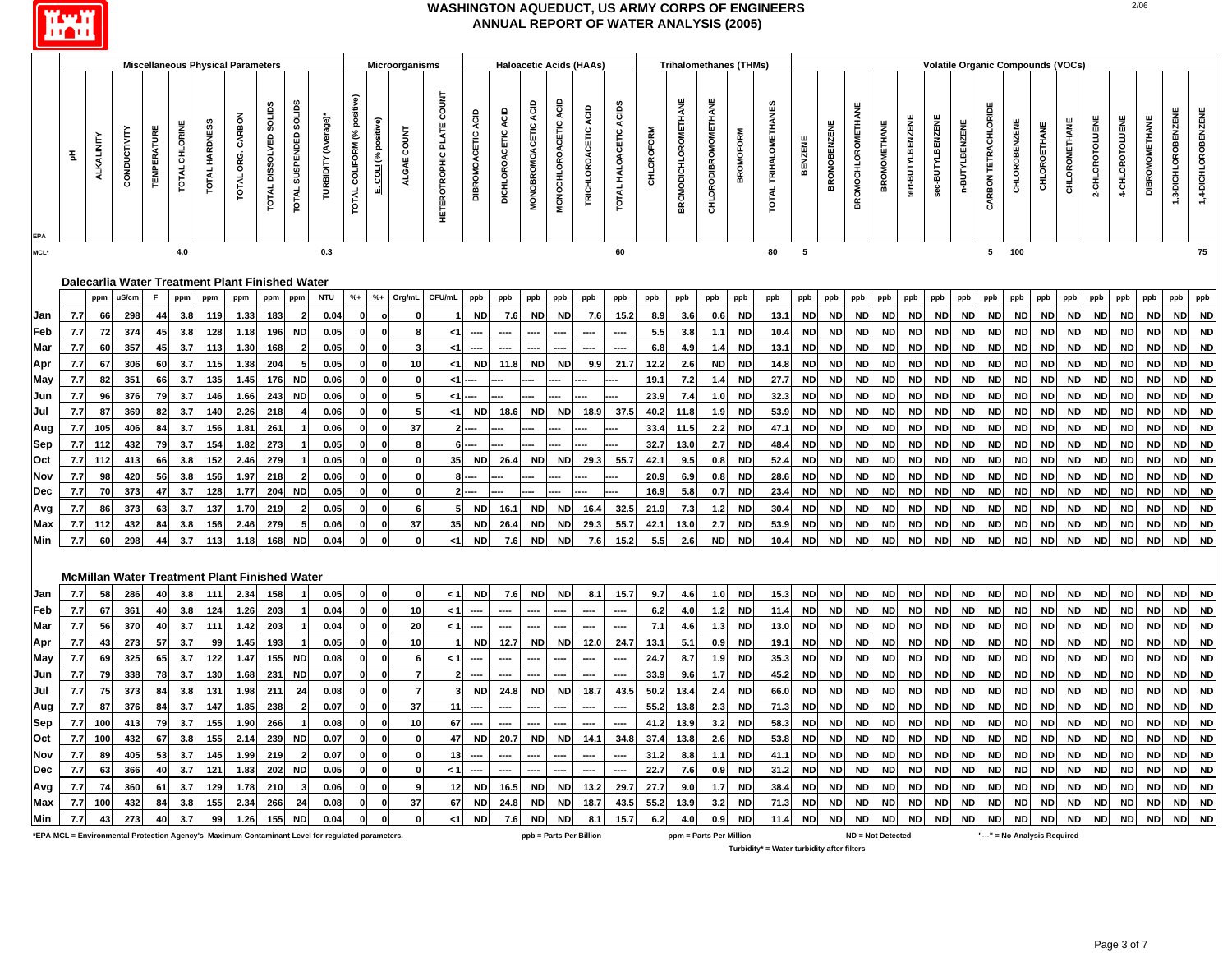

|            |                                                                                                  |                         |                    |                    |                            |                          |                      |                     |                     |                     |                           |                         |                     |              |                            | <b>Volatile Organic Compounds</b> |                    |                    |                                |             |                     |                         |           |                           |                           |                            |                         |                        |                        |                       |                       |                   |                        |                        |                        |                        | <b>Synthetic Organic Compounds</b> |                         |                |                   |                 |                 |                                |                    |               |
|------------|--------------------------------------------------------------------------------------------------|-------------------------|--------------------|--------------------|----------------------------|--------------------------|----------------------|---------------------|---------------------|---------------------|---------------------------|-------------------------|---------------------|--------------|----------------------------|-----------------------------------|--------------------|--------------------|--------------------------------|-------------|---------------------|-------------------------|-----------|---------------------------|---------------------------|----------------------------|-------------------------|------------------------|------------------------|-----------------------|-----------------------|-------------------|------------------------|------------------------|------------------------|------------------------|------------------------------------|-------------------------|----------------|-------------------|-----------------|-----------------|--------------------------------|--------------------|---------------|
| <b>EPA</b> | 1,2-DICHLOROBENZENE                                                                              | DICHLORODIFLUOROMETHANE | 1,1-DICHLOROETHANE | 1,2-DICHLOROETHANE | trans-1,2-DICHLOROETHYLENE | cis-1,2-DICHLOROETHYLENE | 1,1-DICHLOROETHYLENE | 1,3-DICHLOROPROPANE | 2,2-DICHLOROPROPANE | 1,2-DICHLOROPROPANE | trans-1,3-DICHLOROPROPENE | cis-1,3-DICHLOROPROPENE | 1,1-DICHLOROPROPENE | ETHYLBENZENE | <b>HEXACHLOROBUTADIENE</b> | <b>ISOPROPYLBENZENE</b>           | 4-ISOPROPYLTOLUENE | METHYLENE CHLORIDE | METHYL TERT-BUTYL ETHER (MTBE) | NAPHTHALENE | <b>NITROBENZENE</b> | n-PROPYLBENZENE         | STYRENE   | 1,1,1,2-TETRACHLOROETHANE | 1,1,2,2-TETRACHLOROETHANE | <b>TETRACHLOROETHYLENE</b> | <b>OLUENE</b>           | 1,2,3-TRICHLOROBENZENE | 1,2,4-TRICHLOROBENZENE | 1,1,1-TRICHLOROETHANE | 1,1,2-TRICHLOROETHANE | TRICHLOROETHYLENE | TRICHLOROFLUOROMETHANE | 1,2,3-TRICHLOROPROPANE | 1,2,4-TRIMETHYLBENZENE | 1,3,5-TRIMETHYLBENZENE | TOTAL XYLENES                      | VINYL CHLORIDE          | ACENAPHTHYLENE | <b>ACETOCHLOR</b> | <b>ALACHLOR</b> | <b>ALDICARB</b> | ALDICARB SULFONE               | ALDICARB SULFOXIDE | <b>ALDRIN</b> |
| MCL*       | 600                                                                                              |                         |                    |                    | $5 \qquad 100$             | 70 7                     |                      |                     |                     | ${\bf 5}$           |                           |                         |                     | 700          |                            |                                   |                    | ${\bf 5}$          |                                |             |                     |                         | 100       |                           |                           |                            | 5 1000                  |                        | 70                     | 200                   | $5\qquad 5$           |                   |                        |                        |                        |                        | 10,000                             | $\overline{\mathbf{2}}$ |                |                   |                 |                 | $2 \qquad 3 \qquad 2 \qquad 4$ |                    |               |
|            | Dalecarlia Water Treatment Plant Finished Water                                                  |                         |                    |                    |                            |                          |                      |                     |                     |                     |                           |                         |                     |              |                            |                                   |                    |                    |                                |             |                     |                         |           |                           |                           |                            |                         |                        |                        |                       |                       |                   |                        |                        |                        |                        |                                    |                         |                |                   |                 |                 |                                |                    |               |
|            |                                                                                                  | ppb                     | ppb                | ppb                | ppb                        | ppb                      | ppb                  | ppb                 | ppb                 | ppb                 | ppb                       | ppb                     | ppb                 | ppb          | ppb                        | ppb                               | ppb                | ppb                | ppb                            | ppb         | ppb                 | ppb                     | ppb       | ppb                       | ppb                       | ppb                        | ppb                     | ppb                    | ppb                    | ppb                   | ppb                   | ppb               | ppb                    | ppb                    | ppb                    | ppb                    | ppb                                | ppb                     | ppb            | ppb               | ppb             | ppb             | ppb                            | ppb                | ppb           |
|            |                                                                                                  |                         |                    |                    |                            |                          |                      |                     |                     |                     |                           |                         |                     |              |                            |                                   |                    |                    |                                |             |                     |                         |           |                           |                           |                            |                         |                        |                        |                       |                       |                   |                        |                        |                        |                        |                                    |                         |                |                   |                 |                 |                                |                    |               |
| Jan        | <b>ND</b>                                                                                        | <b>ND</b>               | <b>ND</b>          | <b>ND</b>          | <b>ND</b>                  | <b>ND</b>                | <b>ND</b>            | <b>ND</b>           | <b>ND</b>           | <b>ND</b>           | <b>ND</b>                 | <b>ND</b>               | <b>ND</b>           | <b>ND</b>    | <b>ND</b>                  | <b>ND</b>                         | <b>ND</b>          | <b>ND</b>          | <b>ND</b>                      | <b>ND</b>   | <b>ND</b>           | <b>ND</b>               | <b>ND</b> | <b>ND</b>                 | <b>ND</b>                 | <b>ND</b>                  | <b>ND</b>               | <b>ND</b>              | <b>ND</b>              | <b>ND</b>             | <b>ND</b>             | <b>ND</b>         | <b>ND</b>              | <b>ND</b>              | <b>ND</b>              | <b>ND</b>              | ${\sf ND}$                         | <b>ND</b>               | <b>ND</b>      | <b>ND</b>         | <b>ND</b>       | <b>ND</b>       | <b>ND</b>                      | ND                 | <b>ND</b>     |
| Feb        | <b>ND</b>                                                                                        | <b>ND</b>               | <b>ND</b>          | <b>ND</b>          | <b>ND</b>                  | <b>ND</b>                | <b>ND</b>            | <b>ND</b>           | <b>ND</b>           | <b>ND</b>           | <b>ND</b>                 | <b>ND</b>               | <b>ND</b>           | <b>ND</b>    | <b>ND</b>                  | <b>ND</b>                         | <b>ND</b>          | <b>ND</b>          | <b>ND</b>                      | <b>ND</b>   | <b>ND</b>           | <b>ND</b>               | ND        | <b>ND</b>                 | <b>ND</b>                 | <b>ND</b>                  | <b>ND</b>               | <b>ND</b>              | <b>ND</b>              | <b>ND</b>             | <b>ND</b>             | <b>ND</b>         | <b>ND</b>              | <b>ND</b>              | <b>ND</b>              | <b>ND</b>              | <b>ND</b>                          | <b>ND</b>               |                |                   |                 |                 |                                |                    |               |
| Mar        | <b>ND</b>                                                                                        | <b>ND</b>               | <b>ND</b>          | <b>ND</b>          | <b>ND</b>                  | <b>ND</b>                | <b>ND</b>            | <b>ND</b>           | <b>ND</b>           | <b>ND</b>           | <b>ND</b>                 | <b>ND</b>               | <b>ND</b>           | <b>ND</b>    | <b>ND</b>                  | <b>ND</b>                         | <b>ND</b>          | <b>ND</b>          | <b>ND</b>                      | <b>ND</b>   | <b>ND</b>           | <b>ND</b>               | <b>ND</b> | <b>ND</b>                 | <b>ND</b>                 | <b>ND</b>                  | <b>ND</b>               | <b>ND</b>              | <b>ND</b>              | <b>ND</b>             | <b>ND</b>             | <b>ND</b>         | <b>ND</b>              | <b>ND</b>              | <b>ND</b>              | <b>ND</b>              | <b>ND</b>                          | <b>ND</b>               |                |                   |                 |                 |                                |                    |               |
| Apr        | <b>ND</b>                                                                                        | <b>ND</b>               | <b>ND</b>          | <b>ND</b>          | <b>ND</b>                  | <b>ND</b>                | <b>ND</b>            | <b>ND</b>           | <b>ND</b>           | <b>ND</b>           | <b>ND</b>                 | <b>ND</b>               | <b>ND</b>           | <b>ND</b>    | <b>ND</b>                  | <b>ND</b>                         | <b>ND</b>          | <b>ND</b>          | <b>ND</b>                      | <b>ND</b>   | <b>ND</b>           | <b>ND</b>               | <b>ND</b> | <b>ND</b>                 | <b>ND</b>                 | <b>ND</b>                  | <b>ND</b>               | <b>ND</b>              | <b>ND</b>              | <b>ND</b>             | <b>ND</b>             | <b>ND</b>         | <b>ND</b>              | <b>ND</b>              | <b>ND</b>              | <b>ND</b>              | <b>ND</b>                          | <b>ND</b>               | <b>ND</b>      | <b>ND</b>         | <b>ND</b>       | <b>ND</b>       | <b>ND</b>                      | ND                 | <b>ND</b>     |
| <b>May</b> | <b>ND</b>                                                                                        | <b>ND</b>               | <b>ND</b>          | <b>ND</b>          | <b>ND</b>                  | <b>ND</b>                | <b>ND</b>            | <b>ND</b>           | <b>ND</b>           | <b>ND</b>           | <b>ND</b>                 | <b>ND</b>               | <b>ND</b>           | <b>ND</b>    | <b>ND</b>                  | <b>ND</b>                         | <b>ND</b>          | <b>ND</b>          | <b>ND</b>                      | <b>ND</b>   | <b>ND</b>           | <b>ND</b>               | <b>ND</b> | <b>ND</b>                 | <b>ND</b>                 | <b>ND</b>                  | <b>ND</b>               | <b>ND</b>              | <b>ND</b>              | <b>ND</b>             | <b>ND</b>             | <b>ND</b>         | <b>ND</b>              | <b>ND</b>              | <b>ND</b>              | <b>ND</b>              | <b>ND</b>                          | <b>ND</b>               |                |                   |                 |                 |                                |                    |               |
| Jun        | <b>ND</b>                                                                                        | <b>ND</b>               | <b>ND</b>          | <b>ND</b>          | ND                         |                          | <b>ND</b>            | <b>ND</b>           | <b>ND</b>           | <b>ND</b>           | <b>ND</b>                 | ND                      | <b>ND</b>           | <b>ND</b>    | <b>ND</b>                  | <b>ND</b>                         | <b>ND</b>          | <b>ND</b>          | <b>ND</b>                      | <b>ND</b>   | <b>ND</b>           | <b>ND</b>               | ND        | <b>ND</b>                 | <b>ND</b>                 | <b>ND</b>                  | <b>ND</b>               | <b>ND</b>              | <b>ND</b>              | <b>ND</b>             | <b>ND</b>             | <b>ND</b>         | <b>ND</b>              | <b>ND</b>              | <b>ND</b>              | <b>ND</b>              | <b>ND</b>                          | <b>ND</b>               |                |                   |                 |                 |                                |                    |               |
| Jul        | <b>ND</b>                                                                                        | <b>ND</b>               | <b>ND</b>          | <b>ND</b>          | <b>ND</b>                  | <b>ND</b>                | <b>ND</b>            | <b>ND</b>           |                     | <b>ND</b>           | <b>ND</b>                 | <b>ND</b>               | <b>ND</b>           | <b>ND</b>    | <b>ND</b>                  | <b>ND</b>                         | <b>ND</b>          | <b>ND</b>          | <b>ND</b>                      | <b>ND</b>   | <b>ND</b>           | <b>ND</b>               | <b>ND</b> | <b>ND</b>                 | <b>ND</b>                 | <b>ND</b>                  | <b>ND</b>               | <b>ND</b>              | <b>ND</b>              | <b>ND</b>             | <b>ND</b>             | <b>ND</b>         | <b>ND</b>              | <b>ND</b>              | <b>ND</b>              | <b>ND</b>              | <b>ND</b>                          | <b>ND</b>               |                |                   |                 | <b>ND</b>       | <b>ND</b>                      | <b>ND</b>          |               |
| Aug        | <b>ND</b>                                                                                        | <b>ND</b>               | <b>ND</b>          | <b>ND</b>          | <b>ND</b>                  |                          | <b>ND</b>            | <b>ND</b>           | <b>ND</b>           | <b>ND</b>           | <b>ND</b>                 | <b>ND</b>               | <b>ND</b>           | <b>ND</b>    | <b>ND</b>                  | <b>ND</b>                         | <b>ND</b>          | <b>ND</b>          | <b>ND</b>                      | <b>ND</b>   | <b>ND</b>           | <b>ND</b>               | <b>ND</b> | <b>ND</b>                 | ND                        | <b>ND</b>                  | <b>ND</b>               | <b>ND</b>              | <b>ND</b>              | <b>ND</b>             | <b>ND</b>             | <b>ND</b>         | <b>ND</b>              | <b>ND</b>              | <b>ND</b>              | <b>ND</b>              | <b>ND</b>                          | <b>ND</b>               | <b>ND</b>      | <b>ND</b>         | <b>ND</b>       |                 |                                |                    | <b>ND</b>     |
| Sep        | <b>ND</b>                                                                                        | <b>ND</b>               | <b>ND</b>          | <b>ND</b>          | <b>ND</b>                  | <b>ND</b>                | <b>ND</b>            | <b>ND</b>           | <b>ND</b>           | <b>ND</b>           | <b>ND</b>                 | <b>ND</b>               | <b>ND</b>           | <b>ND</b>    | <b>ND</b>                  | <b>ND</b>                         | <b>ND</b>          | <b>ND</b>          | <b>ND</b>                      | <b>ND</b>   | <b>ND</b>           | <b>ND</b>               | <b>ND</b> | <b>ND</b>                 | <b>ND</b>                 | <b>ND</b>                  | <b>ND</b>               | <b>ND</b>              | <b>ND</b>              | <b>ND</b>             | <b>ND</b>             | <b>ND</b>         | <b>ND</b>              | <b>ND</b>              | <b>ND</b>              | <b>ND</b>              | <b>ND</b>                          | <b>ND</b>               |                |                   |                 |                 |                                |                    |               |
| Oct        | <b>ND</b>                                                                                        | <b>ND</b>               | <b>ND</b>          | <b>ND</b>          | <b>ND</b>                  |                          | <b>ND</b>            | <b>ND</b>           | <b>ND</b>           | <b>ND</b>           | <b>ND</b>                 | <b>ND</b>               | <b>ND</b>           | <b>ND</b>    | <b>ND</b>                  | <b>ND</b>                         | <b>ND</b>          | <b>ND</b>          | <b>ND</b>                      | <b>ND</b>   | <b>ND</b>           | <b>ND</b>               | <b>ND</b> | <b>ND</b>                 | <b>ND</b>                 | <b>ND</b>                  | <b>ND</b>               | <b>ND</b>              | <b>ND</b>              | <b>ND</b>             | <b>ND</b>             | <b>ND</b>         | <b>ND</b>              |                        | <b>ND</b>              | <b>ND</b>              | <b>ND</b>                          | <b>ND</b>               | <b>ND</b>      | <b>ND</b>         | <b>ND</b>       | <b>ND</b>       | <b>ND</b>                      | ND                 | <b>ND</b>     |
| Nov        | <b>ND</b>                                                                                        | <b>ND</b>               | <b>ND</b>          | <b>ND</b>          | <b>ND</b>                  |                          | <b>ND</b>            | <b>ND</b>           | <b>ND</b>           | <b>ND</b>           | <b>ND</b>                 | <b>ND</b>               | <b>ND</b>           | <b>ND</b>    | <b>ND</b>                  | <b>ND</b>                         | <b>ND</b>          | <b>ND</b>          | <b>ND</b>                      | <b>ND</b>   | <b>ND</b>           | <b>ND</b>               | <b>ND</b> | <b>ND</b>                 | <b>ND</b>                 | <b>ND</b>                  | <b>ND</b>               | <b>ND</b>              | <b>ND</b>              | <b>ND</b>             | <b>ND</b>             | <b>ND</b>         | <b>ND</b>              |                        | <b>ND</b>              | <b>ND</b>              | <b>ND</b>                          | <b>ND</b>               |                |                   |                 |                 |                                |                    |               |
| Dec        | <b>ND</b>                                                                                        | <b>ND</b>               | <b>ND</b>          | <b>ND</b>          | <b>ND</b>                  |                          | <b>ND</b>            | <b>ND</b>           | <b>ND</b>           | <b>ND</b>           | <b>ND</b>                 | <b>ND</b>               | <b>ND</b>           | <b>ND</b>    | <b>ND</b>                  | <b>ND</b>                         | <b>ND</b>          | <b>ND</b>          | <b>ND</b>                      | <b>ND</b>   | <b>ND</b>           | <b>ND</b>               | <b>ND</b> | <b>ND</b>                 | <b>ND</b>                 | <b>ND</b>                  | <b>ND</b>               | <b>ND</b>              | <b>ND</b>              | <b>ND</b>             | <b>ND</b>             | <b>ND</b>         | ND                     | <b>ND</b>              | <b>ND</b>              | <b>ND</b>              | <b>ND</b>                          | <b>ND</b>               |                |                   |                 |                 |                                |                    |               |
| Avg        | <b>ND</b>                                                                                        | <b>ND</b>               | <b>ND</b>          | <b>ND</b>          | <b>ND</b>                  | <b>ND</b>                | <b>ND</b>            | <b>ND</b>           | <b>ND</b>           | <b>ND</b>           | <b>ND</b>                 | <b>ND</b>               | <b>ND</b>           | <b>ND</b>    | <b>ND</b>                  | <b>ND</b>                         | <b>ND</b>          | <b>ND</b>          | <b>ND</b>                      | <b>ND</b>   | ND                  | <b>ND</b>               | <b>ND</b> | <b>ND</b>                 | <b>ND</b>                 | <b>ND</b>                  | <b>ND</b>               | <b>ND</b>              | <b>ND</b>              | <b>ND</b>             | <b>ND</b>             | <b>ND</b>         | <b>ND</b>              | <b>ND</b>              | <b>ND</b>              | <b>ND</b>              | <b>ND</b>                          | <b>ND</b>               | <b>ND</b>      | <b>ND</b>         | <b>ND</b>       | <b>ND</b>       | <b>ND</b>                      | <b>ND</b>          | ND            |
| Max        | <b>ND</b>                                                                                        | <b>ND</b>               | <b>ND</b>          | <b>ND</b>          | ND                         | <b>ND</b>                | <b>ND</b>            | <b>ND</b>           | <b>ND</b>           | <b>ND</b>           | <b>ND</b>                 | <b>ND</b>               | <b>ND</b>           | <b>ND</b>    | <b>ND</b>                  | <b>ND</b>                         | <b>ND</b>          | <b>ND</b>          | <b>ND</b>                      | <b>ND</b>   | <b>ND</b>           | ${\sf ND}$              | ND        | <b>ND</b>                 | <b>ND</b>                 | <b>ND</b>                  | <b>ND</b>               | <b>ND</b>              | <b>ND</b>              | <b>ND</b>             | <b>ND</b>             | <b>ND</b>         | <b>ND</b>              | <b>ND</b>              | ${\sf ND}$             | <b>ND</b>              | <b>ND</b>                          | <b>ND</b>               | <b>ND</b>      | <b>ND</b>         | <b>ND</b>       | <b>ND</b>       | <b>ND</b>                      | ND                 | <b>ND</b>     |
| Min        | <b>ND</b>                                                                                        | <b>ND</b>               | <b>ND</b>          | <b>ND</b>          | <b>ND</b>                  | <b>ND</b>                | <b>ND</b>            | <b>ND</b>           | <b>ND</b>           | <b>ND</b>           | <b>ND</b>                 | <b>ND</b>               | <b>ND</b>           | <b>ND</b>    | <b>ND</b>                  | <b>ND</b>                         | <b>ND</b>          | <b>ND</b>          | <b>ND</b>                      | <b>ND</b>   | <b>ND</b>           | <b>ND</b>               | <b>ND</b> | <b>ND</b>                 | <b>ND</b>                 | <b>ND</b>                  | <b>ND</b>               | <b>ND</b>              | <b>ND</b>              | <b>ND</b>             | <b>ND</b>             | <b>ND</b>         | <b>ND</b>              | <b>ND</b>              | <b>ND</b>              | <b>ND</b>              | <b>ND</b>                          | ND ND                   |                | <b>ND</b>         | <b>ND</b>       | <b>ND</b>       | <b>ND</b>                      | ND ND              |               |
|            |                                                                                                  |                         |                    |                    |                            |                          |                      |                     |                     |                     |                           |                         |                     |              |                            |                                   |                    |                    |                                |             |                     |                         |           |                           |                           |                            |                         |                        |                        |                       |                       |                   |                        |                        |                        |                        |                                    |                         |                |                   |                 |                 |                                |                    |               |
|            | McMillan Water Treatment Plant Finished Water                                                    |                         |                    |                    |                            |                          |                      |                     |                     |                     |                           |                         |                     |              |                            |                                   |                    |                    |                                |             |                     |                         |           |                           |                           |                            |                         |                        |                        |                       |                       |                   |                        |                        |                        |                        |                                    |                         |                |                   |                 |                 |                                |                    |               |
| Jan        | <b>ND</b>                                                                                        | <b>ND</b>               | <b>ND</b>          | <b>ND</b>          | <b>ND</b>                  | <b>ND</b>                | <b>ND</b>            | <b>ND</b>           | <b>ND</b>           | <b>ND</b>           | <b>ND</b>                 | <b>ND</b>               | <b>ND</b>           | <b>ND</b>    | <b>ND</b>                  | <b>ND</b>                         | <b>ND</b>          | <b>ND</b>          | <b>ND</b>                      | <b>ND</b>   | <b>ND</b>           | <b>ND</b>               | <b>ND</b> | <b>ND</b>                 | <b>ND</b>                 | <b>ND</b>                  | <b>ND</b>               | <b>ND</b>              | <b>ND</b>              | <b>ND</b>             | <b>ND</b>             | <b>ND</b>         | <b>ND</b>              | <b>ND</b>              | <b>ND</b>              | <b>ND</b>              | <b>ND</b>                          | <b>ND</b>               | <b>ND</b>      | <b>ND</b>         | <b>ND</b>       | <b>ND</b>       | <b>ND</b>                      | ND ND              |               |
| Feb        | <b>ND</b>                                                                                        | <b>ND</b>               | <b>ND</b>          | <b>ND</b>          | <b>ND</b>                  | <b>ND</b>                | <b>ND</b>            | <b>ND</b>           | <b>ND</b>           | <b>ND</b>           | <b>ND</b>                 | <b>ND</b>               | <b>ND</b>           | <b>ND</b>    | <b>ND</b>                  | <b>ND</b>                         | <b>ND</b>          | <b>ND</b>          | <b>ND</b>                      | <b>ND</b>   | <b>ND</b>           | <b>ND</b>               | <b>ND</b> | <b>ND</b>                 | <b>ND</b>                 | <b>ND</b>                  | <b>ND</b>               | <b>ND</b>              | <b>ND</b>              | <b>ND</b>             | <b>ND</b>             | <b>ND</b>         | <b>ND</b>              | <b>ND</b>              | <b>ND</b>              | <b>ND</b>              | <b>ND</b>                          | <b>ND</b>               |                |                   |                 |                 |                                |                    |               |
| Mar        | <b>ND</b>                                                                                        | ND                      | <b>ND</b>          | <b>ND</b>          | <b>ND</b>                  | <b>ND</b>                | <b>ND</b>            | <b>ND</b>           | <b>ND</b>           | <b>ND</b>           | <b>ND</b>                 | <b>ND</b>               | <b>ND</b>           | <b>ND</b>    | <b>ND</b>                  | <b>ND</b>                         | <b>ND</b>          | <b>ND</b>          | <b>ND</b>                      | <b>ND</b>   | <b>ND</b>           | <b>ND</b>               | <b>ND</b> | <b>ND</b>                 | <b>ND</b>                 | <b>ND</b>                  | <b>ND</b>               | ND                     | <b>ND</b>              | <b>ND</b>             | <b>ND</b>             | <b>ND</b>         | <b>ND</b>              | <b>ND</b>              | <b>ND</b>              | <b>ND</b>              | <b>ND</b>                          | <b>ND</b>               |                |                   |                 |                 |                                |                    |               |
| Apr        | <b>ND</b>                                                                                        | <b>ND</b>               | <b>ND</b>          | <b>ND</b>          | <b>ND</b>                  | <b>ND</b>                | <b>ND</b>            | <b>ND</b>           | <b>ND</b>           | <b>ND</b>           | <b>ND</b>                 | <b>ND</b>               | <b>ND</b>           | $\sf ND$     | <b>ND</b>                  | <b>ND</b>                         | <b>ND</b>          | <b>ND</b>          | <b>ND</b>                      | <b>ND</b>   | <b>ND</b>           | <b>ND</b>               | $\sf ND$  | <b>ND</b>                 | ND                        | <b>ND</b>                  | <b>ND</b>               | ND                     | <b>ND</b>              | <b>ND</b>             | <b>ND</b>             | <b>ND</b>         | <b>ND</b>              | <b>ND</b>              | <b>ND</b>              | <b>ND</b>              | <b>ND</b>                          | <b>ND</b>               | <b>ND</b>      | <b>ND</b>         | <b>ND</b>       | <b>ND</b>       | <b>ND</b>                      | <b>ND</b>          | <b>ND</b>     |
| May        | <b>ND</b>                                                                                        | <b>ND</b>               | <b>ND</b>          | <b>ND</b>          | <b>ND</b>                  | <b>ND</b>                | <b>ND</b>            | <b>ND</b>           | <b>ND</b>           | <b>ND</b>           | <b>ND</b>                 | <b>ND</b>               | <b>ND</b>           | <b>ND</b>    | <b>ND</b>                  | <b>ND</b>                         | <b>ND</b>          | <b>ND</b>          | <b>ND</b>                      | <b>ND</b>   | <b>ND</b>           | <b>ND</b>               | <b>ND</b> | <b>ND</b>                 | <b>ND</b>                 | <b>ND</b>                  | <b>ND</b>               | <b>ND</b>              | <b>ND</b>              | <b>ND</b>             | <b>ND</b>             | <b>ND</b>         | <b>ND</b>              | <b>ND</b>              | <b>ND</b>              | <b>ND</b>              | <b>ND</b>                          | <b>ND</b>               |                |                   |                 |                 |                                |                    |               |
| Jun        | <b>ND</b>                                                                                        | <b>ND</b>               | <b>ND</b>          | <b>ND</b>          | <b>ND</b>                  | <b>ND</b>                | <b>ND</b>            | <b>ND</b>           | <b>ND</b>           | <b>ND</b>           | <b>ND</b>                 | <b>ND</b>               | <b>ND</b>           | <b>ND</b>    | <b>ND</b>                  | <b>ND</b>                         | <b>ND</b>          | <b>ND</b>          | <b>ND</b>                      | <b>ND</b>   | <b>ND</b>           | <b>ND</b>               | <b>ND</b> | <b>ND</b>                 | <b>ND</b>                 | <b>ND</b>                  | <b>ND</b>               | <b>ND</b>              | <b>ND</b>              | <b>ND</b>             | <b>ND</b>             | <b>ND</b>         | <b>ND</b>              | <b>ND</b>              | <b>ND</b>              | <b>ND</b>              | <b>ND</b>                          | <b>ND</b>               |                |                   |                 |                 |                                |                    |               |
|            |                                                                                                  |                         | <b>ND</b>          | <b>ND</b>          |                            | <b>ND</b>                |                      | <b>ND</b>           |                     | <b>ND</b>           | <b>ND</b>                 | <b>ND</b>               | <b>ND</b>           | <b>ND</b>    | <b>ND</b>                  | <b>ND</b>                         |                    | <b>ND</b>          | <b>ND</b>                      |             | <b>ND</b>           |                         | <b>ND</b> |                           |                           | <b>ND</b>                  |                         | <b>ND</b>              | <b>ND</b>              |                       | <b>ND</b>             | <b>ND</b>         |                        | <b>ND</b>              | <b>ND</b>              | <b>ND</b>              | <b>ND</b>                          | <b>ND</b>               |                | <b>ND</b>         | <b>ND</b>       | <b>ND</b>       | <b>ND</b>                      |                    | ND ND         |
| Jul        | <b>ND</b>                                                                                        | <b>ND</b>               |                    |                    | <b>ND</b>                  |                          | <b>ND</b>            |                     | <b>ND</b>           |                     |                           |                         |                     |              |                            |                                   | <b>ND</b>          |                    |                                | <b>ND</b>   |                     | <b>ND</b>               |           | <b>ND</b>                 | <b>ND</b>                 |                            | <b>ND</b>               |                        |                        | <b>ND</b>             |                       |                   | ND                     |                        |                        |                        |                                    |                         | <b>ND</b>      |                   |                 |                 |                                |                    |               |
| Aug        | <b>ND</b>                                                                                        | <b>ND</b>               | <b>ND</b>          | <b>ND</b>          | <b>ND</b>                  | <b>ND</b>                | <b>ND</b>            | <b>ND</b>           | <b>ND</b>           | <b>ND</b>           | <b>ND</b>                 | <b>ND</b>               | <b>ND</b>           | <b>ND</b>    | <b>ND</b>                  | <b>ND</b>                         | <b>ND</b>          | <b>ND</b>          | <b>ND</b>                      | <b>ND</b>   | <b>ND</b>           | <b>ND</b>               | <b>ND</b> | <b>ND</b>                 | <b>ND</b>                 | <b>ND</b>                  | <b>ND</b>               | <b>ND</b>              | <b>ND</b>              | <b>ND</b>             | <b>ND</b>             | <b>ND</b>         | <b>ND</b>              | <b>ND</b>              | <b>ND</b>              | <b>ND</b>              | <b>ND</b>                          | <b>ND</b>               |                |                   |                 |                 |                                |                    |               |
| Sep        | <b>ND</b>                                                                                        | ND                      | <b>ND</b>          | <b>ND</b>          | <b>ND</b>                  | <b>ND</b>                | <b>ND</b>            | <b>ND</b>           | <b>ND</b>           | <b>ND</b>           | <b>ND</b>                 | <b>ND</b>               | <b>ND</b>           | <b>ND</b>    | <b>ND</b>                  | <b>ND</b>                         | <b>ND</b>          | <b>ND</b>          | <b>ND</b>                      | <b>ND</b>   | <b>ND</b>           | <b>ND</b>               | <b>ND</b> | <b>ND</b>                 | <b>ND</b>                 | <b>ND</b>                  | <b>ND</b>               | ND                     | <b>ND</b>              | <b>ND</b>             | <b>ND</b>             | <b>ND</b>         | ND                     | <b>ND</b>              | <b>ND</b>              | <b>ND</b>              | <b>ND</b>                          | <b>ND</b>               |                |                   |                 |                 |                                |                    |               |
| Oct        | <b>ND</b>                                                                                        | <b>ND</b>               | <b>ND</b>          | <b>ND</b>          | <b>ND</b>                  | <b>ND</b>                | <b>ND</b>            | <b>ND</b>           | <b>ND</b>           | <b>ND</b>           | <b>ND</b>                 | <b>ND</b>               | <b>ND</b>           | <b>ND</b>    | <b>ND</b>                  | <b>ND</b>                         | <b>ND</b>          | <b>ND</b>          | <b>ND</b>                      | <b>ND</b>   | <b>ND</b>           | <b>ND</b>               | <b>ND</b> | <b>ND</b>                 | <b>ND</b>                 | <b>ND</b>                  | <b>ND</b>               | ND                     | <b>ND</b>              | <b>ND</b>             | <b>ND</b>             | <b>ND</b>         | <b>ND</b>              | <b>ND</b>              | <b>ND</b>              | <b>ND</b>              | <b>ND</b>                          | <b>ND</b>               | <b>ND</b>      | <b>ND</b>         | <b>ND</b>       | <b>ND</b>       | <b>ND</b>                      | ND                 | <b>ND</b>     |
| Nov        | <b>ND</b>                                                                                        | <b>ND</b>               | <b>ND</b>          | <b>ND</b>          | <b>ND</b>                  | <b>ND</b>                | <b>ND</b>            | <b>ND</b>           | <b>ND</b>           | <b>ND</b>           | <b>ND</b>                 | <b>ND</b>               | <b>ND</b>           | <b>ND</b>    | <b>ND</b>                  | <b>ND</b>                         | <b>ND</b>          | <b>ND</b>          | <b>ND</b>                      | <b>ND</b>   | <b>ND</b>           | <b>ND</b>               | <b>ND</b> | <b>ND</b>                 | <b>ND</b>                 | <b>ND</b>                  | <b>ND</b>               | <b>ND</b>              | <b>ND</b>              | <b>ND</b>             | <b>ND</b>             | <b>ND</b>         | <b>ND</b>              | <b>ND</b>              | <b>ND</b>              | <b>ND</b>              | <b>ND</b>                          | <b>ND</b>               |                |                   |                 |                 |                                |                    |               |
| Dec        | <b>ND</b>                                                                                        | <b>ND</b>               | <b>ND</b>          | <b>ND</b>          | <b>ND</b>                  | <b>ND</b>                | <b>ND</b>            | <b>ND</b>           | <b>ND</b>           | <b>ND</b>           | <b>ND</b>                 | <b>ND</b>               | <b>ND</b>           | <b>ND</b>    | <b>ND</b>                  | <b>ND</b>                         | <b>ND</b>          | <b>ND</b>          | <b>ND</b>                      | <b>ND</b>   | ND                  | <b>ND</b>               | <b>ND</b> | <b>ND</b>                 | <b>ND</b>                 | <b>ND</b>                  | <b>ND</b>               | <b>ND</b>              | <b>ND</b>              | <b>ND</b>             | <b>ND</b>             | <b>ND</b>         | <b>ND</b>              | <b>ND</b>              | <b>ND</b>              | <b>ND</b>              | <b>ND</b>                          | <b>ND</b>               |                |                   |                 |                 |                                |                    |               |
| Avg        | <b>ND</b>                                                                                        | <b>ND</b>               | <b>ND</b>          | <b>ND</b>          | <b>ND</b>                  | <b>ND</b>                | <b>ND</b>            | <b>ND</b>           | <b>ND</b>           | <b>ND</b>           | <b>ND</b>                 | <b>ND</b>               | <b>ND</b>           | <b>ND</b>    | <b>ND</b>                  | <b>ND</b>                         | ND                 | <b>ND</b>          | <b>ND</b>                      | <b>ND</b>   | <b>ND</b>           | <b>ND</b>               | <b>ND</b> | <b>ND</b>                 | <b>ND</b>                 | <b>ND</b>                  | <b>ND</b>               | ND                     | <b>ND</b>              | <b>ND</b>             | <b>ND</b>             | <b>ND</b>         | <b>ND</b>              | <b>ND</b>              | <b>ND</b>              | <b>ND</b>              | <b>ND</b>                          | <b>ND</b>               | <b>ND</b>      | <b>ND</b>         | <b>ND</b>       | <b>ND</b>       | <b>ND</b>                      |                    | ND ND         |
| Max        | <b>ND</b>                                                                                        | <b>ND</b>               | <b>ND</b>          | <b>ND</b>          | <b>ND</b>                  | <b>ND</b>                | <b>ND</b>            | <b>ND</b>           | <b>ND</b>           | <b>ND</b>           | <b>ND</b>                 | <b>ND</b>               | <b>ND</b>           | <b>ND</b>    | <b>ND</b>                  | <b>ND</b>                         | <b>ND</b>          | <b>ND</b>          | <b>ND</b>                      | <b>ND</b>   | <b>ND</b>           | <b>ND</b>               | <b>ND</b> | <b>ND</b>                 | <b>ND</b>                 | <b>ND</b>                  | <b>ND</b>               | <b>ND</b>              | <b>ND</b>              | <b>ND</b>             | <b>ND</b>             | <b>ND</b>         | ND                     | <b>ND</b>              | <b>ND</b>              | <b>ND</b>              | <b>ND</b>                          | <b>ND</b>               | <b>ND</b>      | <b>ND</b>         | <b>ND</b>       | <b>ND</b>       | <b>ND</b>                      | ND                 | <b>ND</b>     |
| Min        | <b>ND</b>                                                                                        | <b>ND</b>               | <b>ND</b>          | <b>ND</b>          | <b>ND</b>                  | <b>ND</b>                | <b>ND</b>            | <b>ND</b>           | <b>ND</b>           | <b>ND</b>           | <b>ND</b>                 | <b>ND</b>               | <b>ND</b>           | <b>ND</b>    | <b>ND</b>                  | <b>ND</b>                         | <b>ND</b>          | <b>ND</b>          | <b>ND</b>                      | <b>ND</b>   | <b>ND</b>           | <b>ND</b>               | <b>ND</b> | <b>ND</b>                 | <b>ND</b>                 | <b>ND</b>                  | <b>ND</b>               | <b>ND</b>              | <b>ND</b>              | <b>ND</b>             | <b>ND</b>             | <b>ND</b>         | <b>ND</b>              | <b>ND</b>              | <b>ND</b>              | <b>ND</b>              | <b>ND</b>                          | <b>ND</b>               | <b>ND</b>      | <b>ND</b>         | <b>ND</b>       | <b>ND</b>       | <b>ND</b>                      |                    | ND ND         |
|            | *EPA MCL = Environmental Protection Agency's Maximum Contaminant Level for regulated parameters. |                         |                    |                    |                            |                          |                      |                     |                     |                     |                           |                         |                     |              |                            |                                   |                    |                    |                                |             |                     | ppb = Parts Per Billion |           |                           |                           |                            | ppm = Parts Per Million |                        |                        |                       |                       | ND = Not Detected |                        |                        |                        |                        | "---" = No Analysis Required       |                         |                |                   |                 |                 |                                |                    |               |

Page 4 of 7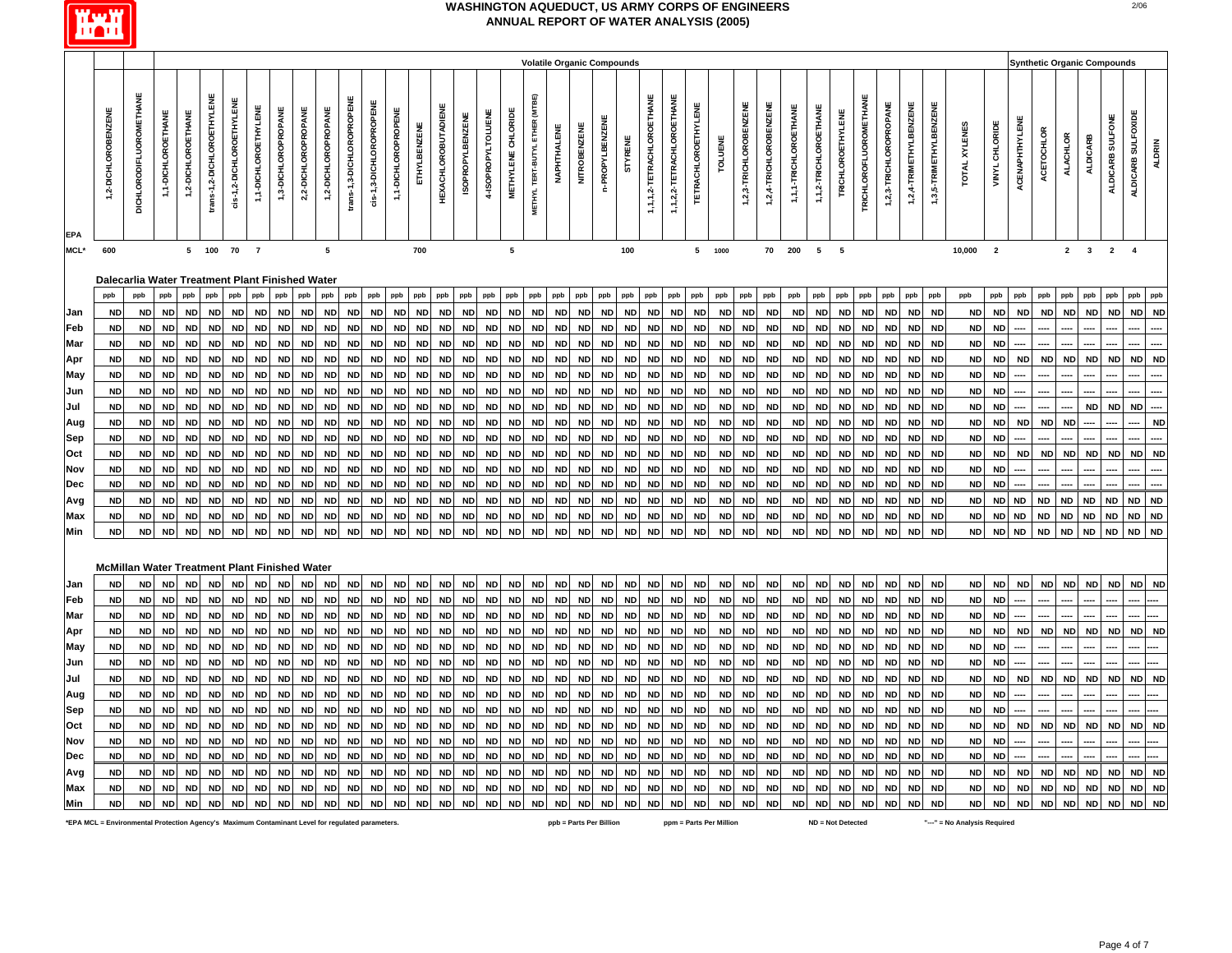

|                                                                                                                                                                                                                                                                                                                                                                                                                                                                                                                                                                                                                                                                                                                                                                                                                                                                                                                                                                                                                                                                                                                                                                                                                                                                                     |                                                                                                                                                                                                                                                                                                                                                                                                                                                                                                                                                                                                                                                                                                                                                                                                                                                                                                                                                                                                                                                                                                                                                                                                                                                                                                                                                                                                                                                                                                                                       |                                                                                                                                                                                                                                                                                                                                                                                                                                                                                                                                                                                                                                                |                                                                                                                                                                                                                                                                                                                                                                                                                                                                                                                                                                                                                                  |                         |                         |               |               |               |                                                 |           |                 |                     |                      |                             |                |           |           |                   |                 |                  | <b>Synthetic Organic Compounds</b> |           |             |            |                 |                 |              |                         |           |           |                |           |                              |                     |           |                            |           |                              |                |                             |                    |                   |                         |                          |
|-------------------------------------------------------------------------------------------------------------------------------------------------------------------------------------------------------------------------------------------------------------------------------------------------------------------------------------------------------------------------------------------------------------------------------------------------------------------------------------------------------------------------------------------------------------------------------------------------------------------------------------------------------------------------------------------------------------------------------------------------------------------------------------------------------------------------------------------------------------------------------------------------------------------------------------------------------------------------------------------------------------------------------------------------------------------------------------------------------------------------------------------------------------------------------------------------------------------------------------------------------------------------------------|---------------------------------------------------------------------------------------------------------------------------------------------------------------------------------------------------------------------------------------------------------------------------------------------------------------------------------------------------------------------------------------------------------------------------------------------------------------------------------------------------------------------------------------------------------------------------------------------------------------------------------------------------------------------------------------------------------------------------------------------------------------------------------------------------------------------------------------------------------------------------------------------------------------------------------------------------------------------------------------------------------------------------------------------------------------------------------------------------------------------------------------------------------------------------------------------------------------------------------------------------------------------------------------------------------------------------------------------------------------------------------------------------------------------------------------------------------------------------------------------------------------------------------------|------------------------------------------------------------------------------------------------------------------------------------------------------------------------------------------------------------------------------------------------------------------------------------------------------------------------------------------------------------------------------------------------------------------------------------------------------------------------------------------------------------------------------------------------------------------------------------------------------------------------------------------------|----------------------------------------------------------------------------------------------------------------------------------------------------------------------------------------------------------------------------------------------------------------------------------------------------------------------------------------------------------------------------------------------------------------------------------------------------------------------------------------------------------------------------------------------------------------------------------------------------------------------------------|-------------------------|-------------------------|---------------|---------------|---------------|-------------------------------------------------|-----------|-----------------|---------------------|----------------------|-----------------------------|----------------|-----------|-----------|-------------------|-----------------|------------------|------------------------------------|-----------|-------------|------------|-----------------|-----------------|--------------|-------------------------|-----------|-----------|----------------|-----------|------------------------------|---------------------|-----------|----------------------------|-----------|------------------------------|----------------|-----------------------------|--------------------|-------------------|-------------------------|--------------------------|
| <b>EPA</b>                                                                                                                                                                                                                                                                                                                                                                                                                                                                                                                                                                                                                                                                                                                                                                                                                                                                                                                                                                                                                                                                                                                                                                                                                                                                          | ANTHRACENE                                                                                                                                                                                                                                                                                                                                                                                                                                                                                                                                                                                                                                                                                                                                                                                                                                                                                                                                                                                                                                                                                                                                                                                                                                                                                                                                                                                                                                                                                                                            | AROCHLOR 1016                                                                                                                                                                                                                                                                                                                                                                                                                                                                                                                                                                                                                                  | AROCHLOR 1221                                                                                                                                                                                                                                                                                                                                                                                                                                                                                                                                                                                                                    | 1232<br><b>AROCHLOR</b> | 1242<br><b>AROCHLOR</b> | AROCHLOR 1248 | AROCHLOR 1254 | AROCHLOR 1260 | ATRAZINE                                        | BAYGON    | <b>BENTAZON</b> | BENZO(a) ANTHRACENE | BENZO(k)FLUORANTHENE | <b>BENZO(g,h,I)PERYLENE</b> | BENZO(a)PYRENE | alpha-BHC | beta-BHC  | delta-BHC         | <b>BROMACIL</b> | <b>BUTACHLOR</b> | <b>BUTYLBENZYLPHTHALATE</b>        | CAFFEINE  | CARBARYL    | CARBOFURAN | alpha-CHLORDANE | gamma-CHLORDANE | CHLORDANE    | CHLORTHALON             | CHRYSENE  | $2,4 - D$ | <b>DALAPON</b> | $2,4-DB$  | DCPA MONO & DIACID DEGRADATE | ada, <sup>d'a</sup> | 4,4'DDE   | <b>BIOLO<sup>ti</sup>o</b> | Taa'aa    | DIBENZ(a,h)ANTHRACENE        | <b>DICAMB.</b> | ACID<br>3,5-DICHLOROBENZOIC | <b>DICHLORPROP</b> | <b>DIELDRIN</b>   | <b>DIETHYLPHTHALATE</b> | di-(2-ETHYLHEXYL)ADIPATE |
| MCL*                                                                                                                                                                                                                                                                                                                                                                                                                                                                                                                                                                                                                                                                                                                                                                                                                                                                                                                                                                                                                                                                                                                                                                                                                                                                                |                                                                                                                                                                                                                                                                                                                                                                                                                                                                                                                                                                                                                                                                                                                                                                                                                                                                                                                                                                                                                                                                                                                                                                                                                                                                                                                                                                                                                                                                                                                                       | 0.5                                                                                                                                                                                                                                                                                                                                                                                                                                                                                                                                                                                                                                            | 0.5                                                                                                                                                                                                                                                                                                                                                                                                                                                                                                                                                                                                                              | 0.5                     | 0.5                     | 0.5           | 0.5           | 0.5           | $\mathbf{3}$                                    |           |                 |                     |                      |                             | $0.2\,$        |           |           |                   |                 |                  |                                    |           |             | 40         |                 |                 | $\mathbf{2}$ |                         |           | 70        | 200            |           |                              |                     |           |                            |           |                              |                |                             |                    |                   |                         | 400                      |
|                                                                                                                                                                                                                                                                                                                                                                                                                                                                                                                                                                                                                                                                                                                                                                                                                                                                                                                                                                                                                                                                                                                                                                                                                                                                                     |                                                                                                                                                                                                                                                                                                                                                                                                                                                                                                                                                                                                                                                                                                                                                                                                                                                                                                                                                                                                                                                                                                                                                                                                                                                                                                                                                                                                                                                                                                                                       |                                                                                                                                                                                                                                                                                                                                                                                                                                                                                                                                                                                                                                                |                                                                                                                                                                                                                                                                                                                                                                                                                                                                                                                                                                                                                                  |                         |                         |               |               |               |                                                 |           |                 |                     |                      |                             |                |           |           |                   |                 |                  |                                    |           |             |            |                 |                 |              |                         |           |           |                |           |                              |                     |           |                            |           |                              |                |                             |                    |                   |                         |                          |
|                                                                                                                                                                                                                                                                                                                                                                                                                                                                                                                                                                                                                                                                                                                                                                                                                                                                                                                                                                                                                                                                                                                                                                                                                                                                                     |                                                                                                                                                                                                                                                                                                                                                                                                                                                                                                                                                                                                                                                                                                                                                                                                                                                                                                                                                                                                                                                                                                                                                                                                                                                                                                                                                                                                                                                                                                                                       |                                                                                                                                                                                                                                                                                                                                                                                                                                                                                                                                                                                                                                                |                                                                                                                                                                                                                                                                                                                                                                                                                                                                                                                                                                                                                                  |                         |                         |               |               |               | Dalecarlia Water Treatment Plant Finished Water |           |                 |                     |                      |                             |                |           |           |                   |                 |                  |                                    |           |             |            |                 |                 |              |                         |           |           |                |           |                              |                     |           |                            |           |                              |                |                             |                    |                   |                         |                          |
|                                                                                                                                                                                                                                                                                                                                                                                                                                                                                                                                                                                                                                                                                                                                                                                                                                                                                                                                                                                                                                                                                                                                                                                                                                                                                     | ppb                                                                                                                                                                                                                                                                                                                                                                                                                                                                                                                                                                                                                                                                                                                                                                                                                                                                                                                                                                                                                                                                                                                                                                                                                                                                                                                                                                                                                                                                                                                                   | ppb                                                                                                                                                                                                                                                                                                                                                                                                                                                                                                                                                                                                                                            | ppb                                                                                                                                                                                                                                                                                                                                                                                                                                                                                                                                                                                                                              | ppb                     | ppb                     | ppb           | ppb           | ppb           | ppb                                             | ppb       | ppb             | ppb                 | ppb                  | ppb                         | ppb            | ppb       | ppb       | ppb               | ppb             | ppb              | ppb                                | ppb       | ppb         | ppb        | ppb             | ppb             | ppb          | ppb                     | ppb       | ppb       | ppb            | ppb       | ppb                          | ppb                 | ppb       | ppb                        | ppb       | ppb                          | ppb            | ppb                         | ppb                | ppb               | ppb                     | ppb                      |
|                                                                                                                                                                                                                                                                                                                                                                                                                                                                                                                                                                                                                                                                                                                                                                                                                                                                                                                                                                                                                                                                                                                                                                                                                                                                                     |                                                                                                                                                                                                                                                                                                                                                                                                                                                                                                                                                                                                                                                                                                                                                                                                                                                                                                                                                                                                                                                                                                                                                                                                                                                                                                                                                                                                                                                                                                                                       |                                                                                                                                                                                                                                                                                                                                                                                                                                                                                                                                                                                                                                                |                                                                                                                                                                                                                                                                                                                                                                                                                                                                                                                                                                                                                                  |                         |                         |               |               |               |                                                 |           |                 |                     |                      |                             |                |           |           |                   |                 |                  |                                    |           |             |            |                 |                 |              |                         |           |           |                |           |                              |                     |           |                            |           |                              |                |                             |                    |                   | <b>ND</b>               | <b>ND</b>                |
| <b>ND</b><br><b>ND</b><br><b>ND</b><br><b>ND</b><br><b>ND</b><br><b>ND</b><br><b>ND</b><br><b>ND</b><br><b>ND</b><br><b>ND</b><br><b>ND</b><br><b>ND</b><br><b>ND</b><br><b>ND</b><br><b>ND</b><br><b>ND</b><br>Jan<br><b>ND</b><br><b>ND</b><br><b>ND</b><br><b>ND</b><br>ND<br><b>ND</b><br><b>ND</b><br><b>ND</b><br><b>ND</b><br><b>ND</b><br><b>ND</b><br><b>ND</b><br><b>ND</b><br><b>ND</b><br><b>ND</b><br><b>ND</b><br><b>ND</b><br><b>ND</b><br><b>ND</b><br><b>ND</b><br><b>ND</b><br><b>ND</b><br><b>ND</b><br><b>ND</b><br><b>ND</b><br><b>ND</b><br>Feb<br>Mar<br>Apr<br><b>ND</b><br>ND<br>ND<br><b>ND</b><br><b>ND</b><br><b>ND</b><br>ND<br>ND<br><b>ND</b><br><b>ND</b><br>ND<br><b>ND</b><br><b>ND</b><br><b>ND</b><br><b>ND</b><br><b>ND</b><br>ND<br>ND<br>ND.<br><b>ND</b><br><b>ND</b><br>ND<br><b>ND</b><br>0.53<br>ND<br>ND<br><b>ND</b><br>ND<br>ND<br><b>ND</b><br>ND<br>ND<br>ND<br>ND<br><b>ND</b><br>ND<br><b>ND</b><br>ND<br><b>ND</b><br><b>ND</b><br>ND<br>ND.<br>May<br>----<br>----<br>---<br>----<br>----<br><br>----<br>----<br>----<br>----<br>----<br><br>----<br>----<br>----<br>----<br>----<br>----<br>----<br>----<br><br>----<br>----<br>---<br>----<br><br>----<br>----<br>----<br><br>----<br>----<br>----<br><br>----<br>---<br>---- |                                                                                                                                                                                                                                                                                                                                                                                                                                                                                                                                                                                                                                                                                                                                                                                                                                                                                                                                                                                                                                                                                                                                                                                                                                                                                                                                                                                                                                                                                                                                       |                                                                                                                                                                                                                                                                                                                                                                                                                                                                                                                                                                                                                                                |                                                                                                                                                                                                                                                                                                                                                                                                                                                                                                                                                                                                                                  |                         |                         |               |               |               |                                                 |           |                 |                     |                      |                             |                |           |           |                   |                 |                  |                                    |           |             |            |                 |                 |              |                         |           |           |                |           |                              |                     |           |                            |           |                              |                |                             |                    |                   |                         |                          |
|                                                                                                                                                                                                                                                                                                                                                                                                                                                                                                                                                                                                                                                                                                                                                                                                                                                                                                                                                                                                                                                                                                                                                                                                                                                                                     |                                                                                                                                                                                                                                                                                                                                                                                                                                                                                                                                                                                                                                                                                                                                                                                                                                                                                                                                                                                                                                                                                                                                                                                                                                                                                                                                                                                                                                                                                                                                       |                                                                                                                                                                                                                                                                                                                                                                                                                                                                                                                                                                                                                                                |                                                                                                                                                                                                                                                                                                                                                                                                                                                                                                                                                                                                                                  |                         |                         |               |               |               |                                                 |           |                 |                     |                      |                             |                |           |           |                   |                 |                  |                                    |           |             |            |                 |                 |              |                         |           |           |                |           |                              |                     |           |                            |           |                              |                |                             |                    |                   |                         |                          |
|                                                                                                                                                                                                                                                                                                                                                                                                                                                                                                                                                                                                                                                                                                                                                                                                                                                                                                                                                                                                                                                                                                                                                                                                                                                                                     |                                                                                                                                                                                                                                                                                                                                                                                                                                                                                                                                                                                                                                                                                                                                                                                                                                                                                                                                                                                                                                                                                                                                                                                                                                                                                                                                                                                                                                                                                                                                       |                                                                                                                                                                                                                                                                                                                                                                                                                                                                                                                                                                                                                                                |                                                                                                                                                                                                                                                                                                                                                                                                                                                                                                                                                                                                                                  |                         |                         |               |               |               |                                                 |           |                 |                     |                      |                             |                |           |           |                   |                 |                  |                                    |           |             |            |                 |                 |              |                         |           |           |                |           |                              |                     |           |                            |           |                              |                |                             |                    |                   | <b>ND</b>               | <b>ND</b>                |
|                                                                                                                                                                                                                                                                                                                                                                                                                                                                                                                                                                                                                                                                                                                                                                                                                                                                                                                                                                                                                                                                                                                                                                                                                                                                                     |                                                                                                                                                                                                                                                                                                                                                                                                                                                                                                                                                                                                                                                                                                                                                                                                                                                                                                                                                                                                                                                                                                                                                                                                                                                                                                                                                                                                                                                                                                                                       |                                                                                                                                                                                                                                                                                                                                                                                                                                                                                                                                                                                                                                                |                                                                                                                                                                                                                                                                                                                                                                                                                                                                                                                                                                                                                                  |                         |                         |               |               |               |                                                 |           |                 |                     |                      |                             |                |           |           |                   |                 |                  |                                    |           |             |            |                 |                 |              |                         |           |           |                |           |                              |                     |           |                            |           |                              |                |                             |                    |                   |                         | $\cdots$                 |
|                                                                                                                                                                                                                                                                                                                                                                                                                                                                                                                                                                                                                                                                                                                                                                                                                                                                                                                                                                                                                                                                                                                                                                                                                                                                                     |                                                                                                                                                                                                                                                                                                                                                                                                                                                                                                                                                                                                                                                                                                                                                                                                                                                                                                                                                                                                                                                                                                                                                                                                                                                                                                                                                                                                                                                                                                                                       |                                                                                                                                                                                                                                                                                                                                                                                                                                                                                                                                                                                                                                                |                                                                                                                                                                                                                                                                                                                                                                                                                                                                                                                                                                                                                                  |                         |                         |               |               |               |                                                 |           |                 |                     |                      |                             |                |           |           |                   |                 |                  |                                    |           |             |            |                 |                 |              |                         |           |           |                |           |                              |                     |           |                            |           |                              |                |                             |                    |                   |                         |                          |
|                                                                                                                                                                                                                                                                                                                                                                                                                                                                                                                                                                                                                                                                                                                                                                                                                                                                                                                                                                                                                                                                                                                                                                                                                                                                                     | <b>ND</b><br><b>ND</b><br><b>ND</b><br><b>ND</b><br><b>ND</b><br><b>ND</b><br><b>ND</b><br><b>ND</b><br><b>ND</b><br><b>ND</b><br><b>ND</b><br><b>ND</b><br><b>ND</b><br><b>ND</b><br><b>ND</b><br><b>ND</b><br><b>ND</b><br><b>ND</b><br><b>ND</b><br>---<br>----<br><br>---<br>---<br><b>ND</b><br><b>ND</b><br><b>ND</b><br><b>ND</b><br><b>ND</b><br><b>ND</b><br><b>ND</b><br><b>ND</b><br><b>ND</b><br><b>ND</b><br><b>ND</b><br><b>ND</b><br><b>ND</b><br><b>ND</b><br><b>ND</b><br><b>ND</b><br><b>ND</b><br><b>ND</b><br><b>ND</b><br><b>ND</b><br><b>ND</b><br><b>ND</b><br><b>ND</b>                                                                                                                                                                                                                                                                                                                                                                                                                                                                                                                                                                                                                                                                                                                                                                                                                                                                                                                                       |                                                                                                                                                                                                                                                                                                                                                                                                                                                                                                                                                                                                                                                |                                                                                                                                                                                                                                                                                                                                                                                                                                                                                                                                                                                                                                  |                         |                         |               |               |               |                                                 |           |                 |                     |                      |                             |                | <b>ND</b> | <b>ND</b> |                   |                 |                  |                                    |           |             |            |                 |                 |              |                         |           |           |                |           |                              |                     |           |                            |           |                              |                |                             |                    |                   |                         |                          |
|                                                                                                                                                                                                                                                                                                                                                                                                                                                                                                                                                                                                                                                                                                                                                                                                                                                                                                                                                                                                                                                                                                                                                                                                                                                                                     | Jun<br>Jul<br>Aug<br>Sep<br><b>ND</b><br><b>ND</b><br><b>ND</b><br><b>ND</b><br><b>ND</b><br><b>ND</b><br><b>ND</b><br><b>ND</b><br><b>ND</b><br><b>ND</b><br><b>ND</b><br><b>ND</b><br><b>ND</b><br><b>ND</b><br><b>ND</b><br><b>ND</b><br><b>ND</b><br><b>ND</b><br><b>ND</b><br>ND<br><b>ND</b><br>ND<br><b>ND</b><br><b>ND</b><br><b>ND</b><br><b>ND</b><br><b>ND</b><br><b>ND</b><br><b>ND</b><br><b>ND</b><br>ND<br><b>ND</b><br><b>ND</b><br><b>ND</b><br><b>ND</b><br><b>ND</b><br><b>ND</b><br><b>ND</b><br><b>ND</b><br><b>ND</b><br><b>ND</b><br>ND                                                                                                                                                                                                                                                                                                                                                                                                                                                                                                                                                                                                                                                                                                                                                                                                                                                                                                                                                                        |                                                                                                                                                                                                                                                                                                                                                                                                                                                                                                                                                                                                                                                |                                                                                                                                                                                                                                                                                                                                                                                                                                                                                                                                                                                                                                  |                         |                         |               |               |               |                                                 |           |                 |                     |                      |                             |                |           |           |                   |                 |                  |                                    |           |             |            |                 |                 |              |                         |           |           |                |           |                              |                     |           |                            |           |                              |                |                             |                    |                   |                         |                          |
| Oct                                                                                                                                                                                                                                                                                                                                                                                                                                                                                                                                                                                                                                                                                                                                                                                                                                                                                                                                                                                                                                                                                                                                                                                                                                                                                 |                                                                                                                                                                                                                                                                                                                                                                                                                                                                                                                                                                                                                                                                                                                                                                                                                                                                                                                                                                                                                                                                                                                                                                                                                                                                                                                                                                                                                                                                                                                                       |                                                                                                                                                                                                                                                                                                                                                                                                                                                                                                                                                                                                                                                |                                                                                                                                                                                                                                                                                                                                                                                                                                                                                                                                                                                                                                  |                         |                         |               |               |               |                                                 |           |                 |                     |                      |                             |                |           |           |                   |                 |                  |                                    |           |             |            |                 |                 |              |                         |           |           |                |           |                              |                     |           |                            |           |                              |                |                             |                    |                   | <b>ND</b>               | <b>ND</b>                |
| Nov                                                                                                                                                                                                                                                                                                                                                                                                                                                                                                                                                                                                                                                                                                                                                                                                                                                                                                                                                                                                                                                                                                                                                                                                                                                                                 |                                                                                                                                                                                                                                                                                                                                                                                                                                                                                                                                                                                                                                                                                                                                                                                                                                                                                                                                                                                                                                                                                                                                                                                                                                                                                                                                                                                                                                                                                                                                       |                                                                                                                                                                                                                                                                                                                                                                                                                                                                                                                                                                                                                                                |                                                                                                                                                                                                                                                                                                                                                                                                                                                                                                                                                                                                                                  |                         |                         |               |               |               |                                                 |           |                 |                     |                      |                             |                |           |           |                   |                 |                  |                                    |           |             |            |                 |                 |              |                         |           |           |                |           |                              |                     |           |                            |           |                              |                |                             |                    |                   |                         |                          |
|                                                                                                                                                                                                                                                                                                                                                                                                                                                                                                                                                                                                                                                                                                                                                                                                                                                                                                                                                                                                                                                                                                                                                                                                                                                                                     |                                                                                                                                                                                                                                                                                                                                                                                                                                                                                                                                                                                                                                                                                                                                                                                                                                                                                                                                                                                                                                                                                                                                                                                                                                                                                                                                                                                                                                                                                                                                       |                                                                                                                                                                                                                                                                                                                                                                                                                                                                                                                                                                                                                                                |                                                                                                                                                                                                                                                                                                                                                                                                                                                                                                                                                                                                                                  |                         |                         |               |               |               |                                                 |           |                 |                     |                      |                             |                |           |           |                   |                 |                  |                                    |           |             |            |                 |                 |              |                         |           |           |                |           |                              |                     |           |                            |           |                              |                |                             |                    |                   |                         |                          |
|                                                                                                                                                                                                                                                                                                                                                                                                                                                                                                                                                                                                                                                                                                                                                                                                                                                                                                                                                                                                                                                                                                                                                                                                                                                                                     |                                                                                                                                                                                                                                                                                                                                                                                                                                                                                                                                                                                                                                                                                                                                                                                                                                                                                                                                                                                                                                                                                                                                                                                                                                                                                                                                                                                                                                                                                                                                       |                                                                                                                                                                                                                                                                                                                                                                                                                                                                                                                                                                                                                                                |                                                                                                                                                                                                                                                                                                                                                                                                                                                                                                                                                                                                                                  |                         |                         |               |               |               |                                                 |           |                 |                     |                      |                             |                |           |           |                   |                 |                  |                                    |           |             |            |                 |                 |              |                         |           |           |                |           |                              |                     |           |                            |           |                              |                |                             |                    |                   | <b>ND</b>               | <b>ND</b>                |
|                                                                                                                                                                                                                                                                                                                                                                                                                                                                                                                                                                                                                                                                                                                                                                                                                                                                                                                                                                                                                                                                                                                                                                                                                                                                                     |                                                                                                                                                                                                                                                                                                                                                                                                                                                                                                                                                                                                                                                                                                                                                                                                                                                                                                                                                                                                                                                                                                                                                                                                                                                                                                                                                                                                                                                                                                                                       |                                                                                                                                                                                                                                                                                                                                                                                                                                                                                                                                                                                                                                                |                                                                                                                                                                                                                                                                                                                                                                                                                                                                                                                                                                                                                                  |                         |                         |               |               |               |                                                 |           |                 |                     |                      |                             |                |           |           |                   |                 |                  |                                    |           |             |            |                 |                 |              |                         |           |           |                |           |                              |                     |           |                            |           |                              |                |                             |                    |                   |                         | <b>ND</b>                |
|                                                                                                                                                                                                                                                                                                                                                                                                                                                                                                                                                                                                                                                                                                                                                                                                                                                                                                                                                                                                                                                                                                                                                                                                                                                                                     | Dec<br><b>ND</b><br><b>ND</b><br><b>ND</b><br><b>ND</b><br><b>ND</b><br><b>ND</b><br><b>ND</b><br><b>ND</b><br><b>ND</b><br><b>ND</b><br><b>ND</b><br><b>ND</b><br><b>ND</b><br><b>ND</b><br><b>ND</b><br><b>ND</b><br><b>ND</b><br><b>ND</b><br><b>ND</b><br><b>ND</b><br><b>ND</b><br><b>ND</b><br><b>ND</b><br><b>ND</b><br><b>ND</b><br><b>ND</b><br>Avg<br><b>ND</b><br>ND.<br><b>ND</b><br><b>ND</b><br><b>ND</b><br><b>ND</b><br>ND<br><b>ND</b><br><b>ND</b><br><b>ND</b><br><b>ND</b><br>ND<br>ND<br><b>ND</b><br>ND<br>ND<br><b>ND</b><br><b>ND</b><br><b>ND</b><br><b>ND</b><br><b>ND</b><br>Max<br><b>ND</b><br>ND<br><b>ND</b><br><b>ND</b><br>ND<br><b>ND</b><br>0.53<br>ND<br><b>ND</b><br>ND<br><b>ND</b><br>ND<br><b>ND</b><br><b>ND</b><br><b>ND</b><br><b>ND</b><br><b>ND</b><br>ND<br><b>ND</b><br>ND<br><b>ND</b><br>ND<br><b>ND</b><br><b>ND</b><br>ND<br><b>ND</b><br><b>ND</b><br><b>ND</b><br><b>ND</b><br>ND<br>ND<br>ND<br><b>ND</b><br>ND<br>ND<br><b>ND</b><br>ND<br><b>ND</b><br>ND<br>Min<br><b>ND</b><br><b>ND</b><br><b>ND</b><br><b>ND</b><br><b>ND</b><br><b>ND</b><br><b>ND</b><br><b>ND</b><br><b>ND</b><br><b>ND</b><br><b>ND</b><br><b>ND</b><br><b>ND</b><br><b>ND</b><br><b>ND</b><br><b>ND</b><br><b>ND</b><br><b>ND</b><br><b>ND</b><br><b>ND</b><br><b>ND</b><br><b>ND</b><br><b>ND</b><br><b>ND</b><br><b>ND</b><br><b>ND</b><br><b>ND</b><br><b>ND</b><br><b>ND</b><br><b>ND</b><br><b>ND</b><br><b>ND</b><br><b>ND</b><br><b>ND</b><br>ND<br><b>ND</b><br><b>ND</b><br><b>ND</b><br>ND |                                                                                                                                                                                                                                                                                                                                                                                                                                                                                                                                                                                                                                                |                                                                                                                                                                                                                                                                                                                                                                                                                                                                                                                                                                                                                                  |                         |                         |               |               |               |                                                 |           |                 |                     |                      |                             |                |           |           |                   |                 |                  |                                    |           |             |            |                 |                 |              |                         |           |           |                |           |                              |                     |           |                            |           |                              |                |                             |                    |                   |                         |                          |
|                                                                                                                                                                                                                                                                                                                                                                                                                                                                                                                                                                                                                                                                                                                                                                                                                                                                                                                                                                                                                                                                                                                                                                                                                                                                                     |                                                                                                                                                                                                                                                                                                                                                                                                                                                                                                                                                                                                                                                                                                                                                                                                                                                                                                                                                                                                                                                                                                                                                                                                                                                                                                                                                                                                                                                                                                                                       |                                                                                                                                                                                                                                                                                                                                                                                                                                                                                                                                                                                                                                                |                                                                                                                                                                                                                                                                                                                                                                                                                                                                                                                                                                                                                                  |                         |                         |               |               |               |                                                 |           |                 |                     |                      |                             |                |           |           |                   |                 |                  |                                    |           |             |            |                 |                 |              |                         |           |           |                |           |                              |                     |           |                            |           |                              |                |                             |                    |                   |                         |                          |
| Jan<br>Feb                                                                                                                                                                                                                                                                                                                                                                                                                                                                                                                                                                                                                                                                                                                                                                                                                                                                                                                                                                                                                                                                                                                                                                                                                                                                          |                                                                                                                                                                                                                                                                                                                                                                                                                                                                                                                                                                                                                                                                                                                                                                                                                                                                                                                                                                                                                                                                                                                                                                                                                                                                                                                                                                                                                                                                                                                                       |                                                                                                                                                                                                                                                                                                                                                                                                                                                                                                                                                                                                                                                | <b>ND</b><br><b>ND</b><br><b>ND</b><br><b>ND</b><br>ND<br><b>ND</b><br><b>ND</b><br><b>ND</b><br><b>ND</b><br>ND<br><b>ND</b><br><b>ND</b><br><b>ND</b><br><b>ND</b><br><b>ND</b><br><b>ND</b><br><b>ND</b><br><b>ND</b><br><b>ND</b><br><b>ND</b><br><b>ND</b><br><b>ND</b><br><b>ND</b><br><b>ND</b><br><b>ND</b><br><b>ND</b><br><b>ND</b><br><b>ND</b><br><b>ND</b><br><b>ND</b><br><b>ND</b><br><b>ND</b><br><b>ND</b><br><b>ND</b><br><b>ND</b><br><b>ND</b><br><b>ND</b><br><b>ND</b><br><b>ND</b><br>ND  <br><b>ND</b><br><b>ND</b><br><b>ND</b><br><b>ND</b><br><b>ND</b><br>ND<br>----<br>----<br>----<br>----<br>---- |                         |                         |               |               |               |                                                 |           |                 |                     |                      |                             |                |           |           |                   |                 |                  |                                    |           |             |            |                 |                 |              |                         |           |           |                |           |                              |                     |           |                            |           |                              |                |                             |                    |                   |                         |                          |
|                                                                                                                                                                                                                                                                                                                                                                                                                                                                                                                                                                                                                                                                                                                                                                                                                                                                                                                                                                                                                                                                                                                                                                                                                                                                                     |                                                                                                                                                                                                                                                                                                                                                                                                                                                                                                                                                                                                                                                                                                                                                                                                                                                                                                                                                                                                                                                                                                                                                                                                                                                                                                                                                                                                                                                                                                                                       |                                                                                                                                                                                                                                                                                                                                                                                                                                                                                                                                                                                                                                                |                                                                                                                                                                                                                                                                                                                                                                                                                                                                                                                                                                                                                                  |                         |                         |               |               |               |                                                 |           |                 |                     |                      |                             |                |           |           |                   |                 |                  |                                    |           |             |            |                 |                 |              |                         |           |           |                |           |                              |                     |           |                            |           |                              |                |                             |                    |                   |                         |                          |
| Mar<br>Apr                                                                                                                                                                                                                                                                                                                                                                                                                                                                                                                                                                                                                                                                                                                                                                                                                                                                                                                                                                                                                                                                                                                                                                                                                                                                          |                                                                                                                                                                                                                                                                                                                                                                                                                                                                                                                                                                                                                                                                                                                                                                                                                                                                                                                                                                                                                                                                                                                                                                                                                                                                                                                                                                                                                                                                                                                                       | McMillan Water Treatment Plant Finished Water<br><b>ND</b><br>ND<br><br><b>ND</b><br><b>ND</b><br><b>ND</b><br><b>ND</b><br><b>ND</b><br><b>ND</b><br><b>ND</b><br><b>ND</b><br><b>ND</b><br><b>ND</b><br><b>ND</b><br><b>ND</b><br><b>ND</b><br><b>ND</b><br><b>ND</b><br><b>ND</b><br><b>ND</b><br><b>ND</b><br><b>ND</b><br><b>ND</b><br><b>ND</b><br><b>ND</b><br><b>ND</b><br><b>ND</b><br><b>ND</b><br><b>ND</b><br><b>ND</b><br><b>ND</b><br><b>ND</b><br><b>ND</b><br>0.07<br><b>ND</b><br><b>ND</b><br><b>ND</b><br><b>ND</b><br><b>ND</b><br><b>ND</b><br><b>ND</b><br><b>ND</b><br><b>ND</b><br><b>ND</b><br><b>ND</b><br><b>ND</b> |                                                                                                                                                                                                                                                                                                                                                                                                                                                                                                                                                                                                                                  |                         |                         |               |               |               |                                                 |           |                 |                     |                      |                             |                |           | <b>ND</b> |                   |                 |                  |                                    |           |             |            |                 |                 |              |                         |           |           |                |           |                              |                     |           |                            |           |                              |                |                             |                    |                   |                         |                          |
|                                                                                                                                                                                                                                                                                                                                                                                                                                                                                                                                                                                                                                                                                                                                                                                                                                                                                                                                                                                                                                                                                                                                                                                                                                                                                     |                                                                                                                                                                                                                                                                                                                                                                                                                                                                                                                                                                                                                                                                                                                                                                                                                                                                                                                                                                                                                                                                                                                                                                                                                                                                                                                                                                                                                                                                                                                                       |                                                                                                                                                                                                                                                                                                                                                                                                                                                                                                                                                                                                                                                |                                                                                                                                                                                                                                                                                                                                                                                                                                                                                                                                                                                                                                  |                         |                         |               |               |               |                                                 |           |                 |                     |                      |                             |                |           |           |                   |                 |                  |                                    |           |             |            |                 |                 |              |                         |           |           |                |           |                              |                     |           |                            |           |                              |                |                             |                    |                   |                         |                          |
| May                                                                                                                                                                                                                                                                                                                                                                                                                                                                                                                                                                                                                                                                                                                                                                                                                                                                                                                                                                                                                                                                                                                                                                                                                                                                                 |                                                                                                                                                                                                                                                                                                                                                                                                                                                                                                                                                                                                                                                                                                                                                                                                                                                                                                                                                                                                                                                                                                                                                                                                                                                                                                                                                                                                                                                                                                                                       | ----                                                                                                                                                                                                                                                                                                                                                                                                                                                                                                                                                                                                                                           |                                                                                                                                                                                                                                                                                                                                                                                                                                                                                                                                                                                                                                  |                         |                         |               |               |               |                                                 |           |                 |                     |                      |                             |                |           |           |                   |                 |                  |                                    |           |             |            |                 |                 |              |                         |           |           |                |           |                              |                     |           |                            |           |                              |                |                             |                    |                   |                         |                          |
| Jun<br>Jul                                                                                                                                                                                                                                                                                                                                                                                                                                                                                                                                                                                                                                                                                                                                                                                                                                                                                                                                                                                                                                                                                                                                                                                                                                                                          | <b>ND</b>                                                                                                                                                                                                                                                                                                                                                                                                                                                                                                                                                                                                                                                                                                                                                                                                                                                                                                                                                                                                                                                                                                                                                                                                                                                                                                                                                                                                                                                                                                                             | <b>ND</b>                                                                                                                                                                                                                                                                                                                                                                                                                                                                                                                                                                                                                                      | <b>ND</b>                                                                                                                                                                                                                                                                                                                                                                                                                                                                                                                                                                                                                        | <b>ND</b>               | ND                      | <b>ND</b>     | <b>ND</b>     | ND            | 0.11                                            | <b>ND</b> | <b>ND</b>       | <b>ND</b>           | <br><b>ND</b>        | ND                          | <b>ND</b>      | <b>ND</b> | <b>ND</b> | <b>ND</b>         | <b>ND</b>       | ND               | <b>ND</b>                          | <b>ND</b> | ND          | <b>ND</b>  | <b>ND</b>       | <b>ND</b>       | <b>ND</b>    | ND                      | <b>ND</b> | <b>ND</b> | 1.35           | <b>ND</b> | <b>ND</b>                    | <b>ND</b>           | <b>ND</b> | ND                         | <b>ND</b> | <b>ND</b>                    | <b>ND</b>      | <b>ND</b>                   | <b>ND</b>          | <b>ND</b>         | <b>ND</b>               | <b>ND</b>                |
|                                                                                                                                                                                                                                                                                                                                                                                                                                                                                                                                                                                                                                                                                                                                                                                                                                                                                                                                                                                                                                                                                                                                                                                                                                                                                     |                                                                                                                                                                                                                                                                                                                                                                                                                                                                                                                                                                                                                                                                                                                                                                                                                                                                                                                                                                                                                                                                                                                                                                                                                                                                                                                                                                                                                                                                                                                                       |                                                                                                                                                                                                                                                                                                                                                                                                                                                                                                                                                                                                                                                |                                                                                                                                                                                                                                                                                                                                                                                                                                                                                                                                                                                                                                  |                         |                         |               |               |               |                                                 |           |                 |                     |                      |                             |                |           |           |                   |                 |                  |                                    |           |             |            |                 |                 |              |                         |           |           |                |           |                              |                     |           |                            |           |                              |                |                             |                    |                   |                         |                          |
| Aug<br>Sep                                                                                                                                                                                                                                                                                                                                                                                                                                                                                                                                                                                                                                                                                                                                                                                                                                                                                                                                                                                                                                                                                                                                                                                                                                                                          |                                                                                                                                                                                                                                                                                                                                                                                                                                                                                                                                                                                                                                                                                                                                                                                                                                                                                                                                                                                                                                                                                                                                                                                                                                                                                                                                                                                                                                                                                                                                       |                                                                                                                                                                                                                                                                                                                                                                                                                                                                                                                                                                                                                                                |                                                                                                                                                                                                                                                                                                                                                                                                                                                                                                                                                                                                                                  |                         |                         |               |               |               |                                                 |           |                 |                     |                      |                             |                |           |           |                   |                 |                  |                                    |           |             |            |                 |                 |              |                         |           |           |                |           |                              |                     |           |                            |           |                              |                |                             |                    |                   |                         |                          |
| Oct                                                                                                                                                                                                                                                                                                                                                                                                                                                                                                                                                                                                                                                                                                                                                                                                                                                                                                                                                                                                                                                                                                                                                                                                                                                                                 | ND.                                                                                                                                                                                                                                                                                                                                                                                                                                                                                                                                                                                                                                                                                                                                                                                                                                                                                                                                                                                                                                                                                                                                                                                                                                                                                                                                                                                                                                                                                                                                   |                                                                                                                                                                                                                                                                                                                                                                                                                                                                                                                                                                                                                                                |                                                                                                                                                                                                                                                                                                                                                                                                                                                                                                                                                                                                                                  | <b>ND</b>               |                         | <b>ND</b>     | <b>ND</b>     |               |                                                 |           | <b>ND</b>       | <b>ND</b>           |                      | <b>ND</b>                   | <b>ND</b>      | <b>ND</b> | ND        |                   | <b>ND</b>       | ND               |                                    | <b>ND</b> |             | <b>ND</b>  | <b>ND</b>       | <b>ND</b>       |              |                         | <b>ND</b> | <b>ND</b> |                | <b>ND</b> | ND                           | <b>ND</b>           | <b>ND</b> | <b>ND</b>                  | <b>ND</b> | <b>ND</b>                    |                | <b>ND</b>                   | <b>ND</b>          |                   | <b>ND</b>               | <b>ND</b>                |
| Nov                                                                                                                                                                                                                                                                                                                                                                                                                                                                                                                                                                                                                                                                                                                                                                                                                                                                                                                                                                                                                                                                                                                                                                                                                                                                                 |                                                                                                                                                                                                                                                                                                                                                                                                                                                                                                                                                                                                                                                                                                                                                                                                                                                                                                                                                                                                                                                                                                                                                                                                                                                                                                                                                                                                                                                                                                                                       | ND I<br>----                                                                                                                                                                                                                                                                                                                                                                                                                                                                                                                                                                                                                                   | <b>ND</b>                                                                                                                                                                                                                                                                                                                                                                                                                                                                                                                                                                                                                        |                         | ND                      |               | ----          | ND            | ND.<br>----                                     | <b>ND</b> | ----            |                     | ND<br>----           | ----                        |                | ----      |           | <b>ND</b><br>---- |                 |                  | <b>ND</b><br>----                  |           | ND.<br>---- |            | ----            |                 | ND<br>----   | ND I                    |           | ----      | ND.<br>----    |           | ----                         |                     | ----      |                            |           |                              | ND.            |                             |                    | <b>ND</b><br>---- |                         | ----                     |
| Dec                                                                                                                                                                                                                                                                                                                                                                                                                                                                                                                                                                                                                                                                                                                                                                                                                                                                                                                                                                                                                                                                                                                                                                                                                                                                                 |                                                                                                                                                                                                                                                                                                                                                                                                                                                                                                                                                                                                                                                                                                                                                                                                                                                                                                                                                                                                                                                                                                                                                                                                                                                                                                                                                                                                                                                                                                                                       | ---                                                                                                                                                                                                                                                                                                                                                                                                                                                                                                                                                                                                                                            |                                                                                                                                                                                                                                                                                                                                                                                                                                                                                                                                                                                                                                  |                         |                         |               |               |               |                                                 |           |                 |                     |                      |                             |                |           |           |                   |                 |                  |                                    |           |             |            |                 |                 |              |                         |           |           |                |           |                              |                     |           |                            |           |                              |                |                             |                    |                   |                         | ----                     |
| Avg                                                                                                                                                                                                                                                                                                                                                                                                                                                                                                                                                                                                                                                                                                                                                                                                                                                                                                                                                                                                                                                                                                                                                                                                                                                                                 | ND.                                                                                                                                                                                                                                                                                                                                                                                                                                                                                                                                                                                                                                                                                                                                                                                                                                                                                                                                                                                                                                                                                                                                                                                                                                                                                                                                                                                                                                                                                                                                   | ND.                                                                                                                                                                                                                                                                                                                                                                                                                                                                                                                                                                                                                                            | <b>ND</b>                                                                                                                                                                                                                                                                                                                                                                                                                                                                                                                                                                                                                        | <b>ND</b>               | ND                      | <b>ND</b>     | ND            | ND            | 0.05                                            | <b>ND</b> | <b>ND</b>       | ND                  | <b>ND</b>            | ND                          | ND             | <b>ND</b> | <b>ND</b> | <b>ND</b>         | <b>ND</b>       | ND               | <b>ND</b>                          | ND        | <b>ND</b>   | ND         | <b>ND</b>       | <b>ND</b>       | <b>ND</b>    | ND                      | <b>ND</b> | <b>ND</b> | <b>ND</b>      | <b>ND</b> | <b>ND</b>                    | ND                  | <b>ND</b> | <b>ND</b>                  | <b>ND</b> | <b>ND</b>                    | ND I           | <b>ND</b>                   | ND                 | <b>ND</b>         | <b>ND</b>               | <b>ND</b>                |
| Max                                                                                                                                                                                                                                                                                                                                                                                                                                                                                                                                                                                                                                                                                                                                                                                                                                                                                                                                                                                                                                                                                                                                                                                                                                                                                 | <b>ND</b>                                                                                                                                                                                                                                                                                                                                                                                                                                                                                                                                                                                                                                                                                                                                                                                                                                                                                                                                                                                                                                                                                                                                                                                                                                                                                                                                                                                                                                                                                                                             |                                                                                                                                                                                                                                                                                                                                                                                                                                                                                                                                                                                                                                                | ND ND                                                                                                                                                                                                                                                                                                                                                                                                                                                                                                                                                                                                                            | <b>ND</b>               | <b>ND</b>               | ND            | <b>ND</b>     | <b>ND</b>     | 0.11                                            | <b>ND</b> | <b>ND</b>       | <b>ND</b>           | <b>ND</b>            | <b>ND</b>                   | <b>ND</b>      | <b>ND</b> | ND        | <b>ND</b>         | <b>ND</b>       | ND               | <b>ND</b>                          | <b>ND</b> | <b>ND</b>   | <b>ND</b>  | <b>ND</b>       | <b>ND</b>       | ND           | <b>ND</b>               | <b>ND</b> | <b>ND</b> | 1.35           | <b>ND</b> | ND                           | ND                  | <b>ND</b> | <b>ND</b>                  | <b>ND</b> | <b>ND</b>                    | <b>NDI</b>     | <b>ND</b>                   | <b>ND</b>          | <b>ND</b>         | <b>ND</b>               | <b>ND</b>                |
| Min                                                                                                                                                                                                                                                                                                                                                                                                                                                                                                                                                                                                                                                                                                                                                                                                                                                                                                                                                                                                                                                                                                                                                                                                                                                                                 | <b>ND</b>                                                                                                                                                                                                                                                                                                                                                                                                                                                                                                                                                                                                                                                                                                                                                                                                                                                                                                                                                                                                                                                                                                                                                                                                                                                                                                                                                                                                                                                                                                                             | <b>ND</b>                                                                                                                                                                                                                                                                                                                                                                                                                                                                                                                                                                                                                                      | <b>ND</b>                                                                                                                                                                                                                                                                                                                                                                                                                                                                                                                                                                                                                        | <b>ND</b>               | ND                      | <b>ND</b>     | ND            | <b>ND</b>     | <b>ND</b>                                       | <b>ND</b> | <b>ND</b>       | <b>ND</b>           | <b>ND</b>            | <b>ND</b>                   | <b>ND</b>      | <b>ND</b> | <b>ND</b> | <b>ND</b>         | <b>ND</b>       | ND               | <b>ND</b>                          | <b>ND</b> | <b>ND</b>   | <b>ND</b>  | <b>ND</b>       | ND              | <b>ND</b>    | ND I                    | <b>ND</b> | <b>ND</b> | <b>ND</b>      | <b>ND</b> | <b>ND</b>                    | <b>ND</b>           | ND        | <b>ND</b>                  | <b>ND</b> | <b>ND</b>                    | <b>ND</b>      | ND                          | ND                 | <b>ND</b>         | <b>ND</b>               | <b>ND</b>                |
| *EPA MCL = Environmental Protection Agency's Maximum Contaminant Level for regulated parameters.                                                                                                                                                                                                                                                                                                                                                                                                                                                                                                                                                                                                                                                                                                                                                                                                                                                                                                                                                                                                                                                                                                                                                                                    |                                                                                                                                                                                                                                                                                                                                                                                                                                                                                                                                                                                                                                                                                                                                                                                                                                                                                                                                                                                                                                                                                                                                                                                                                                                                                                                                                                                                                                                                                                                                       |                                                                                                                                                                                                                                                                                                                                                                                                                                                                                                                                                                                                                                                |                                                                                                                                                                                                                                                                                                                                                                                                                                                                                                                                                                                                                                  |                         |                         |               |               |               |                                                 |           |                 |                     |                      |                             |                |           |           |                   |                 |                  | ppb = Parts Per Billion            |           |             |            |                 |                 |              | ppm = Parts Per Million |           |           |                |           | ND = Not Detected            |                     |           |                            |           | "---" = No Analysis Required |                |                             |                    |                   |                         |                          |

2/06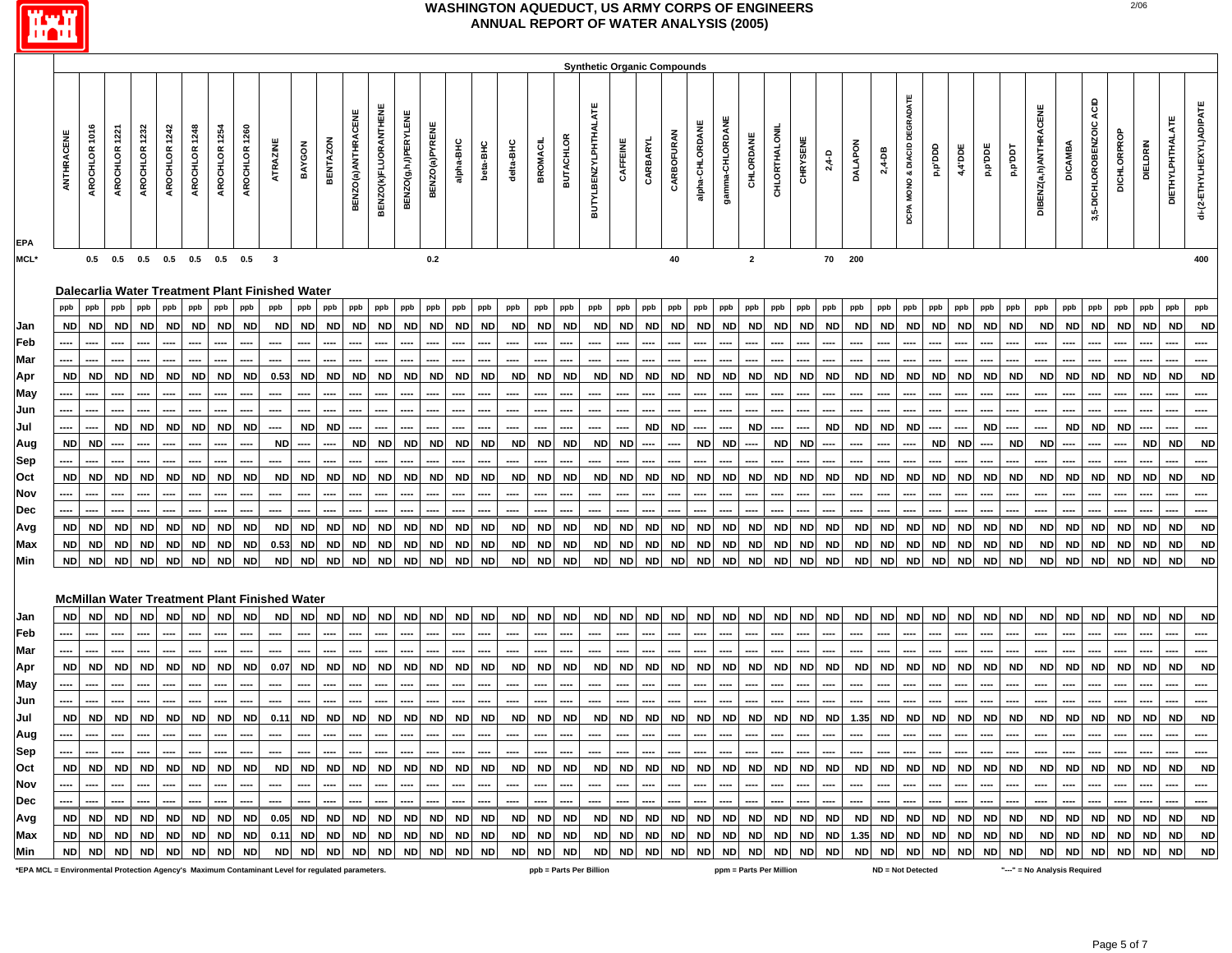

| <b>Synthetic Organic Compounds</b>                                                                                                                                                                                                                                                                                                                                                                                                                                                                                                                                                          |                                                                                                                                                                                                                                                                                                                                                                                                                                                                                                                                                                                                                                                                                                                                                                                                                                                                                                                                                                                                                                                                                                                                                                                                                                                                                                                                                                                                                                                                                                                                                                                                                |                   |                          |                     |                    |                    |                |               |           |                         |           |              |                 |                   |            |                        |                          |                                  |                     |                         |                   |                         |                   |                 |                     |                         |                   |                 |                 |               |           |                          |             |           |                  |            |                              |                         |                 |             |                    |                  |                   |
|---------------------------------------------------------------------------------------------------------------------------------------------------------------------------------------------------------------------------------------------------------------------------------------------------------------------------------------------------------------------------------------------------------------------------------------------------------------------------------------------------------------------------------------------------------------------------------------------|----------------------------------------------------------------------------------------------------------------------------------------------------------------------------------------------------------------------------------------------------------------------------------------------------------------------------------------------------------------------------------------------------------------------------------------------------------------------------------------------------------------------------------------------------------------------------------------------------------------------------------------------------------------------------------------------------------------------------------------------------------------------------------------------------------------------------------------------------------------------------------------------------------------------------------------------------------------------------------------------------------------------------------------------------------------------------------------------------------------------------------------------------------------------------------------------------------------------------------------------------------------------------------------------------------------------------------------------------------------------------------------------------------------------------------------------------------------------------------------------------------------------------------------------------------------------------------------------------------------|-------------------|--------------------------|---------------------|--------------------|--------------------|----------------|---------------|-----------|-------------------------|-----------|--------------|-----------------|-------------------|------------|------------------------|--------------------------|----------------------------------|---------------------|-------------------------|-------------------|-------------------------|-------------------|-----------------|---------------------|-------------------------|-------------------|-----------------|-----------------|---------------|-----------|--------------------------|-------------|-----------|------------------|------------|------------------------------|-------------------------|-----------------|-------------|--------------------|------------------|-------------------|
| EPA                                                                                                                                                                                                                                                                                                                                                                                                                                                                                                                                                                                         | di-(2-ETHYLHEXYL)PHTHALATE                                                                                                                                                                                                                                                                                                                                                                                                                                                                                                                                                                                                                                                                                                                                                                                                                                                                                                                                                                                                                                                                                                                                                                                                                                                                                                                                                                                                                                                                                                                                                                                     | <b>DIMETHOATE</b> | <b>DIMETHYLPHTHALATE</b> | DI-N-BUTYLPHTHALATE | 2,6-DINITROTOLUENE | 2,4-DINITROTOLUENE | <b>DINOSEB</b> | <b>DIQUAT</b> | ENDOTHALL | ENDRIN                  |           | FLUORANTHENE | <b>FLUORENE</b> | <b>GLYPHOSATE</b> | HEPTACHLOR | HEPTACHLOR EPOXIDE     | <b>HEXACHLOROBENZENE</b> | <b>HEXACHLOROCYCLOPENTADIENE</b> | 3-HYDROXYCARBOFURAN | INDENO(1,2,3,c,d)PYRENE | <b>ISOPHORONE</b> | LINDANE                 | <b>METHIOCARB</b> | <b>METHOMYL</b> | <b>METHOXYCHLOR</b> | <b>METOLACHLOR</b>      | <b>METRIBUZIN</b> | <b>MOLINATE</b> | trans-NONACHLOR | <b>OXAMYL</b> | PARAQUAT  | PENTACHLOROPHENOL        | PHENANTHREN | PICLORAM  | <b>PROMETRYN</b> | PROPACHLOR | PYRENE                       | SIMAZINE                | <b>TERBACIL</b> | THIOBENCARB | <b>TRIFLURALIN</b> | <b>TOXAPHENE</b> | 2,4,5-TP (SILVEX) |
| MCL*                                                                                                                                                                                                                                                                                                                                                                                                                                                                                                                                                                                        | 6                                                                                                                                                                                                                                                                                                                                                                                                                                                                                                                                                                                                                                                                                                                                                                                                                                                                                                                                                                                                                                                                                                                                                                                                                                                                                                                                                                                                                                                                                                                                                                                                              |                   |                          |                     |                    |                    |                | - 20          | 100       | $\overline{\mathbf{2}}$ |           |              |                 | 700               | 0.4        | 0.2                    | $\overline{1}$           | 50                               |                     |                         |                   | 0.2                     |                   |                 | 40                  |                         |                   |                 |                 | 200           |           | $\overline{1}$           |             | 500       |                  |            |                              | $\overline{\mathbf{4}}$ |                 |             |                    |                  | $3 \qquad 50$     |
| $7^{\circ}$<br>Dalecarlia Water Treatment Plant Finished Water<br>ppb<br>ppb<br>ppb<br>ppb<br>ppb<br>ppb<br>ppb<br>ppb<br>ppb<br>ppb<br>ppb<br>ppb<br>ppb<br>ppb<br>ppb<br>ppb<br>ppb<br>ppb<br>ppb<br>ppb<br>ppb<br>ppb<br>ppb<br>ppb<br>ppb<br>ppb<br>ppb<br>ppb<br>ppb<br>ppb<br>ppb<br>ppb<br>ppb<br>ppb<br>ppb<br>ppb<br>ppb<br>ppb<br>ppb<br>ppb<br>ppb                                                                                                                                                                                                                               |                                                                                                                                                                                                                                                                                                                                                                                                                                                                                                                                                                                                                                                                                                                                                                                                                                                                                                                                                                                                                                                                                                                                                                                                                                                                                                                                                                                                                                                                                                                                                                                                                |                   |                          |                     |                    |                    |                |               |           |                         |           |              |                 |                   |            |                        |                          |                                  |                     |                         |                   |                         |                   |                 |                     |                         |                   |                 |                 |               |           |                          |             |           |                  |            |                              |                         |                 |             |                    |                  |                   |
|                                                                                                                                                                                                                                                                                                                                                                                                                                                                                                                                                                                             |                                                                                                                                                                                                                                                                                                                                                                                                                                                                                                                                                                                                                                                                                                                                                                                                                                                                                                                                                                                                                                                                                                                                                                                                                                                                                                                                                                                                                                                                                                                                                                                                                |                   |                          |                     |                    |                    |                |               |           |                         |           |              |                 |                   |            |                        |                          |                                  |                     |                         |                   |                         |                   |                 |                     |                         |                   |                 |                 |               |           |                          |             |           |                  |            |                              |                         |                 |             |                    | ppb              | ppb               |
| Jan                                                                                                                                                                                                                                                                                                                                                                                                                                                                                                                                                                                         | <b>ND</b>                                                                                                                                                                                                                                                                                                                                                                                                                                                                                                                                                                                                                                                                                                                                                                                                                                                                                                                                                                                                                                                                                                                                                                                                                                                                                                                                                                                                                                                                                                                                                                                                      |                   |                          |                     | <b>ND</b>          |                    |                |               |           |                         |           | <b>ND</b>    |                 | <b>ND</b>         | <b>ND</b>  | <b>ND</b>              |                          |                                  |                     | <b>ND</b>               |                   |                         |                   |                 |                     |                         | <b>ND</b>         | <b>ND</b>       | <b>ND</b>       |               |           | <b>ND</b>                |             | <b>ND</b> | <b>ND</b>        | <b>ND</b>  | <b>ND</b>                    | <b>ND</b>               |                 | <b>ND</b>   |                    |                  | <b>ND</b>         |
| Feb                                                                                                                                                                                                                                                                                                                                                                                                                                                                                                                                                                                         | <b>ND</b><br><b>ND</b><br><b>ND</b><br><b>ND</b><br><b>ND</b><br><b>ND</b><br><b>ND</b><br><b>ND</b><br><b>ND</b><br><b>ND</b><br><b>ND</b><br><b>ND</b><br><b>ND</b><br><b>ND</b><br><b>ND</b><br><b>ND</b><br><b>ND</b><br>ND<br><b>ND</b><br><b>ND</b><br><b>ND</b><br><b>ND</b><br><b>ND</b><br>ND<br><b>ND</b><br><b>ND</b><br>ND<br>ND<br><b>ND</b><br><b>ND</b><br><b>ND</b><br><b>ND</b><br><b>ND</b><br><b>ND</b><br><b>ND</b><br><b>ND</b><br>ND<br><b>ND</b><br><b>ND</b><br><b>ND</b><br><b>ND</b><br><b>ND</b><br>ND<br><b>ND</b><br><b>ND</b><br>ND<br>ND<br><b>ND</b><br><b>ND</b><br><b>ND</b><br><b>ND</b><br><b>ND</b><br><b>ND</b><br><b>ND</b><br><b>ND</b><br><b>ND</b><br><b>ND</b><br><b>ND</b><br><b>ND</b><br><b>ND</b><br><b>ND</b><br>0.86<br><b>ND</b><br>ND<br>ND<br>0.10<br><b>ND</b>                                                                                                                                                                                                                                                                                                                                                                                                                                                                                                                                                                                                                                                                                                                                                                                            |                   |                          |                     |                    |                    |                |               |           |                         |           |              |                 |                   |            |                        |                          |                                  |                     |                         |                   |                         |                   |                 |                     |                         |                   |                 |                 |               |           |                          |             |           |                  |            |                              |                         |                 |             |                    |                  |                   |
| Mar                                                                                                                                                                                                                                                                                                                                                                                                                                                                                                                                                                                         |                                                                                                                                                                                                                                                                                                                                                                                                                                                                                                                                                                                                                                                                                                                                                                                                                                                                                                                                                                                                                                                                                                                                                                                                                                                                                                                                                                                                                                                                                                                                                                                                                |                   |                          |                     |                    |                    |                |               |           |                         |           |              |                 |                   |            |                        |                          |                                  |                     |                         |                   |                         |                   |                 |                     |                         |                   |                 |                 |               |           |                          |             |           |                  |            |                              |                         |                 |             |                    |                  |                   |
| Apr                                                                                                                                                                                                                                                                                                                                                                                                                                                                                                                                                                                         |                                                                                                                                                                                                                                                                                                                                                                                                                                                                                                                                                                                                                                                                                                                                                                                                                                                                                                                                                                                                                                                                                                                                                                                                                                                                                                                                                                                                                                                                                                                                                                                                                |                   |                          |                     |                    |                    |                |               |           |                         |           |              |                 |                   |            |                        |                          |                                  |                     |                         |                   |                         |                   |                 |                     |                         |                   |                 |                 |               |           |                          |             |           |                  |            |                              |                         |                 |             |                    |                  | <b>ND</b>         |
| <b>May</b>                                                                                                                                                                                                                                                                                                                                                                                                                                                                                                                                                                                  |                                                                                                                                                                                                                                                                                                                                                                                                                                                                                                                                                                                                                                                                                                                                                                                                                                                                                                                                                                                                                                                                                                                                                                                                                                                                                                                                                                                                                                                                                                                                                                                                                |                   |                          |                     |                    |                    |                |               | ---       |                         | ---       |              | ----            | ----              |            |                        |                          |                                  |                     |                         | ----              | ---                     |                   | ---             |                     | ----                    |                   | ----            |                 |               |           | ---                      | ----        |           | ----             | ---        | ----                         | ----                    |                 |             | ----               |                  | ----              |
| Jun                                                                                                                                                                                                                                                                                                                                                                                                                                                                                                                                                                                         |                                                                                                                                                                                                                                                                                                                                                                                                                                                                                                                                                                                                                                                                                                                                                                                                                                                                                                                                                                                                                                                                                                                                                                                                                                                                                                                                                                                                                                                                                                                                                                                                                |                   |                          |                     |                    |                    |                |               |           |                         |           |              |                 |                   |            |                        |                          |                                  |                     |                         |                   |                         |                   |                 |                     |                         |                   |                 |                 |               |           |                          |             |           |                  |            |                              |                         |                 |             |                    |                  |                   |
| Jul                                                                                                                                                                                                                                                                                                                                                                                                                                                                                                                                                                                         | <b>ND</b><br><b>ND</b><br><b>ND</b><br><b>ND</b><br><b>ND</b><br><b>ND</b><br>ND<br><b>ND</b><br><b>ND</b><br><b>ND</b><br><b>ND</b><br><b>ND</b><br>----                                                                                                                                                                                                                                                                                                                                                                                                                                                                                                                                                                                                                                                                                                                                                                                                                                                                                                                                                                                                                                                                                                                                                                                                                                                                                                                                                                                                                                                      |                   |                          |                     |                    |                    |                |               |           |                         |           |              |                 |                   |            | <b>ND</b>              |                          |                                  |                     |                         |                   |                         |                   |                 |                     |                         |                   |                 |                 |               |           |                          |             |           |                  |            |                              |                         |                 |             |                    |                  |                   |
| Aug                                                                                                                                                                                                                                                                                                                                                                                                                                                                                                                                                                                         | <b>ND</b><br><b>ND</b><br><b>ND</b><br><b>ND</b><br><b>ND</b><br><b>ND</b><br><b>ND</b><br><b>ND</b><br><b>ND</b><br><b>ND</b><br><b>ND</b><br><b>ND</b><br><b>ND</b><br><b>ND</b><br><b>ND</b><br><b>ND</b><br><b>ND</b><br><b>ND</b><br><b>ND</b><br><b>ND</b><br><b>ND</b><br><b>ND</b><br><b>ND</b><br><b>ND</b><br><b>ND</b><br><b>ND</b><br><b>ND</b><br><b>ND</b><br><b>ND</b><br><b>ND</b><br>----<br>----<br>----<br>---<br>----                                                                                                                                                                                                                                                                                                                                                                                                                                                                                                                                                                                                                                                                                                                                                                                                                                                                                                                                                                                                                                                                                                                                                                      |                   |                          |                     |                    |                    |                |               |           |                         |           |              |                 |                   |            |                        |                          |                                  |                     |                         |                   |                         |                   |                 |                     |                         |                   |                 |                 |               |           |                          |             |           |                  |            |                              |                         |                 |             |                    |                  |                   |
| <b>Sep</b>                                                                                                                                                                                                                                                                                                                                                                                                                                                                                                                                                                                  |                                                                                                                                                                                                                                                                                                                                                                                                                                                                                                                                                                                                                                                                                                                                                                                                                                                                                                                                                                                                                                                                                                                                                                                                                                                                                                                                                                                                                                                                                                                                                                                                                |                   |                          |                     |                    |                    |                |               |           |                         |           |              |                 |                   |            |                        |                          |                                  |                     |                         |                   |                         |                   |                 |                     |                         |                   |                 |                 |               |           |                          |             |           |                  |            |                              |                         |                 |             |                    |                  |                   |
|                                                                                                                                                                                                                                                                                                                                                                                                                                                                                                                                                                                             | <b>ND</b><br><b>ND</b><br><b>ND</b><br><b>ND</b><br><b>ND</b><br><b>ND</b><br><b>ND</b><br><b>ND</b><br><b>ND</b><br><b>ND</b><br><b>ND</b><br><b>ND</b><br>ND<br><b>ND</b><br><b>ND</b><br><b>ND</b><br><b>ND</b><br><b>ND</b><br><b>ND</b><br><b>ND</b><br><b>ND</b><br><b>ND</b><br><b>ND</b><br><b>ND</b><br><b>ND</b><br><b>ND</b><br>ND<br><b>ND</b><br><b>ND</b><br><b>ND</b><br><b>ND</b><br><b>ND</b><br><b>ND</b><br><b>ND</b><br><b>ND</b><br><b>ND</b><br>ND<br><b>ND</b><br><b>ND</b><br><b>ND</b><br><b>ND</b><br><b>ND</b>                                                                                                                                                                                                                                                                                                                                                                                                                                                                                                                                                                                                                                                                                                                                                                                                                                                                                                                                                                                                                                                                      |                   |                          |                     |                    |                    |                |               |           |                         |           |              |                 |                   |            | <b>ND</b>              |                          |                                  |                     |                         |                   |                         |                   |                 |                     |                         |                   |                 |                 |               |           |                          |             |           |                  |            |                              |                         |                 |             |                    |                  |                   |
|                                                                                                                                                                                                                                                                                                                                                                                                                                                                                                                                                                                             |                                                                                                                                                                                                                                                                                                                                                                                                                                                                                                                                                                                                                                                                                                                                                                                                                                                                                                                                                                                                                                                                                                                                                                                                                                                                                                                                                                                                                                                                                                                                                                                                                |                   |                          |                     |                    |                    |                |               |           |                         |           |              |                 |                   |            |                        |                          |                                  |                     |                         |                   |                         |                   |                 |                     |                         |                   |                 |                 |               |           |                          |             |           |                  |            |                              |                         |                 |             |                    |                  |                   |
|                                                                                                                                                                                                                                                                                                                                                                                                                                                                                                                                                                                             |                                                                                                                                                                                                                                                                                                                                                                                                                                                                                                                                                                                                                                                                                                                                                                                                                                                                                                                                                                                                                                                                                                                                                                                                                                                                                                                                                                                                                                                                                                                                                                                                                |                   |                          |                     |                    |                    |                |               |           |                         |           |              |                 |                   |            |                        |                          |                                  |                     |                         |                   |                         |                   |                 |                     |                         |                   |                 |                 |               |           |                          |             |           |                  |            |                              |                         |                 |             |                    |                  |                   |
|                                                                                                                                                                                                                                                                                                                                                                                                                                                                                                                                                                                             |                                                                                                                                                                                                                                                                                                                                                                                                                                                                                                                                                                                                                                                                                                                                                                                                                                                                                                                                                                                                                                                                                                                                                                                                                                                                                                                                                                                                                                                                                                                                                                                                                |                   |                          |                     |                    |                    |                |               |           |                         |           |              |                 |                   |            |                        |                          |                                  |                     |                         |                   |                         |                   |                 |                     |                         |                   |                 |                 |               |           |                          |             |           |                  |            |                              |                         |                 |             |                    |                  | <b>ND</b>         |
|                                                                                                                                                                                                                                                                                                                                                                                                                                                                                                                                                                                             | ----<br><b>ND</b><br><b>ND</b><br><b>ND</b><br><b>ND</b><br><b>ND</b><br><b>ND</b><br><b>ND</b><br><b>ND</b><br><b>ND</b><br><b>ND</b><br><b>ND</b><br><b>ND</b><br><b>ND</b><br><b>ND</b><br><b>ND</b><br><b>ND</b><br><b>ND</b><br><b>ND</b><br><b>ND</b><br><b>ND</b><br><b>ND</b><br><b>ND</b><br>0.21<br><b>ND</b><br><b>ND</b><br><b>ND</b><br><b>ND</b><br><b>ND</b><br><b>ND</b><br><b>ND</b><br><b>ND</b><br><b>ND</b><br><b>ND</b><br><b>ND</b><br>ND<br><b>ND</b><br><b>ND</b><br><b>ND</b><br><b>ND</b><br><b>ND</b><br><b>ND</b><br>ND<br><b>ND</b><br><b>ND</b><br><b>ND</b><br><b>ND</b><br><b>ND</b><br><b>ND</b><br><b>ND</b><br><b>ND</b><br>ND<br><b>ND</b><br><b>ND</b><br><b>ND</b><br><b>ND</b><br>ND<br><b>ND</b><br><b>ND</b><br><b>ND</b><br><b>ND</b><br><b>ND</b><br><b>ND</b><br><b>ND</b><br><b>ND</b><br><b>ND</b><br><b>ND</b><br><b>ND</b><br><b>ND</b><br><b>ND</b><br>0.86<br>ND<br><b>ND</b><br><b>ND</b><br><b>ND</b><br>ND<br>ND<br><b>ND</b><br><b>ND</b><br>ND<br>0.10<br><b>ND</b><br><b>ND</b><br>ND<br>ND<br><b>ND</b><br><b>ND</b><br><b>ND</b><br><b>ND</b><br><b>ND</b><br><b>ND</b><br><b>ND</b><br><b>ND</b><br><b>ND</b><br><b>ND</b><br><b>ND</b><br>ND<br><b>ND</b><br><b>ND</b><br><b>ND</b><br><b>ND</b><br><b>ND</b><br><b>ND</b><br><b>ND</b><br><b>ND</b><br><b>ND</b><br><b>ND</b><br><b>ND</b><br><b>ND</b><br><b>ND</b><br><b>ND</b><br><b>ND</b><br><b>ND</b><br><b>ND</b><br><b>ND</b><br><b>ND</b><br><b>ND</b><br><b>ND</b><br><b>ND</b><br><b>ND</b><br><b>ND</b><br><b>ND</b><br><b>ND</b><br><b>ND</b><br><b>ND</b><br><b>ND</b><br><b>ND</b> |                   |                          |                     |                    |                    |                |               |           |                         |           |              |                 |                   |            | <b>ND</b><br><b>ND</b> |                          |                                  |                     |                         |                   |                         |                   |                 |                     |                         |                   |                 |                 |               |           |                          |             |           |                  |            |                              |                         |                 |             |                    |                  |                   |
|                                                                                                                                                                                                                                                                                                                                                                                                                                                                                                                                                                                             |                                                                                                                                                                                                                                                                                                                                                                                                                                                                                                                                                                                                                                                                                                                                                                                                                                                                                                                                                                                                                                                                                                                                                                                                                                                                                                                                                                                                                                                                                                                                                                                                                |                   |                          |                     |                    |                    |                |               |           |                         |           |              |                 |                   |            |                        |                          |                                  |                     |                         |                   |                         |                   |                 |                     |                         |                   |                 |                 |               |           |                          |             |           |                  |            |                              |                         |                 |             |                    |                  |                   |
| Oct<br>Nov<br>Dec<br>Avg<br>Max<br>Min                                                                                                                                                                                                                                                                                                                                                                                                                                                                                                                                                      |                                                                                                                                                                                                                                                                                                                                                                                                                                                                                                                                                                                                                                                                                                                                                                                                                                                                                                                                                                                                                                                                                                                                                                                                                                                                                                                                                                                                                                                                                                                                                                                                                |                   |                          |                     |                    |                    |                |               |           |                         |           |              |                 |                   |            |                        |                          |                                  |                     |                         |                   |                         |                   |                 |                     |                         |                   |                 |                 |               |           |                          |             |           |                  |            |                              |                         |                 |             |                    |                  |                   |
| <b>McMillan Water Treatment Plant Finished Water</b><br><b>ND</b><br><b>ND</b><br><b>ND</b><br><b>ND</b><br><b>ND</b><br>ND<br><b>ND</b><br><b>ND</b><br><b>ND</b><br><b>ND</b><br><b>ND</b><br><b>ND</b><br><b>ND</b><br><b>ND</b><br><b>ND</b><br><b>ND</b><br><b>ND</b><br><b>ND</b><br><b>ND</b><br><b>ND</b><br><b>ND</b><br><b>ND</b><br><b>ND</b><br><b>ND</b><br><b>ND</b><br><b>ND</b><br><b>ND</b><br><b>ND</b><br><b>ND</b><br><b>ND</b><br><b>ND</b><br><b>ND</b><br><b>ND</b><br>ND<br><b>ND</b><br><b>ND</b><br><b>ND</b><br><b>ND</b><br><b>ND</b><br><b>ND</b><br><b>ND</b> |                                                                                                                                                                                                                                                                                                                                                                                                                                                                                                                                                                                                                                                                                                                                                                                                                                                                                                                                                                                                                                                                                                                                                                                                                                                                                                                                                                                                                                                                                                                                                                                                                |                   |                          |                     |                    |                    |                |               |           |                         |           |              |                 |                   |            |                        |                          |                                  |                     |                         |                   |                         |                   |                 |                     |                         |                   |                 |                 |               |           |                          |             |           |                  |            |                              |                         |                 |             |                    |                  |                   |
| Jan                                                                                                                                                                                                                                                                                                                                                                                                                                                                                                                                                                                         |                                                                                                                                                                                                                                                                                                                                                                                                                                                                                                                                                                                                                                                                                                                                                                                                                                                                                                                                                                                                                                                                                                                                                                                                                                                                                                                                                                                                                                                                                                                                                                                                                |                   |                          |                     |                    |                    |                |               |           |                         |           |              |                 |                   |            |                        |                          |                                  |                     |                         |                   |                         |                   |                 |                     |                         |                   |                 |                 |               |           |                          |             |           |                  |            |                              |                         |                 |             |                    | <b>ND</b>        | <b>ND</b>         |
| Feb                                                                                                                                                                                                                                                                                                                                                                                                                                                                                                                                                                                         |                                                                                                                                                                                                                                                                                                                                                                                                                                                                                                                                                                                                                                                                                                                                                                                                                                                                                                                                                                                                                                                                                                                                                                                                                                                                                                                                                                                                                                                                                                                                                                                                                |                   |                          |                     |                    |                    |                |               |           | ----                    | ----      |              |                 |                   |            |                        |                          |                                  |                     |                         |                   |                         | ----              |                 |                     |                         |                   |                 |                 |               |           |                          |             |           |                  |            | ----                         | ----                    |                 |             |                    |                  |                   |
| Mar                                                                                                                                                                                                                                                                                                                                                                                                                                                                                                                                                                                         | <b>ND</b>                                                                                                                                                                                                                                                                                                                                                                                                                                                                                                                                                                                                                                                                                                                                                                                                                                                                                                                                                                                                                                                                                                                                                                                                                                                                                                                                                                                                                                                                                                                                                                                                      | <b>ND</b>         | <b>ND</b>                | <b>ND</b>           | <b>ND</b>          | <b>ND</b>          | <b>ND</b>      | <b>ND</b>     | <b>ND</b> | <b>ND</b>               | <b>ND</b> | <b>ND</b>    | <b>ND</b>       | <b>ND</b>         | <b>ND</b>  | <b>ND</b>              | <b>ND</b>                | <b>ND</b>                        | <b>ND</b>           | <b>ND</b>               | <b>ND</b>         | <b>ND</b>               | <b>ND</b>         | <b>ND</b>       | <b>ND</b>           | <b>ND</b>               | <b>ND</b>         | <b>ND</b>       | <b>ND</b>       | <b>ND</b>     | <b>ND</b> | <b>ND</b>                | <b>ND</b>   | <b>ND</b> | <b>ND</b>        | <b>ND</b>  | <b>ND</b>                    | <b>ND</b>               | <b>ND</b>       | <b>ND</b>   | <b>ND</b>          | <b>ND</b>        | <b>ND</b>         |
| Apr<br><b>May</b>                                                                                                                                                                                                                                                                                                                                                                                                                                                                                                                                                                           |                                                                                                                                                                                                                                                                                                                                                                                                                                                                                                                                                                                                                                                                                                                                                                                                                                                                                                                                                                                                                                                                                                                                                                                                                                                                                                                                                                                                                                                                                                                                                                                                                |                   |                          |                     |                    |                    |                |               |           |                         |           |              |                 |                   |            |                        |                          |                                  |                     |                         |                   |                         |                   |                 |                     |                         |                   |                 |                 |               |           |                          |             |           |                  |            |                              |                         |                 |             |                    |                  |                   |
| Jun                                                                                                                                                                                                                                                                                                                                                                                                                                                                                                                                                                                         |                                                                                                                                                                                                                                                                                                                                                                                                                                                                                                                                                                                                                                                                                                                                                                                                                                                                                                                                                                                                                                                                                                                                                                                                                                                                                                                                                                                                                                                                                                                                                                                                                |                   |                          |                     |                    |                    |                |               |           |                         |           |              |                 |                   |            |                        |                          |                                  |                     |                         |                   |                         |                   |                 |                     |                         |                   |                 |                 |               |           |                          |             |           |                  |            |                              |                         |                 |             |                    |                  |                   |
|                                                                                                                                                                                                                                                                                                                                                                                                                                                                                                                                                                                             |                                                                                                                                                                                                                                                                                                                                                                                                                                                                                                                                                                                                                                                                                                                                                                                                                                                                                                                                                                                                                                                                                                                                                                                                                                                                                                                                                                                                                                                                                                                                                                                                                |                   |                          |                     |                    |                    |                |               |           |                         |           |              |                 |                   |            |                        |                          |                                  |                     |                         |                   |                         |                   |                 |                     |                         |                   |                 |                 |               |           |                          |             |           |                  |            |                              |                         |                 |             |                    | <b>ND</b>        | <b>ND</b>         |
|                                                                                                                                                                                                                                                                                                                                                                                                                                                                                                                                                                                             |                                                                                                                                                                                                                                                                                                                                                                                                                                                                                                                                                                                                                                                                                                                                                                                                                                                                                                                                                                                                                                                                                                                                                                                                                                                                                                                                                                                                                                                                                                                                                                                                                |                   |                          |                     |                    |                    |                |               |           |                         |           |              |                 |                   |            |                        |                          |                                  |                     |                         |                   |                         |                   |                 |                     |                         |                   |                 |                 |               |           |                          |             |           |                  |            |                              |                         |                 |             |                    |                  |                   |
|                                                                                                                                                                                                                                                                                                                                                                                                                                                                                                                                                                                             | ----<br>----<br>----<br>---<br><b>ND</b><br><b>ND</b><br><b>ND</b><br><b>ND</b><br><b>ND</b><br><b>ND</b><br><b>ND</b><br><b>ND</b><br><b>ND</b><br><b>ND</b><br><b>ND</b><br><b>ND</b><br><b>ND</b><br>ND<br>ND<br><b>ND</b><br><b>ND</b><br>ND<br><b>ND</b><br><b>ND</b><br><b>ND</b><br><b>ND</b><br>ND<br>ND<br>ND<br><b>ND</b><br>ND<br><b>ND</b><br><b>ND</b><br><b>ND</b><br><b>ND</b><br><b>ND</b><br><b>ND</b><br>ND<br><b>ND</b><br>ND<br><b>ND</b><br>0.07<br><b>ND</b><br><b>ND</b><br>ND                                                                                                                                                                                                                                                                                                                                                                                                                                                                                                                                                                                                                                                                                                                                                                                                                                                                                                                                                                                                                                                                                                          |                   |                          |                     |                    |                    |                |               |           |                         |           |              |                 |                   |            |                        |                          |                                  |                     |                         |                   |                         |                   |                 |                     |                         |                   |                 |                 |               |           |                          |             |           |                  |            |                              |                         |                 |             |                    |                  |                   |
| Jul<br>Aug<br>Sep<br><b>ND</b><br>Oct<br><b>ND</b><br>ND  <br><b>ND</b><br><b>ND</b><br>ND  <br><b>ND</b><br><b>ND</b><br><b>ND</b><br><b>ND</b><br><b>ND</b><br>ND<br><b>ND</b><br><b>ND</b><br><b>ND</b><br><b>ND</b><br><b>ND</b><br><b>ND</b><br>ND  <br>ND<br><b>ND</b><br><b>ND</b><br>ND<br><b>ND</b><br>ND  <br><b>ND</b><br>ND<br><b>ND</b><br>ND<br><b>ND</b><br><b>ND</b><br><b>ND</b><br><b>ND</b><br><b>NDI</b><br>ND.<br><b>ND</b><br><b>ND</b><br>ND.<br>ND<br>ND I<br><b>ND</b>                                                                                             |                                                                                                                                                                                                                                                                                                                                                                                                                                                                                                                                                                                                                                                                                                                                                                                                                                                                                                                                                                                                                                                                                                                                                                                                                                                                                                                                                                                                                                                                                                                                                                                                                |                   |                          |                     |                    |                    |                |               |           |                         |           |              |                 | ND                | <b>ND</b>  |                        |                          |                                  |                     |                         |                   |                         |                   |                 |                     |                         |                   |                 |                 |               |           |                          |             |           |                  |            |                              |                         |                 |             |                    |                  |                   |
| Nov                                                                                                                                                                                                                                                                                                                                                                                                                                                                                                                                                                                         |                                                                                                                                                                                                                                                                                                                                                                                                                                                                                                                                                                                                                                                                                                                                                                                                                                                                                                                                                                                                                                                                                                                                                                                                                                                                                                                                                                                                                                                                                                                                                                                                                |                   | ----                     | ----                |                    |                    |                |               | ----      | ----                    | ----      |              | ----            |                   |            |                        | ----                     | ---                              |                     |                         | ----              | ---                     | ----              | ----            |                     | ----                    |                   |                 | ----            | ----          |           | ----                     | ----        |           | ----             |            | ----                         | ----                    | ----            | ---         | ----               |                  | ----              |
| Dec                                                                                                                                                                                                                                                                                                                                                                                                                                                                                                                                                                                         |                                                                                                                                                                                                                                                                                                                                                                                                                                                                                                                                                                                                                                                                                                                                                                                                                                                                                                                                                                                                                                                                                                                                                                                                                                                                                                                                                                                                                                                                                                                                                                                                                |                   |                          |                     |                    |                    |                |               |           |                         | ---       |              | ----            |                   |            |                        |                          |                                  |                     |                         |                   |                         | ----              |                 |                     | ----                    |                   |                 |                 |               |           |                          |             |           |                  |            | ----                         | ----                    | ----            |             |                    |                  | ----              |
| Avg                                                                                                                                                                                                                                                                                                                                                                                                                                                                                                                                                                                         | <b>ND</b>                                                                                                                                                                                                                                                                                                                                                                                                                                                                                                                                                                                                                                                                                                                                                                                                                                                                                                                                                                                                                                                                                                                                                                                                                                                                                                                                                                                                                                                                                                                                                                                                      | <b>NDI</b>        | <b>ND</b>                | <b>ND</b>           | <b>ND</b>          | <b>ND</b>          | ND I           | <b>ND</b>     | <b>ND</b> | <b>ND</b>               | ND        | <b>ND</b>    | <b>ND</b>       | <b>ND</b>         | ND         | <b>ND</b>              | <b>ND</b>                | <b>ND</b>                        | <b>ND</b>           | <b>ND</b>               | <b>ND</b>         | <b>ND</b>               | <b>ND</b>         | <b>ND</b>       | <b>ND</b>           | <b>ND</b>               | ND                | <b>ND</b>       | ND              | <b>ND</b>     | ND        | <b>ND</b>                | <b>ND</b>   | <b>ND</b> | ND               | ND         | <b>ND</b>                    | <b>ND</b>               | <b>ND</b>       | <b>ND</b>   | <b>ND</b>          |                  | ND ND             |
| Max                                                                                                                                                                                                                                                                                                                                                                                                                                                                                                                                                                                         | <b>ND</b>                                                                                                                                                                                                                                                                                                                                                                                                                                                                                                                                                                                                                                                                                                                                                                                                                                                                                                                                                                                                                                                                                                                                                                                                                                                                                                                                                                                                                                                                                                                                                                                                      | ND.               | <b>ND</b>                | <b>ND</b>           | <b>ND</b>          | <b>ND</b>          | ND             | <b>ND</b>     | <b>ND</b> |                         | ND ND     | ND           | <b>ND</b>       | <b>ND</b>         | ND         | <b>ND</b>              | <b>ND</b>                | <b>ND</b>                        | <b>ND</b>           | <b>ND</b>               | <b>ND</b>         | <b>ND</b>               | <b>ND</b>         | <b>ND</b>       | <b>ND</b>           | <b>ND</b>               | ND                | <b>ND</b>       | <b>ND</b>       | <b>ND</b>     | <b>ND</b> | <b>ND</b>                | <b>ND</b>   | <b>ND</b> | <b>ND</b>        | <b>ND</b>  | <b>ND</b>                    | 0.07                    | ND              | <b>ND</b>   | ND                 |                  | ND ND             |
| Min                                                                                                                                                                                                                                                                                                                                                                                                                                                                                                                                                                                         | <b>ND</b>                                                                                                                                                                                                                                                                                                                                                                                                                                                                                                                                                                                                                                                                                                                                                                                                                                                                                                                                                                                                                                                                                                                                                                                                                                                                                                                                                                                                                                                                                                                                                                                                      | ND I              | <b>ND</b>                | <b>ND</b>           | <b>ND</b>          | <b>ND</b>          | ND I           | ND.           | <b>ND</b> | <b>ND</b>               |           | ND ND        | <b>ND</b>       | <b>ND</b>         | ND         | <b>ND</b>              | <b>ND</b>                | <b>ND</b>                        | <b>ND</b>           | <b>ND</b>               | <b>ND</b>         | <b>ND</b>               | <b>ND</b>         | ND              | <b>ND</b>           | <b>ND</b>               | ND                | <b>ND</b>       | <b>ND</b>       | <b>ND</b>     | <b>ND</b> | <b>ND</b>                | <b>ND</b>   | ND        | <b>ND</b>        | ND         | <b>ND</b>                    | <b>ND</b>               | ND I            | <b>ND</b>   | ND                 | <b>ND</b>        | <b>ND</b>         |
| *EPA MCL = Environmental Protection Agency's Maximum Contaminant Level for regulated parameters.                                                                                                                                                                                                                                                                                                                                                                                                                                                                                            |                                                                                                                                                                                                                                                                                                                                                                                                                                                                                                                                                                                                                                                                                                                                                                                                                                                                                                                                                                                                                                                                                                                                                                                                                                                                                                                                                                                                                                                                                                                                                                                                                |                   |                          |                     |                    |                    |                |               |           |                         |           |              |                 |                   |            |                        |                          |                                  |                     |                         |                   | ppb = Parts Per Billion |                   |                 |                     | ppm = Parts Per Million |                   |                 |                 |               |           | <b>ND = Not Detected</b> |             |           |                  |            | "---" = No Analysis Required |                         |                 |             |                    |                  |                   |

2/06